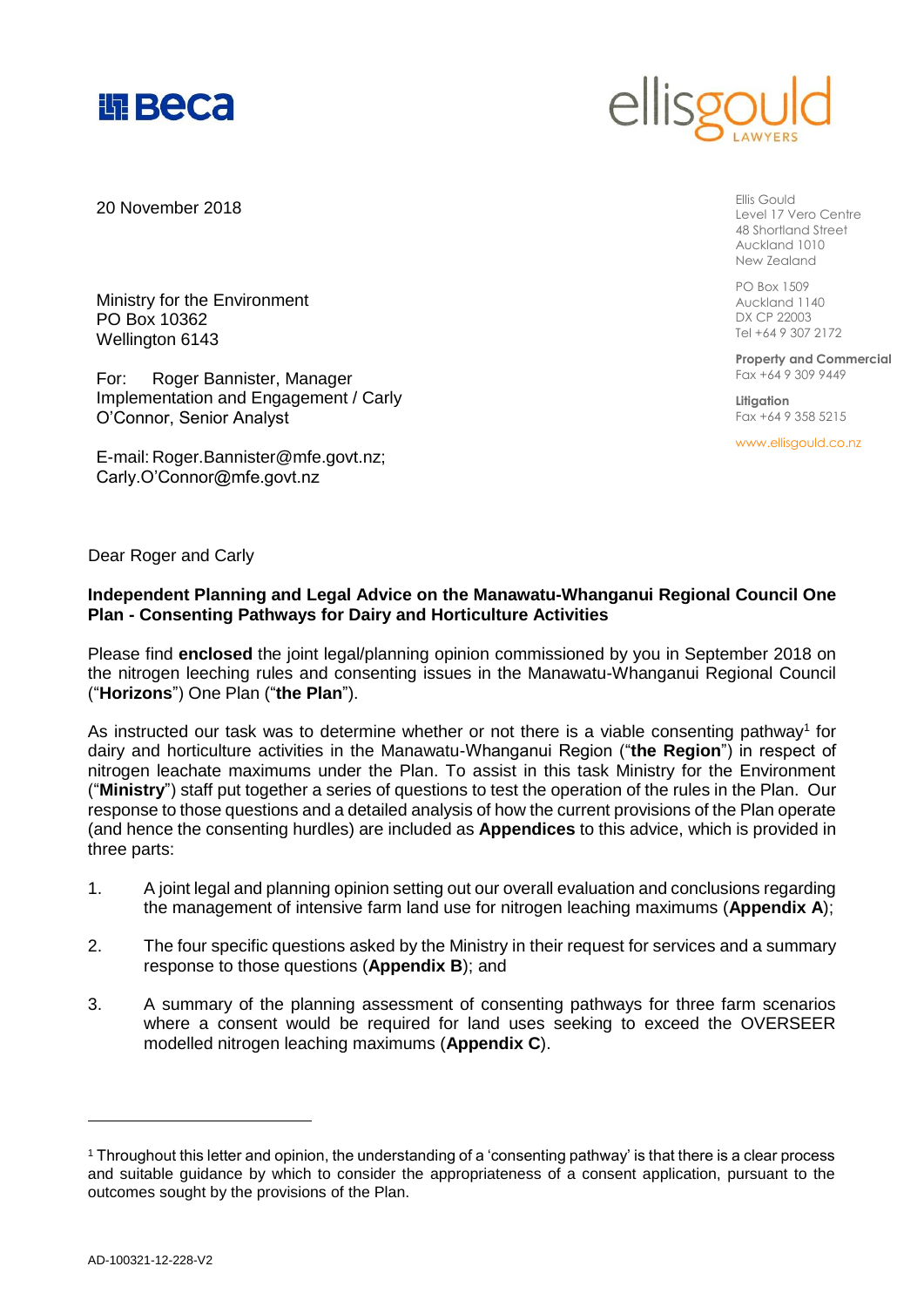## *Summary of our conclusions*

With respect to the three land use scenarios, our opinion is that the rules of the Plan appear to provide a consenting pathway for an existing intensive farm land use where the modelled nitrogen leachate maximums will exceed those specified in the Plan. However, the policies of the Plan significantly limit the circumstances in which Horizons is able to consider such an application. Specifically, we are of the opinion that there is insufficient policy scope for consideration to be given to the listed matters of discretion set out in the relevant rule. As such, we conclude that there are only limited (and potentially not practicable) circumstances where a consenting pathway would exist for a 'typical applicant' (e.g.: a single farm operation). Overall, while the rule regime implies opportunity for discretion, the policy regime of the Regional Plan does not appear to anticipate that applications can be granted where they do not "comply" with the nitrogen leaching maximums set in Table 14.2, irrespective of the potential environmental outcomes of such a proposal.

This consenting circumstance results largely from the wording of Regional Plan Policies 14-5 and 14-6. These policies provide direct guidance to processing planners on the matters to consider for an intensive farming land use consent. The policies are directive, and require compliance with the limits in Table 14.2, with specific and very limited exceptions that are, in our view, more appropriately structured as rule performance standards than as direction on resource management. In contrast to other policies that provide guidance on considering consent applications in the Plan (e.g. those related to discharges), they do not provide guidance on either the specific land use management practices that may be considered appropriate (beyond compliance with the rules for modelled nitrogen leaching maximums) to achieve the environmental outcomes sought, nor do they provide evidence to circumstances in which an activity that does not achieve the rules which are based on a modelled scenario may be considered 'appropriate' in the real world.

While non-compliance with the maximums in Table 14.2 is not denoted as a prohibited activity in the rules, and clearly the rule framework of the Regional Plan provides a lawful consenting pathway for applications, the policy direction for management in the Regional Plan policies provides almost no scope for the consideration of such activities, or for the specific land use management practices that may be considered appropriate to provide for the 'exception' that is otherwise provided for by the rules.

With respect to a way forward, the authors consider that in addition to the update proposed by the Council to the OVERSEER modelled nitrogen leaching maximums (as set out in Table 14.2), amendments are required to Regional Plan Policies 14-5 and 14-6, to assist applicants and processing planners on the specific management directions or outcomes being sought for the matters of discretion for the rules (e.g. Rule 14-2), and that these are best considered as a single plan change to the Plan given their interrelated nature.

Policy 5-8 of the higher order Regional Policy Statement ("**RPS**") provides direction on matters to be considered in the setting of nitrogen leaching maximums, including (amongst others) the following:

- 1. That the nitrogen leaching maximums are to be achievable on most farms using good management practices;
- 2. That appropriate timeframes for achievement of the nitrogen leaching maximums are provided where there would be large changes to management practices and/or high levels of investment for existing intensive farm activities required; and
- 3. That the strategies of the RPS for surface water and groundwater quality (defined in other policies of the RPS) are achieved.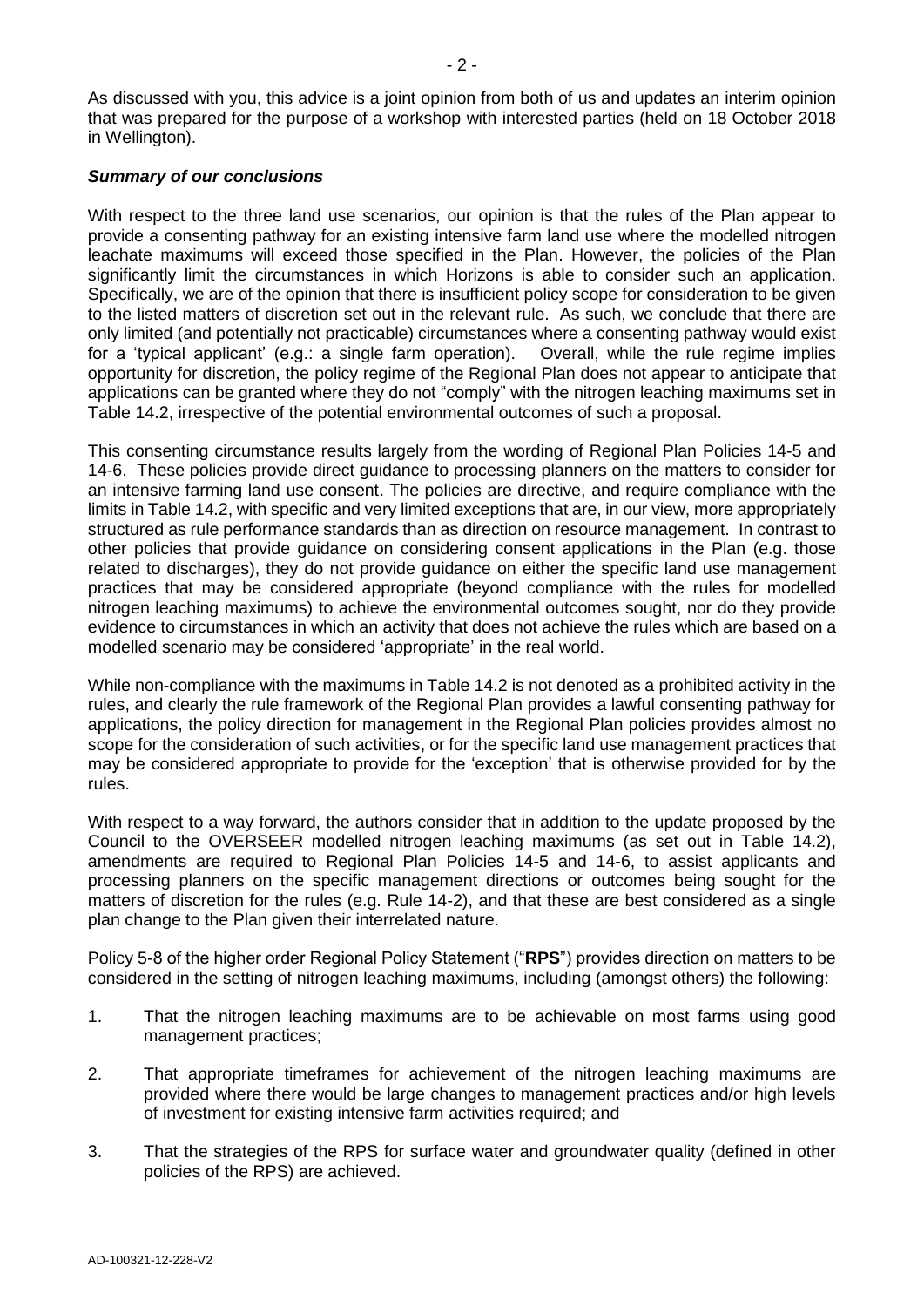On the basis of workshop discussions and feedback from all parties, we consider that there is at least still contention as to whether or not the nitrogen leachate maximums specified in Table 14-2 (which relate to **all** degraded catchments in the Region) have been set being cognisant of these different (and potentially competing) matters.

As such, while Policy 5-8 goes on to provide prescriptive direction for management of intensive farm land use activities (to 'achieve the nitrogen leaching maximums'), we do not consider the suite of provisions as currently drafted gives sufficient direction to deliver to the policy outcomes sought by the RPS.

In our opinion, amendment of Policies 14-5 and 14-6 could (in a manner similar to other policies of the Regional Plan such as Policies 14-1 and 14-2), provide specific direction or scope for consideration of the wider objectives and policies of Chapter 5 of the RPS. Without intending to draft such policy amendments, we consider that any such amendment might consider further policy guidance on:

- 1. What might be included in an assessment of the 'real world effects' of an application for intensive farming activities, with reference to the values identified in Schedule 8 of the RPS, and the strategies set in Policies of 5-2 through to 5-6, to assess the appropriateness of the extent of non-compliance with the modelled nitrogen leaching maximums;
- 2. The specific land use management practices that may be considered appropriate (e.g. what 'good farm management practices' look like) as measures to remedy and mitigate nutrient leaching;
- 3. The processes for changing farm management practices and systems to achieve an appropriate trajectory of improvements in nitrogen leaching maximums over time; and
- 4. The scope for consideration of other options, such as off-setting expected nitrogen leaching from an intensive farm operation with works or protection of other areas in the catchment, to achieve the strategies of the RPS and the values identified in Schedule B of the RPS.

Notwithstanding the above, in our view a key constraint to any consenting pathway remains the lack of catchment specific data by which an applicant can consider the potential effects of a single farm operation within the context of wider catchment dynamics. For clarity, from our discussions, the establishment of such information on a 'farm by farm' basis is not likely to be practicable.

# *Workshop on 18 October*

As noted above, an interim opinion was provided to inform discussion at a workshop (18 October) between the 'relevant parties' (being Ministry for the Environment (host), Fish and Game, Horizons Horizons and the Environmental Defence Society (EDS)). From the discussion at the workshop, a number of amendments were made to the interim opinion to further clarify the intent of the opinion and to provide more specific direction in respect of the potential 'way forward'. The workshop did not result in any changes to the conclusions reached in our interim opinion, but did clarify a number of matters.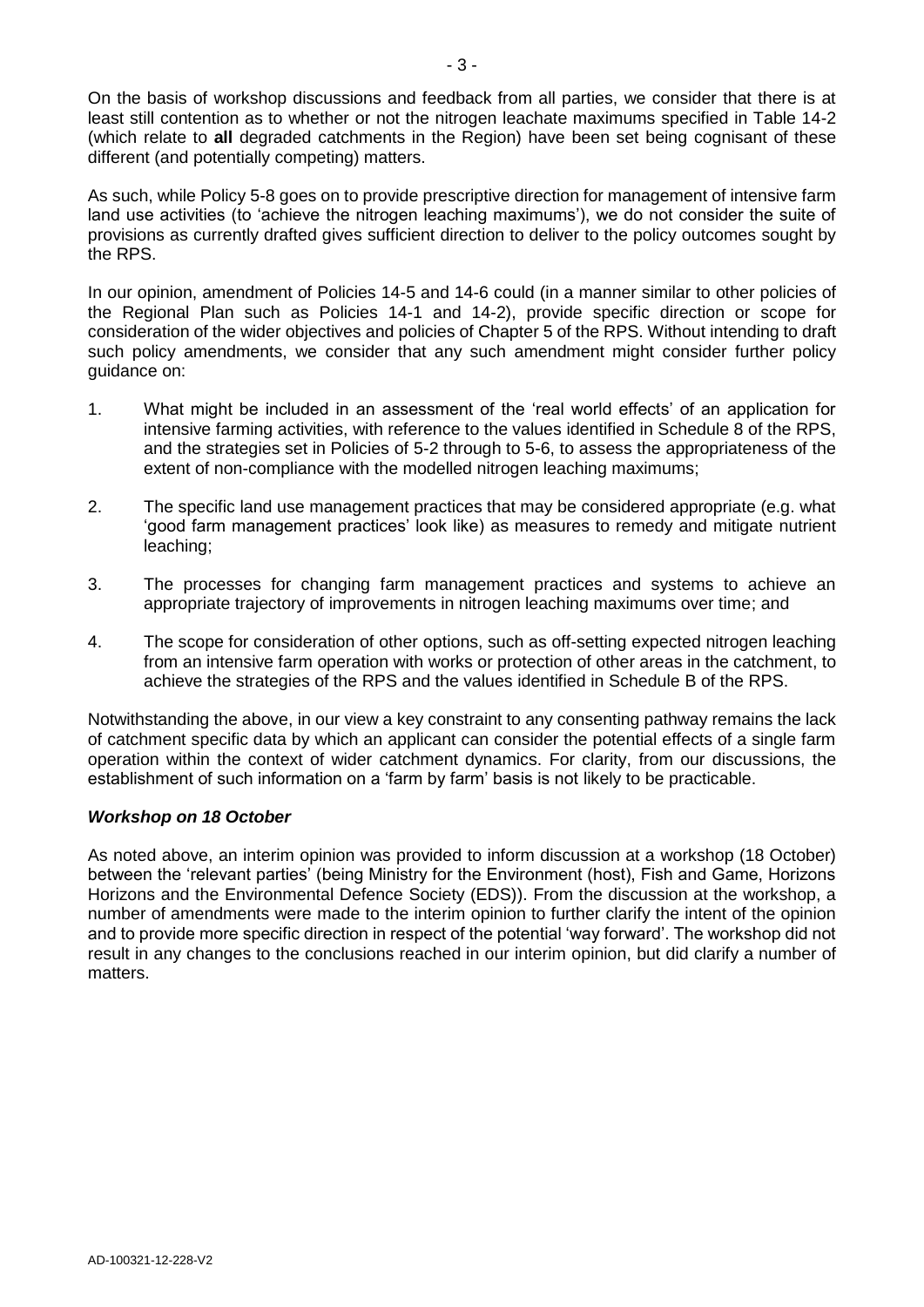Yours sincerely **ELLIS GOULD**

are

**Dr Claire Kirman** Partner

Direct line: 09 306 0743 Direct fax: 09 358 5215 Email: ckirman@ellisgould.co.nz Yours sincerely **Beca Ltd**

 $L^2$  $\pmb{\delta}$ 

**Amelia Linzey** Senior Technical Director, Advisory Services -Planning

Direct line: 09 300 9233 Fax: 09 300 9300 Email: Amelia.Linzey@beca.com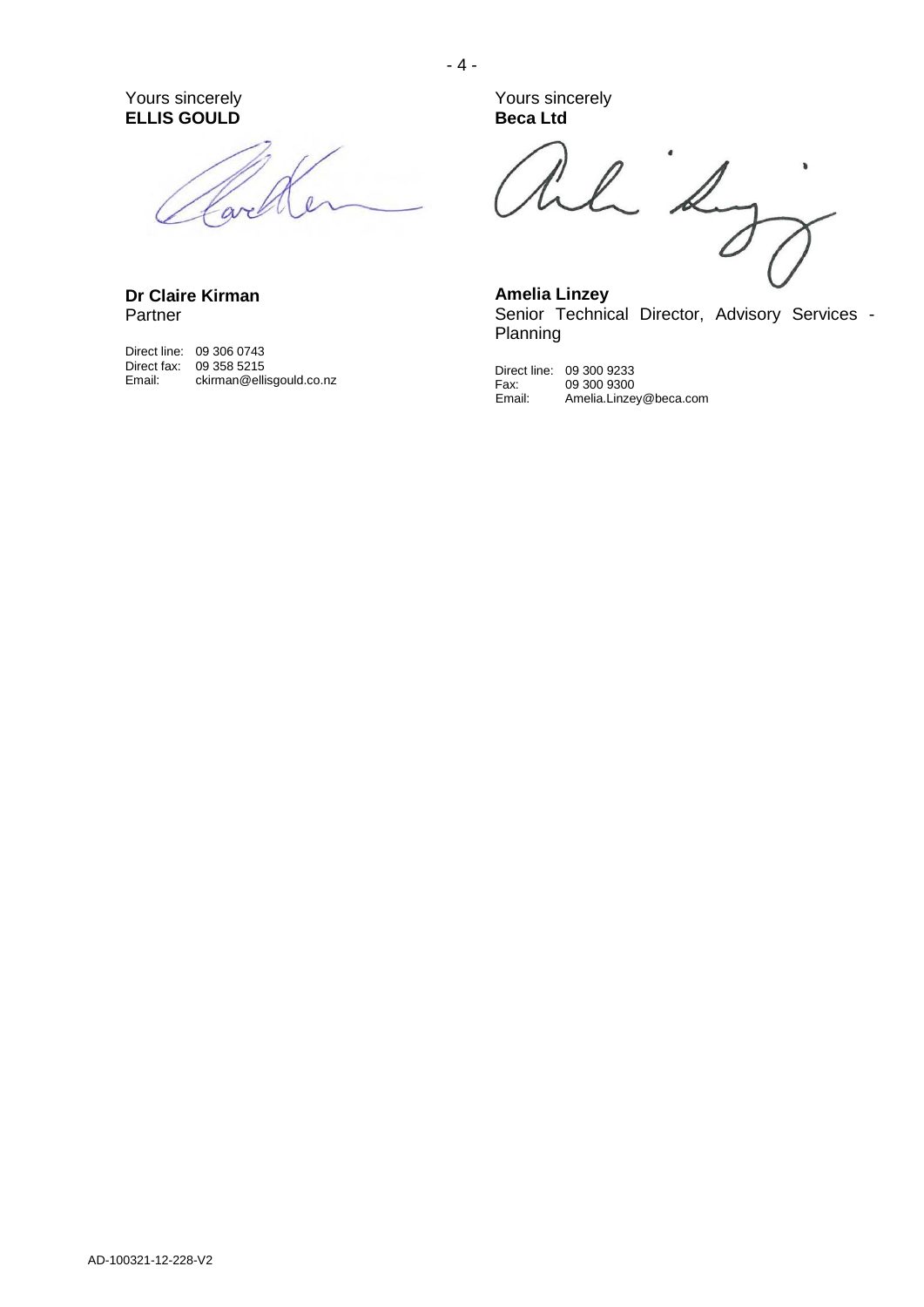# **APPENDIX A - Legal and Planning Opinion**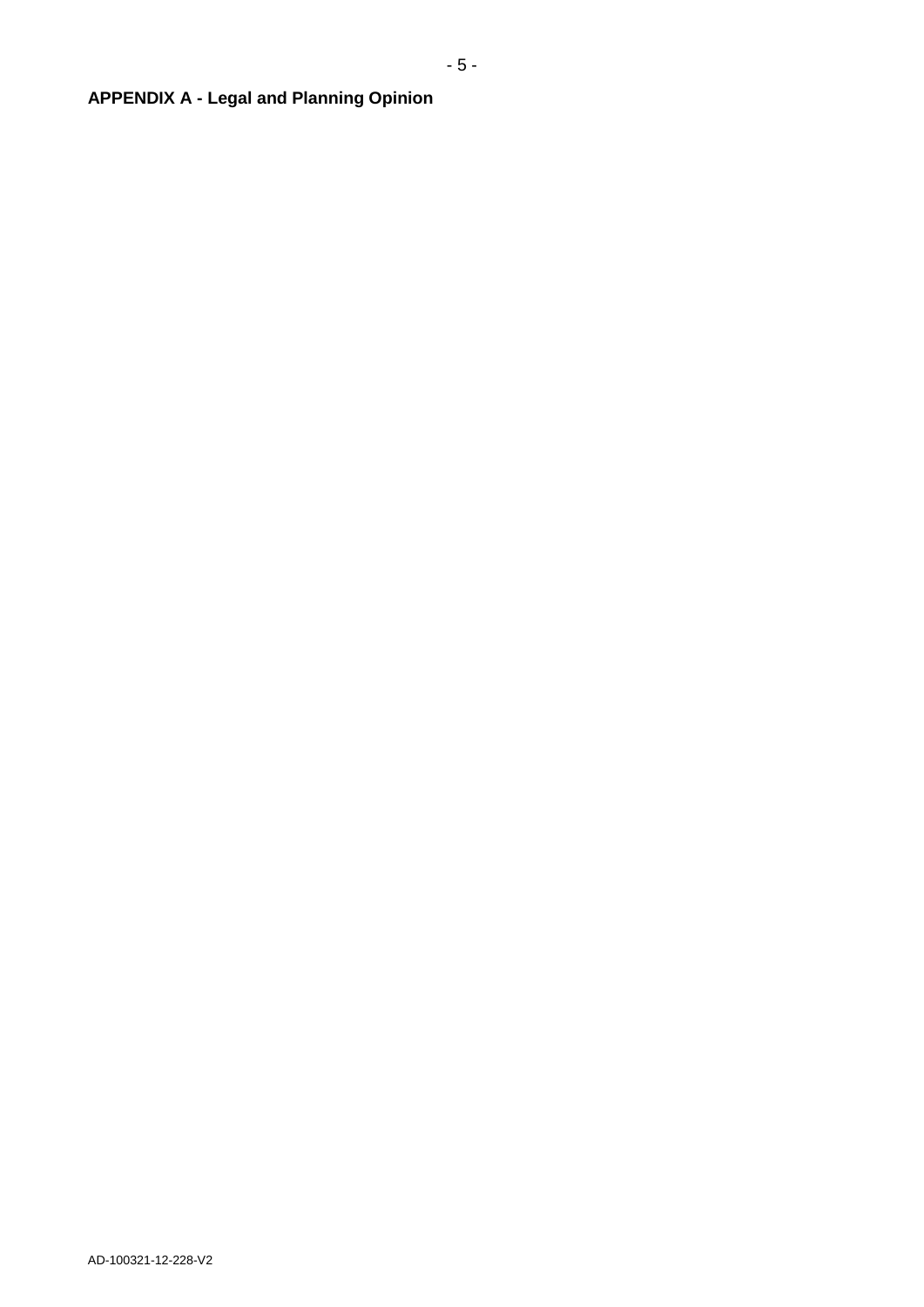# **1. Purpose**

- 1.1 The Minister for the Environment has offered his support to the Manawatu-Whanganui Regional Council ("**Horizons**"), New Zealand Fish and Game Council ("**Fish and Game**") and the Environmental Defence Society ("**EDS**") in relation to an ongoing dispute about the operation of certain rules in the Horizons One Plan ("**the Plan**") relating to fresh water management.
- 1.2 At least two of the parties to the dispute are agreed that some amendments to the Plan are required, but remain at odds as to the interpretation and operation of Rules 14-2 and 14-4 of the Plan, and therefore what further amendments to the Plan should be made, both to reflect an update to the OVERSEER model and to better enable the Plan to deliver the objectives of the Regional Policy Statement ("**RPS**") and the Regional Plan.
- 1.3 You have asked us to provide an independent planning and legal opinion on whether or not the Plan offers a viable consenting pathway for dairy and horticulture activities in the Region. A 'consenting pathway' has been assumed to be the extent to which there is a clear process and suitable guidance by which to consider the appropriateness of a consent application, pursuant to the outcomes sought by the provisions of the Plan.
- 1.4 The particular issue is whether or not there is a lawful consenting pathway for dairy and horticulture activities that do not meet the cumulative nitrogen leaching maximum values contained in Table 14.2,<sup>2</sup> and if so, whether or not that pathway is feasible and practicable (from a consent process perspective).

# 2. **Process to prepare this Advice**

- 2.1 To inform our advice, we initially undertook a planning assessment of the Plan provisions, on the basis of the scenarios provided to us. This was followed by a review of all background documents provided to us on 9 September 2018 by the Ministry for the Environment ("**Ministry**"). <sup>3</sup> Within these documents expert opinions and planning advice on consenting pathways have been provided. These have been reviewed.
- 2.2 We have also held separate discussions with each of the parties (and their experts and/or legal representatives) prior to preparing the interim advice and then a workshop discussion on the interim advice. Following the workshop, this opinion has been updated to respond to questions and matters raised by the parties. While a number of amendments have been made to the interim opinion, these were largely to further clarify the intent of the provisions and to provide more specific direction in respect of a potential 'way forward'. The workshop did not result in any changes to the conclusions reached in our interim opinion.

### 3. **Executive Summary**

3.1 From a review of the three land use scenarios provided to us, our view is that while the rules of the Plan provide for a consenting pathway for an existing intensive farm land use where

<sup>2</sup> As proposed by Proposed Plan Change 2.

<sup>&</sup>lt;sup>3</sup> Letter from Horizons to Minister Parker regarding One Plan – Implementation of Intensive Land Use Policies (13 July 2018); Ministry for the Environment *Briefing to the Minister for the Environment - Update for Visit to Horizons Regional Council 21 June 2018* (18 June 2018); Letter from EDS to Minister Park regarding Manawatu-Wangaui 'Horizons' Regional Council One Plan Implementation (20 June 2018); Hill Young-Cooper *Section 35 Monitoring Report* (June 2018); Ministry for the Environment *Briefing to the Minister for the Environment - Update for Visit to Horizons Regional Council 14 March 2018* (12 March 2018); *Consenting Pathway meeting minutes* (11 December 2017); Gilliland B *Notes on the derivation of One Plan Table 14.2* (1 November 2017); Van Voorthuysen Environmental Limited *One Plan – Intensive Farming Land Use Activities* (June 2017); Enfocus *Planning Opinion on consenting pathways for intensive farming: Horizons One Plane* (Undated); Ministry for the Environment *Legal Memo: Implications of Wellington Fish and Game Council v Manawatu-Wanganui Regional Council* (16 May 2017); *Wellington Fish and Game Council v Manawatu-Wanganui Regional Council* [2017] NZEnvC 37; Rebuttal Evidence on ENV-2016-WLG-000038, Peter Harold Taylor (Nutrient Management) for Fish and Game and EDS, 20 January 2017; Horizons Regional Council *Report No. 15-214 - One Plan Nutrient Management Provisions* (28 October 2015); Letter (and attachments) from S J Ongley to the Chief Executive of Horizons enclosing Application for Declarations by Wellington Fish and Game Council and EDS (19 September 2016); AgResearch *Farming within limits for productivity gains: an innovation system approach to improving extension delivery in Horizons RE8500/2015/031* (April 2015).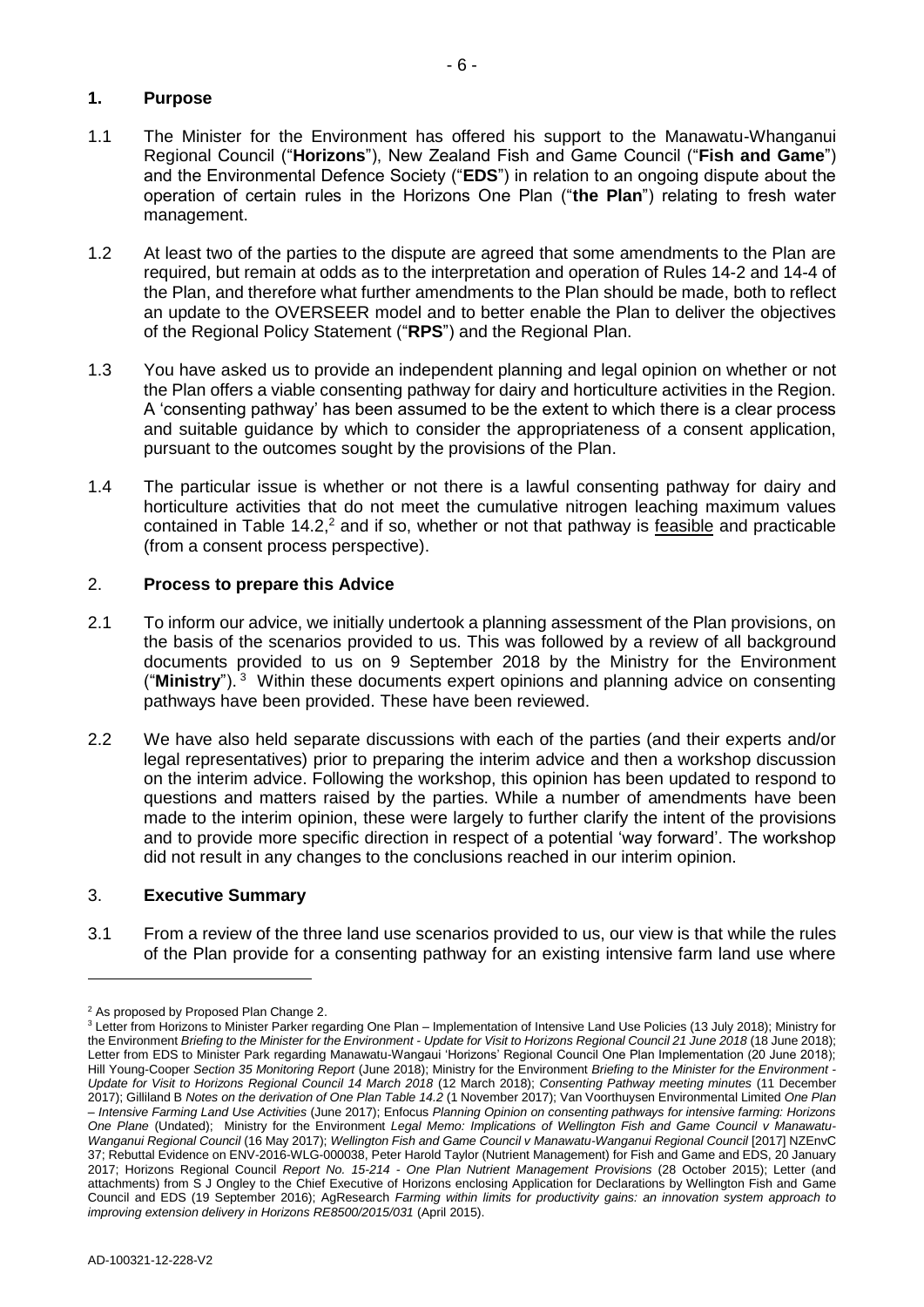the modelled nitrogen leachate maximums will exceed those specified in the Plan, the policies of the Regional Plan part of the Plan significantly limit the circumstances where an exception to meeting the modelled limits can be assessed. As such, we conclude there are only limited (and potentially not practicable) circumstances where such a consenting pathway exists. Overall, the current policy regime of the Regional Plan does not seem to anticipate that applications be granted where the proposed activity does not "comply" with the nitrogen leaching maximums set in Table 14.2.

- 3.2 We have concluded that under the current provisions of the Plan, whilst there is a theoretical consenting pathway available for existing dairy and horticulture activities, where they do not meet the leaching maximums, this is not a viable "pathway" as, while the rule regime implies opportunity for discretion, the policy regime of the Regional Plan does not appear to anticipate that applications can be granted where they do not "comply" with the nitrogen leaching maximums set in Table 14.2, irrespective of the potential environmental outcomes of such a proposal. We further note:
	- (a) Policy 5-8 of the RPS section of the Plan provides prescriptive direction for management of intensive farm land use activities (to 'achieve the nitrogen leaching maximums'). It also provides an expectation for the setting of such maximums (amongst other things) to:
		- (i) Achieve the strategies of the RPS for surface water and groundwater quality (defined in other policies of the RPS);
		- (ii) Be achievable on most farms using good management practices; and
		- (iii) Provide appropriate timeframes for achievement of the nitrogen leaching maximums, where there would be large changes to management practices and/or high levels of investment for existing intensive farm activities.
	- (b) Recent changes to the OVERSEER model outputs have resulted in an increase in farms that will not meet the nitrogen leaching maximums of Table 14-2 (in some catchments), to such an extent that it cannot be considered that under the existing OVERSEER model outputs these maximums will be achievable on 'most' farms using just good farm management practices. As such, Horizons proposes that the existing OVERSEER model be updated; and
	- (c) The rule framework of the Regional Plan (Rule 14-2) provides for such activities to be considered, by way of land use consent applications. However, the Regional Plan Policies 14-5 and 14-6 are very directive and essentially significantly limit the circumstances whereby consent can be granted where modelled nitrogen leaching limits are not able to be achieved. Those policies are essentially worded like performance standards to rules, and direct that, even in cases where consent is being sought to exceed nitrogen leaching maximums, that these maximums must be met.
- 3.3 On the assumption that Horizons intends to update the OVERSEER model leaching maximums (Table 14-2) as a first step, we also assume that the intended approach to the Plan is to establish a management regime whereby all intensive farms within degraded catchments fall into a regulatory management process. This will allow for the progressive management of nitrogen leachate discharges, with the goal to improve surface water and ground water quality (rather than a potential process of dramatic changes in land use activities).
- 3.4 On this basis, we propose a way forward is for further amendments to Regional Plan Policies 14-5 and 14-6 as part of the plan change process to update the OVERSEER model. Without intending to draft such policy amendments, we consider further policy guidance in the Plan could be provided to assist processing planners on the following: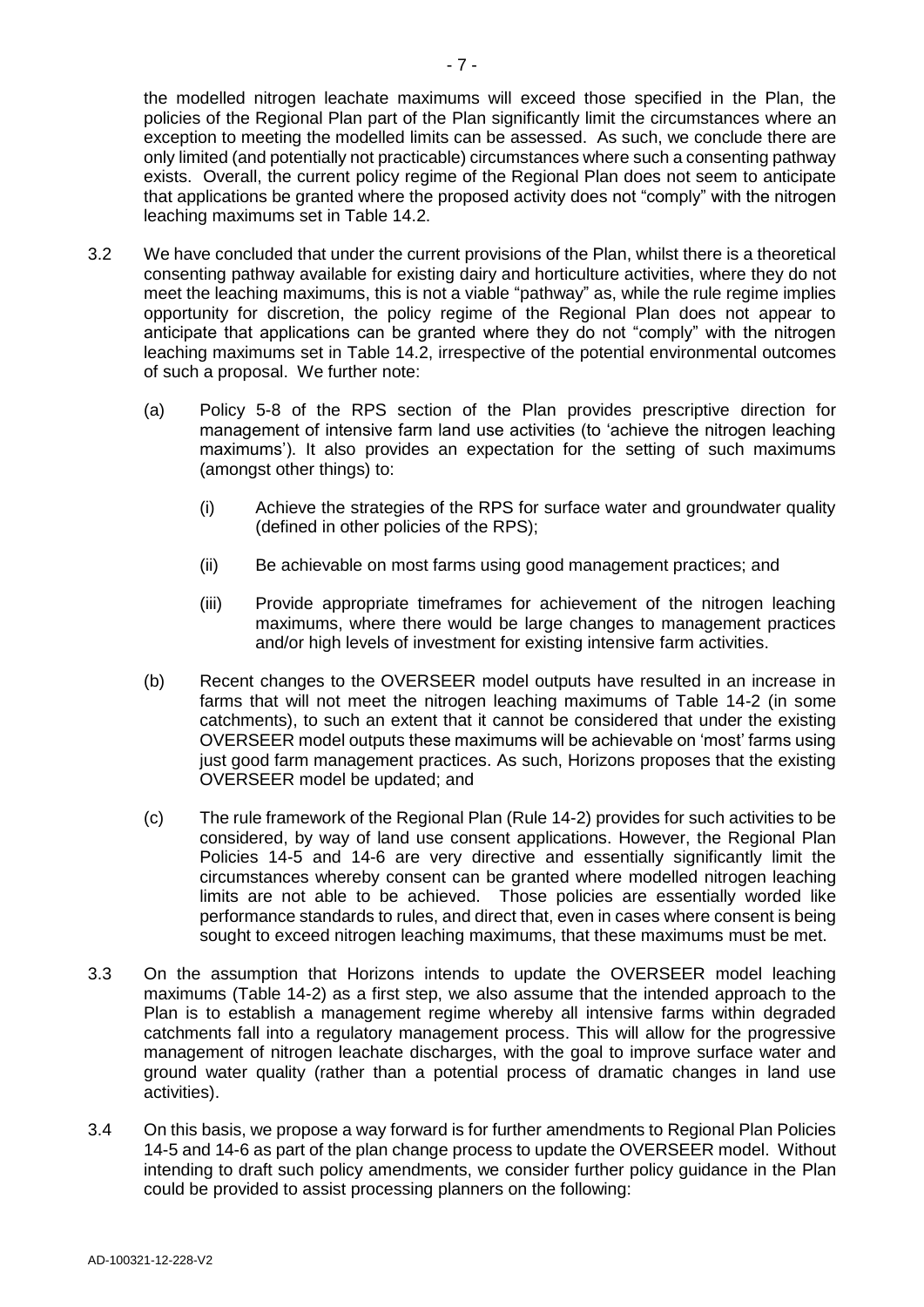- (a) What might be included in an assessment of the 'real world effects' of a consent application for intensive farming activities, with reference to the strategies set in Policies 5-2 through to 5-6, and the values and management objectives identified in Schedule 8 of the RPS;
- (b) Site specific considerations to assist in assessing the appropriateness of the extent of non-compliance with the modelled nitrogen leaching maximums (e.g. given real world conditions);
- (c) The specific land use management practices that may be considered appropriate (e.g. what 'good farm management practices' look like) as measures to remedy and mitigate nutrient leaching;
- (d) The processes for changing farm management practices and systems to achieve an appropriate trajectory of improvements in nitrogen leaching maximums over time, acknowledging different intensive farm land use activities;
- (e) The scope for the consideration of other options, such as off-setting expected nitrogen leaching from an intensive farm operation with works or protection of other areas in the catchment, to achieve the strategies of the RPS and the values identified in Schedule B of the RPS; and
- (f) Consideration of the National Policy Statement on Fresh Water Management 2014, along with any attendant implications of the *RJ Davidson Family Trust v Marlborough District Council* [2018] NZCA 316 decision.

# 4. **Answers to specific questions from the Ministry**

*Question 1 - Is there a practical consenting pathway for intensive land uses under rules 14.2*  and 14.4 of the Horizons One Plan that do not meet the cumulative nitrogen leaching *maximum (CNLM) values in Table 14.2 and that do not fall under the exceptions detailed in Policy 14-6?* 

4.1 **Response to Question 1:** On the basis that a practical consenting pathway means that individual farms or intensive land uses will not be required to undertake or provide catchment wide modelling or measurement, we do not consider that there is a practical consenting pathway for intensive land uses under Rules 14-2 and 14-4 of the Plan, particularly in Scenarios 1A or 2. There may be (subject to information on farm management practices), a pathway for Scenario 1B, but this relies on a reading of the policies of the Plan 'in the round', including a broad consideration of Policy 5-8 and the potential 'gap' or deficiency between that Policy and Table 14-2 of the Plan. This wider policy consideration is necessary to identify the management direction that might provide appropriate direction by which to assess this application.

*Question 2 - Furthermore, please consider whether consents could be grated in the short and long term?*

4.2 **Response to Question 2:** Consideration has been given to the 'timeframe' factor and this has been determinative in the planning conclusions for Scenario 1B. A farm management practice change on a trajectory to achieve the CNLM values could be considered consistent with the provisions of the RPS and the Plan (if 'regard is had' to these objectives and policies – rather than the need to 'give effect' to the policies). However, this approach relies on reading the objectives and policies of the Plan (and RPS) in the round, rather than the more limited direction provided by Policies 14-5 and 14-6, which do not provide for such consideration. For clarity, we do not consider that the 'exception circumstances' provided in Policy 14-6(b)(ii) provide a circumstance relevant to this Scenario.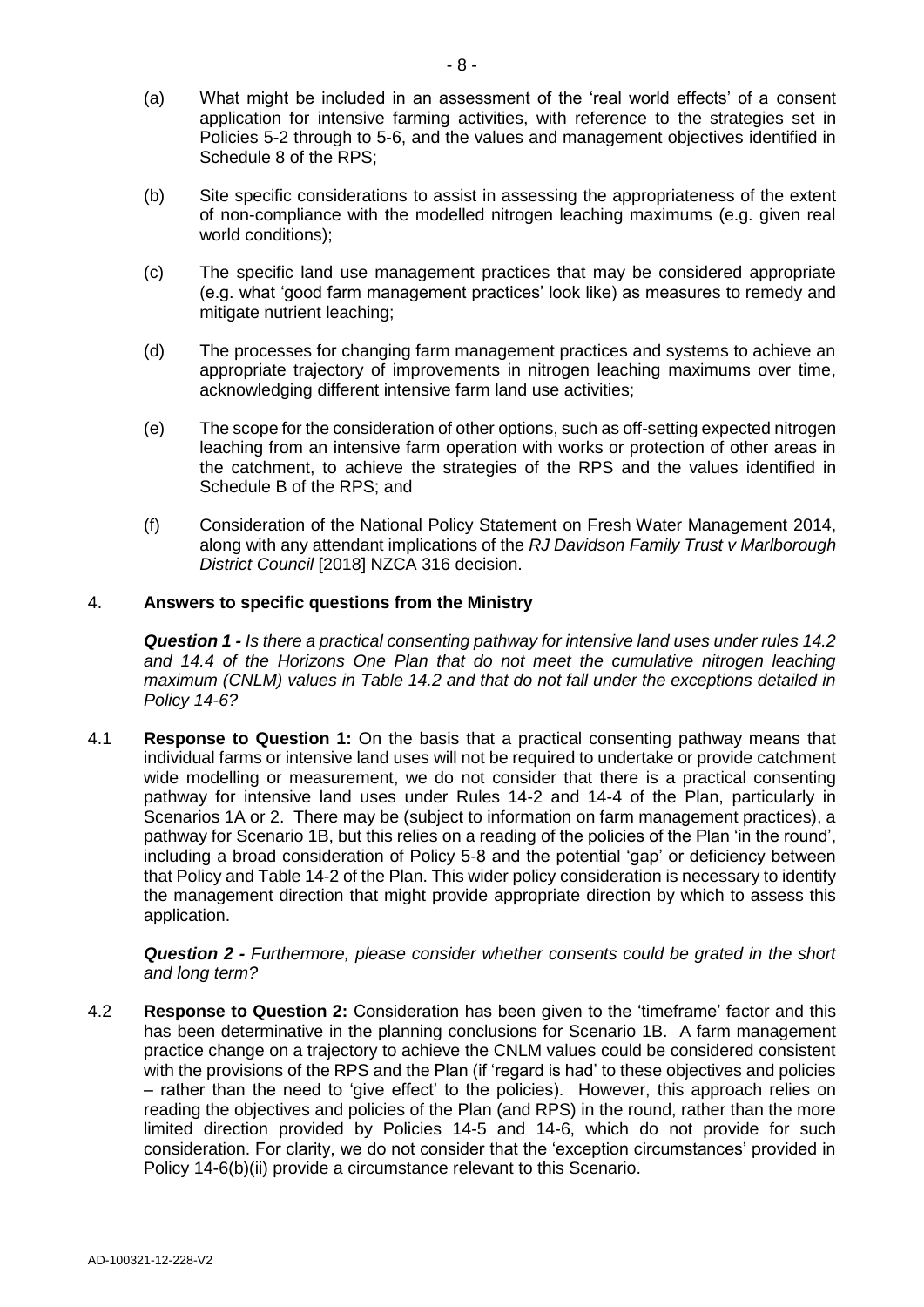4.3 While discussed further in the full scenario assessment, it is noted here that the exception circumstances set out in Policy 14-6(b) effectively provides performance standard like conditions which are set as the exceptions that may be made to an exceedance of the nitrogen leaching maximums of Table 14-2. One of these relates to a physical environment condition, and the other to a time trajectory for compliance. It is our opinion that these circumstances would more appropriately be considered 'performance standards' to the rules, than policy directives, particularly as the first is a physical environment condition for the site (and will not be influenced by land use or resource management practices). In the case of the second subclause, it is our understanding that this condition is limited to four years from the date of the rules having effect (in the case of dairy farming activities from August 2010 and for vegetable growing, cropping, and intensive beef and sheep farming from May 2013), both of which have passed.

*Question 3: - How a consenting pathway could be provided for that is consistent with the broader One Plan.*

- 4.4 **Response to Question 3:** In respect of recommendations on how a consenting pathway could be provided for that is consistent with the broader Plan, we consider that there are a number of alternatives. On the basis that Horizons is considering a first step to amend Table 14-2, we consider that further amendment should be made to Policies 14-5 and 14-6 to provide clear management guidance by which to evaluate the appropriateness of an application against the 'matters for discretion' listed in Rule 14-2.
- 4.5 It is noted that an alternative approach to a more extensive review of the structure of the Plan, such as a comprehensive review of the methods to establish appropriate nitrogen leaching maximums across the Region's catchments (in accordance with Policy 5-8), would be another approach to establishing an appropriate consenting pathway. This matter would require specific technical advice and is beyond the scope and expertise of the authors providing this opinion.

*Question 4: Is a consenting pathway is available for the three case studies against the One Plan.*

- 4.6 **Response to Question 4:** In summary, while we conclude that consent can be applied for (for all three scenarios) there is limited scope for the decision maker to consider the environmental outcomes or the specific resource and land use management practices that may be considered appropriate under all three scenarios (Farm 1A, 1B and the Horticulture Site in Farm 2). In particular, under all scenarios, if assessment is limited to the matters in Policies 14-5 and 14-6, there is no clear consenting pathway (given the direction that applications must, except in the limited conditions set out in 4.5 above, meet the nitrogen leachate maximums). If, on the basis that there are inconsistencies and incomplete linkages between the policies of the Regional Plan, the provisions and the environmental outcomes being sought, an approach is taken that a wider assessment of the policies of the RPS and Plan is undertaken (having regard to the full suite of Plan provisions) along with reference to Part 2 of the Resource Management Act 1991 ("**RMA**"), it is our opinion that there may be some scope for Scenario Farm 1B to be considered for consent (on the basis of information being provided that demonstrates that there is a planned trajectory for land use practice to achieve the nitrogen leachate maximums).
- 4.7 Farm 1A and Horticulture Site 2 requires consent pursuant to Rule 14-2 as an intensive farming land use which exceeds the cumulative nitrogen leaching maximums. Assessment against the relevant objectives and policies of the RPS and the Regional Plan demonstrates that, without evidence to the contrary, the proposals will not be likely to achieve the Plan's outcomes. On the basis of the above, we consider further information to support the consideration of such an application would either need to be a robust demonstration of why the proposed nitrogen leachate will not have adverse effects (which itself is likely to rely on catchment-wide information and is not considered 'practicable' for most individual farm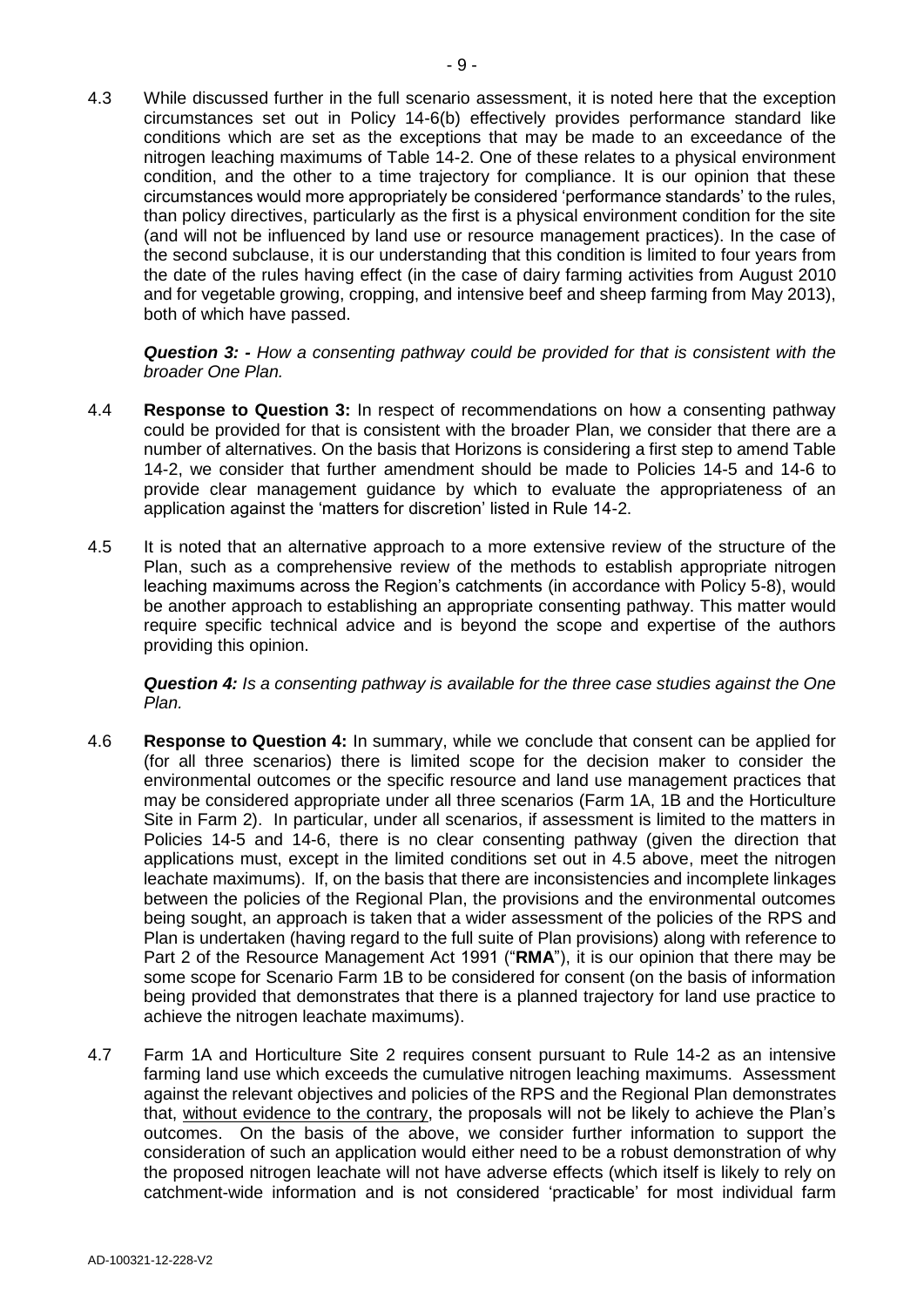consent applications), or without unquantified changes to the land use (effectively to achieve the Plan leachate maximums (e.g.: reducing stock loading, planting or retiring vulnerable land, using feed pads, or other mechanisms)), we consider that a consent for Farm 1A and Horticulture Site 2 would likely be declined. We reiterate this conclusion is not reached on the basis of the 'effects of nitrogen leaching from a land use activity' but rather taking a precautionary approach that, without sufficient catchment-wide information to conclude otherwise, the Plan directs that reliance is placed on the modelled nitrogen leaching maximums being met and that there is limited direction provided on the circumstances where exceptions or real world environment outcomes may be considered as an alternative.

4.8 In contrast, and pursuant to the overall objectives and policies of the Plan, we consider that there may be a scenario where the changing farm management practices of Farm 1B mean that there is sufficient site-specific evidence to suggest that this is an appropriate and sustainable management response. In particular, this is based on the modelling information which indicates that farm management practices are on a planned trajectory to achieve compliance with the leachate maximums set out in the Plan over the longer term. In this case, the consideration of 'practicable' is that such an application would rely on information on the processes of on-site / land use management that will achieve the Table 14-2 nitrogen leaching maximums in the longer term. It is anticipated that any consent for this activity would likely rely on appropriate conditions of consent requiring that this planned trajectory of farm management change be implemented.

## 5. **Background**

- 5.1 There have been a range of ongoing differences between the parties with regard to the Plan's approach to fresh water management since its conception. Table 14.2 and the related rules were the result of a lengthy appeals process in the Environment Court.
- 5.2 Most recently, Fish and Game and EDS successfully challenged the validity of some of Horizons' consenting actions by way of declaration proceedings in the Environment Court.<sup>4</sup> The Court found that consents for intensive farming activities were granted by Horizons in a manner that was inconsistent with the Plan.
- 5.3 The nitrogen management provisions of the Plan rely on the nutrient modelling software, OVERSEER, and an updated version of this software was released earlier this year (noting that updates to this software are a regular process and as such, changes to any limits from the model are anticipated in the future). Following workshop discussions with the parties, we understand that:
	- (a) The more recent update means that the specified nitrogen leachate maximums referred to in Table 14.2 for some catchments are no longer appropriate.
	- (b) However, for other catchments it appears that the existing leachate maximums may still be appropriate.
	- (c) It is our understanding that Horizons intends to update the Table 14-2 to provide an increase to the nitrogen leachate maximums, particularly in earlier years. This would increase the leaching maximums for all catchments (for existing intensive farming for all degraded catchments set out in Table 14-1).

<sup>4</sup> *Wellington Fish and Game Council v Manawatu-Wanganui Regional Council* [2017] NZEnvC 37.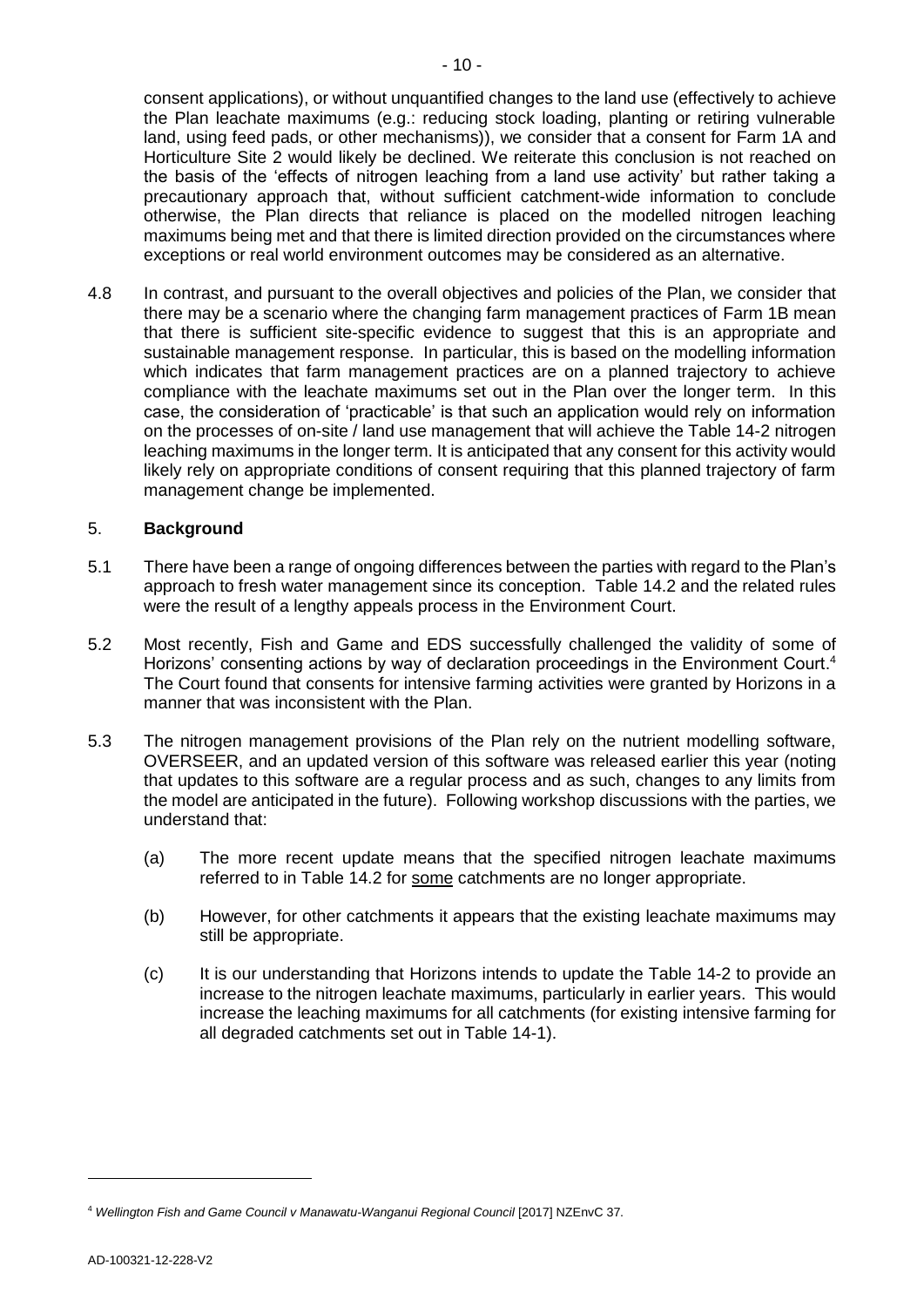- (d) However, even if the Plan is changed to include the latest OVERSEER figures, the Region will still be faced with a situation where 'some' (potentially in excess of 100) farms would still require a Restricted Discretionary consent for the land use activity.<sup>5</sup>
- 5.4 We understand that Horizons is considering two key changes to the Plan by way of plan changes:
	- (a) The first being amendments to the rules to amend the limits in accordance with revised outputs from the OVERSEER model; and
	- (b) A second more substantive change to address the issue of an appropriate consenting pathway in instances where maximum leaching limit targets from the rules cannot be met.
- 5.5 While there appears to be a broad acceptance that Table 14.2 needs to be updated to reflect changes to OVERSEER (albeit potentially only for some catchments), the experts consulted by each side disagree about the operation of the rules and the limits in the Table. More specifically, there is disagreement as to whether or not changes are needed to the Plan provisions to create viable consenting pathways for dairy and horticulture activities.

## 6. **Overview of Jurisprudence of the Interpretation of Planning Instruments and the Assessment of Resource Consent Applications**

- 6.1 The following legal principles are pertinent to how the provisions of the Plan should be applied:
	- (a) The meaning of provisions within the RMA and the Plan must ascertain from its text and in light of its purpose.<sup>6</sup>
	- (b) Regional and district plan rules have the effect of Regulations.<sup>7</sup> In that regard, the principles of statutory interpretation are applicable to both the RMA and the Plan.<sup>8</sup>
	- (c) Regional and District Plans can contain rules that directly bind the public through sections 9-15 of the RMA. The rules must achieve the objectives and policies of the Plan.<sup>9</sup> The purpose of a rule is to be found in the associated objectives and policies of the Plan which establish the environmental outcomes sought and the management direction for achieving that outcome. <sup>10</sup>
- 6.2 The plain meaning of the rule should be considered, while also having regard to the immediate context (objectives and policies) of the Plan.<sup>11</sup> An interpretation of a plan rule that avoids absurdity and practical administration should be preferred.<sup>12</sup>
- 6.3 Section 67(3) of the RMA states that a Regional Plan must give effect to any national policy statement ("**NPS**"), any NZCPS, any national planning standard and any regional policy statement. The Supreme Court in *King Salmon* said that to 'give effect' means to implement, and that this is a 'firm obligation'.<sup>13</sup> In the present situation it is noted that the National Policy

<sup>&</sup>lt;sup>5</sup> It is noted that the specific number of farms where consent may be required is uncertain, particularly given that there are a number of land use activities operating with a land use consent to exceed the nitrogen leachate maximums granted by Council from earlier application of the Plan (through a consenting process that has subsequently been found to be contrary to the Plan provisions). <sup>6</sup> Section 5(1), Interpretation Act 1999; *Powell v Dunedin City Council* [2005] NZRMA 174 (CA) at [35].

<sup>7</sup> Section 76(2) RMA.

<sup>8</sup> *Powell v Dunedin City Council* at [33].

<sup>&</sup>lt;sup>9</sup> Section 68 and 76 RMA.

<sup>&</sup>lt;sup>10</sup> Applying *Beach Road Preservation Society Inc v Whangarei District Council [2001] NZRMA 176 and <i>NZ Building and Projects Ltd v Auckland Council* [2017] NZEnvC 175.

<sup>11</sup> *Powell v Dunedin City Council* at [35].

<sup>12</sup> *Nanden v Wellington City Council* [2000] NZRMA 562 (HC) at [48].

<sup>13</sup> *Environmental Defence Society Inc v The New Zealand King Salmon Co Ltd* [2014] NZSC 38, [2014] 1 NZLR 593 [*King Salmon*].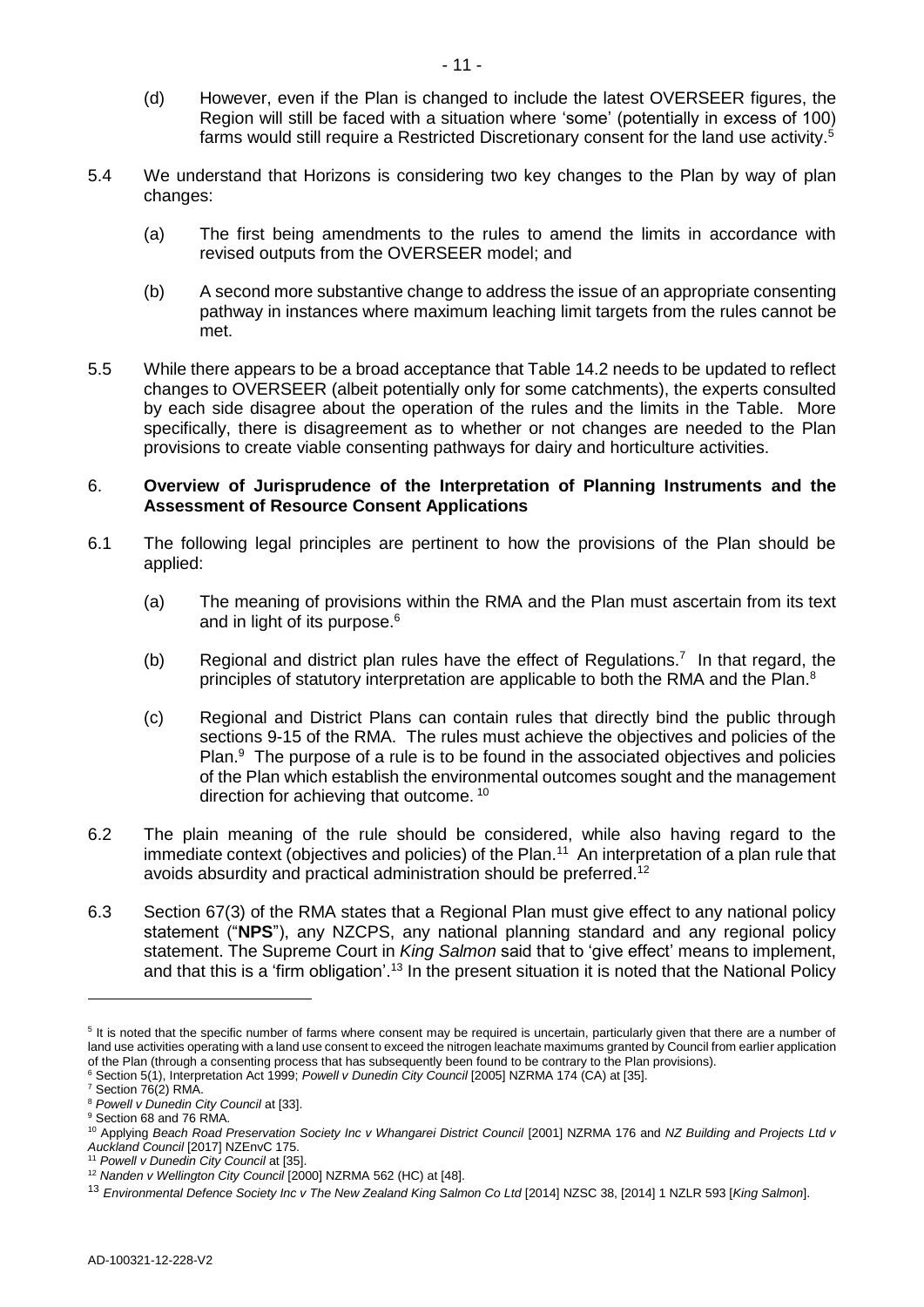Statement for Freshwater Management ("**the NPS-FM**") will need to be given effect to as part of any plan review as the NPS-FM was not an operative NPS at the time the Plan was promulgated, and, as noted in the High Court decision *Horticulture New Zealand v Manawatu-Wanganui Regional Council* [2013] NZHC 2492, is not implemented in the current provisions of the Plan.

- 6.4 Applications for consent are assessed pursuant to section 104 of the RMA. In making this assessment under section 104 of the RMA, Horizons must have regard to, *inter alia*, any relevant provisions of a regional policy statement or a plan. That is, the objectives and policies of the RPS and the Plan are relevant matters to be considered in any assessment of an application for consent.
- 6.5 In relation to decisions on Controlled activities, section 104A of the RMA specifically provides Horizons with the ability to impose conditions on an application for resource consent under section 108 only for those matters over which it has reserved control in its plan or proposed plan.
- 6.6 In relation to decisions on Restricted Discretionary activities, section 104C specifically provides that restricted discretionary activities may or may not be granted consent, with the discretion (and any attendant conditions) restricted to the matters specified in the relevant plan and in national standards regulations.
- 6.7 Finally, section 87A(6) provides that no person may apply for consent for something that is a Prohibited activity. If one were to apply, consent must not be granted.
- 6.8 Following the Court of Appeal decision *RJ Davidson Family Trust v Marlborough District Council* [2018] NZCA 316, regard must also be had to Part 2 of the RMA when considering applications for consent, although the extent to which Part 2 has a bearing on the consideration of an application depends on the nature and content of the statutory instruments in question. That is, recourse to Part 2 should not render ineffective the provisions of the relevant planning instruments. In that regard, the Court of Appeal decision does not support a strict application of the *King Salmon* decision whereby regard to Part 2 is delimited to situations where there is uncertainty or incompleteness in the relevant planning instruments.

# 7. **Analysis of the fresh water provisions of the Horizons One Plan**

# *Regional Policy Statement*

7.1 Chapter 5 of the Plan sets out the RPS provisions relevant for fresh water management in the Region. The Plan describes the resource management issue with regard to fresh water management for dairy and horticulture activities in the Region in the following terms:<sup>14</sup>

> There has been a substantial intensification within the agricultural sector in recent years. This has contributed to a vibrant and booming regional economy but has also increased pressure on the Region's water resources. There has been a significant increase in irrigation demand and the amount of nutrients leaching to surface water and groundwater. Although the impacts of agricultural intensification are less obvious than those caused by the major point source discharges.

7.2 Provision 5.2 includes "Issue 5-1: Water Quality" as a Significant Resource Management Issue. This provides:<sup>15</sup>

<sup>14</sup> RPS, Chapter 5 - Water, 5.1.2 Overview, 5-2.

<sup>15</sup> RPS, Chapter 5 - Water, 5.2 Significant Resource Management Issues, 5-6.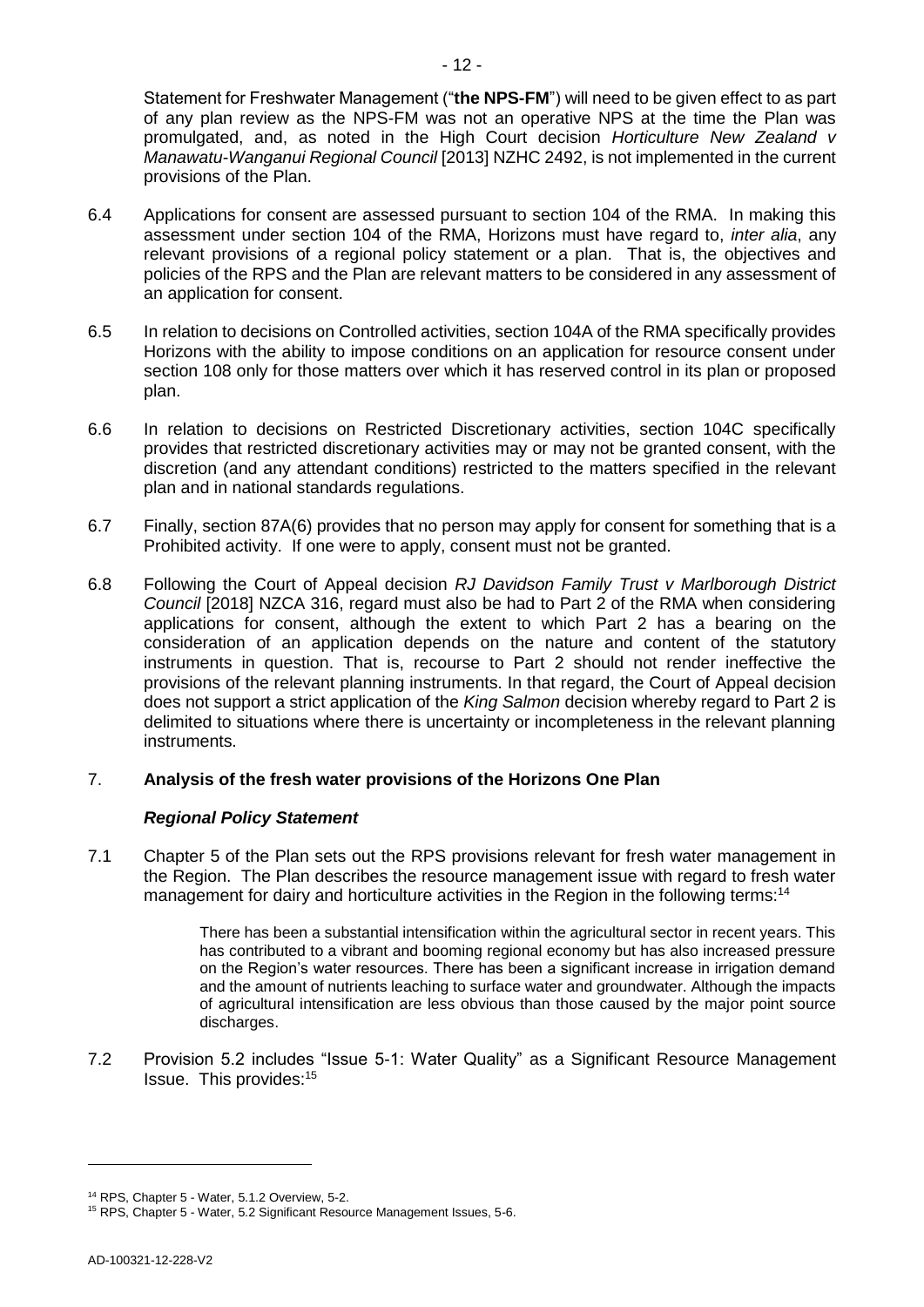- (a) nutrient enrichment caused by run-off and leaching from agricultural land, discharges of treated wastewater, and septic tanks
- (b) high turbidity and sediment loads caused by land erosion, river channel erosion, runoff from agricultural land and discharges of stormwater
- (c) pathogens from agricultural run-off, urban run-off, discharges of sewage, direct stock access to water bodies and their beds and discharges of agricultural and industrial waste\*.

Shallow groundwater in areas of intensive land use in the Horowhenua and Tararua Districts has elevated nitrate levels in excess of the New Zealand drinking water standard. However, the quality of groundwater in the Region is generally suitable for stock needs and irrigation, and there has been no evidence of deteriorating groundwater quality during the past 15 years.

7.3 Provision 5.3 sets out the following relevant objectives or environmental outcomes the Plan seeks in responding to the above issue:<sup>16</sup>

#### **Objective 5-1:** *Water***^ management Values**

Surface *water bodies*^ and their *beds*^ are managed in a manner which safe guards their life supporting capacity and recognises and provides for the Values in Schedule B.

#### [footnotes omitted]

#### **Objective 5-2:** *Water***^ quality**

- (a) Surface *water*^ quality is managed to ensure that:
	- (i) *water*^ quality is maintained in those *rivers*^ and *lakes*^ where the existing water^ quality is at a level sufficient to support the Values in Schedule B
	- (ii) *water*^ quality is enhanced in those *rivers*^ and *lakes*^ where the existing water<sup>^</sup> quality is not at a level sufficient to support the Values in Schedule B
	- (iii) accelerated eutrophication and sedimentation of *lakes*^ in the Region is prevented or minimised
	- (iv) the special values of *rivers*^ protected by *water conservation orders*^ are maintained.
- (b) Groundwater quality is managed to ensure that existing groundwater quality is maintained or where it is degraded/over allocated as a result of human activity, groundwater quality is enhanced.

For both objectives the directive is to 'manage' water quality. Furthermore, the objectives recognise that there are areas where this can appropriately be achieved by 'maintaining' water quality in some instances but enhancing water quality in other areas (where the current quality is such that it does not support identified values).

7.4 Provision 5.4 includes the RPS policy framework for water management in the Region:<sup>17</sup>

#### **Policy 5-1:** *Water Management Zones***\* and Values**

<sup>16</sup> RPS, Chapter 5 - Water, 5.3 Objectives, 5-7.

<sup>17</sup> RPS, Chapter 5 - Water, 5.4 Policies, 5.4.1 Water Management Framework, 5-10.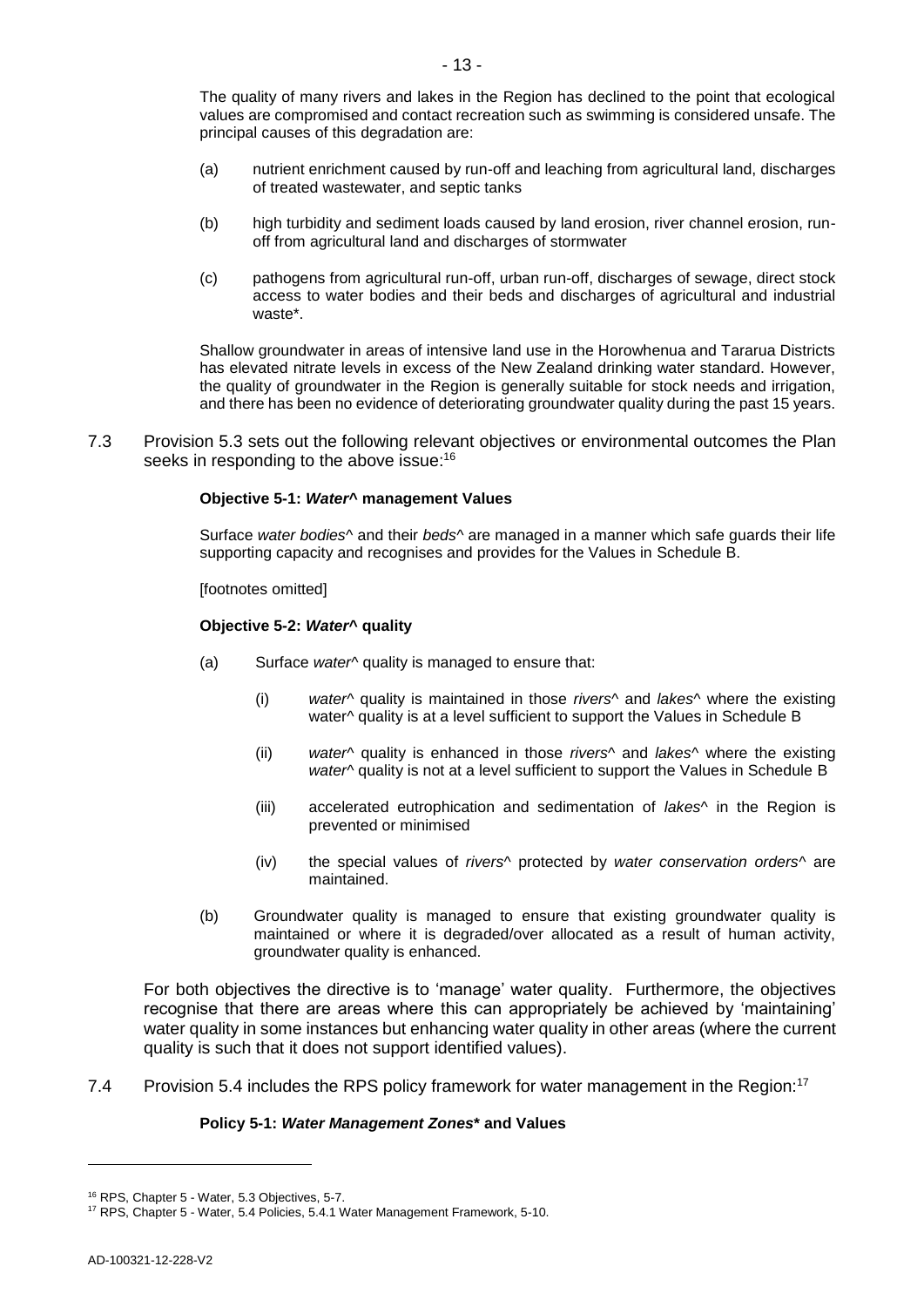For the purposes of managing *water*^ quality, *water*^ quantity, and activities in the *beds*^ of *rivers*^ and *lakes*^, the catchments in the Region have been divided into *Water Management Zones*\* and *Water Management Sub-zones*\* in Schedule A.2 Groundwater has been divided into *Groundwater Management Zones*\* in Schedule D.3.

The *rivers*^ and *lakes*^ and their *beds*^ must be managed in a manner which safeguards their life supporting capacity and recognises and provides for the Schedule B Values when decisions are made on avoiding, remedying or mitigating the adverse *effects*^ of activities or in relation to any other function under the Resource Management Act 1991 exercised by the Regional Council or Territorial Authorities. The individual Values and their associated management objectives are set out in the Schedule B Surface *Water*^ Management Values Key and repeated in Table 5.2.

- 7.5 Policies 5-2 through to Policy 5-5 provide management direction on achieving the objectives of the Plan in respect of surface water quality. These policies provide for the setting of targets (Policy 5-2), compliance with targets (Policy 5-3), water quality enhancement in areas where targets are not met (Policy 5-4) and management direction where the water quality is not known (Policy 5-5). Policy 5-6 provides management direction for the maintenance of groundwater quality (similarly seeking to enhance such quality in circumstances where groundwater quality is degraded/over allocated).
- 7.6 This suite of policies provides a strategy for managing surface water and groundwater quality. This strategy recognises that the management of surface water quality will be achieved through the setting of water quality targets, which will inform the management of surface water quality. The Policies also recognise and provide for cases where the management regime will in some cases seek to 'maintain' surface water quality (Policy 5-3) and in others 'enhance' (Policy 5-4). The Policies also provide for managing effects in the case of uncertainty (Policy 5-5), and for management to 'either maintain or enhance' existing water quality on the basis of likely effects. In the case of groundwater, Policy 5-6 similarly seeks to enhance such quality in circumstances where groundwater quality is degraded or over allocated.
- 7.7 With respect to the RPS policies relevant to discharges and land use activities which affect water quality, the Plan provides: $18$

### **Policy 5-7:** *Land***^ use activities affecting groundwater and surface** *water***^ quality**

The management of *land*^ use activities affecting groundwater and surface *water*^ must give effect to the strategy for surface water<sup>^</sup> quality set out in Policies 5-2, 5-3, 5-4 and 5-5, and the strategy for groundwater quality in Policy 5-6, by managing diffuse *discharges*^ of contaminants in the following manner:

- (a) identifying in the regional plan targeted *Water Management Sub-zones*\*. Targeted *Water Management Sub-zones*\* are those subzones where, collectively, *land*^ use activities are significant contributors to elevated contaminant levels in groundwater or surface *water*^
- (b) identifying in the regional plan intensive farming *land*^ use activities. Intensive farming *land*<sup>\*</sup> use activities are rural *land*<sup>\*</sup> use activities that (either individually or collectively) make a significant contribution to elevated contaminant levels in the targeted *Water Management Sub-zones*\* identified in (a) above
- (c) actively managing the intensive farming *land*^ use activities identified in (b) including through regulation in the regional plan, in the manner specified in Policy 5-8
- (d) the Regional Council must continue to monitor ground and surface *water^* quality in *Water Management Sub-zones*\* not identified in (a) and rural *land*^ uses not identified in (b). Where monitoring shows the thresholds in (a) and (b) are met then the regional

<sup>18</sup> RPS, Chapter 5 - Water, 5.4 Policies, 5.4.2 Water Quality, 5.4.2.3 Discharges and Land use Activities Affecting Water Quality, 5-13.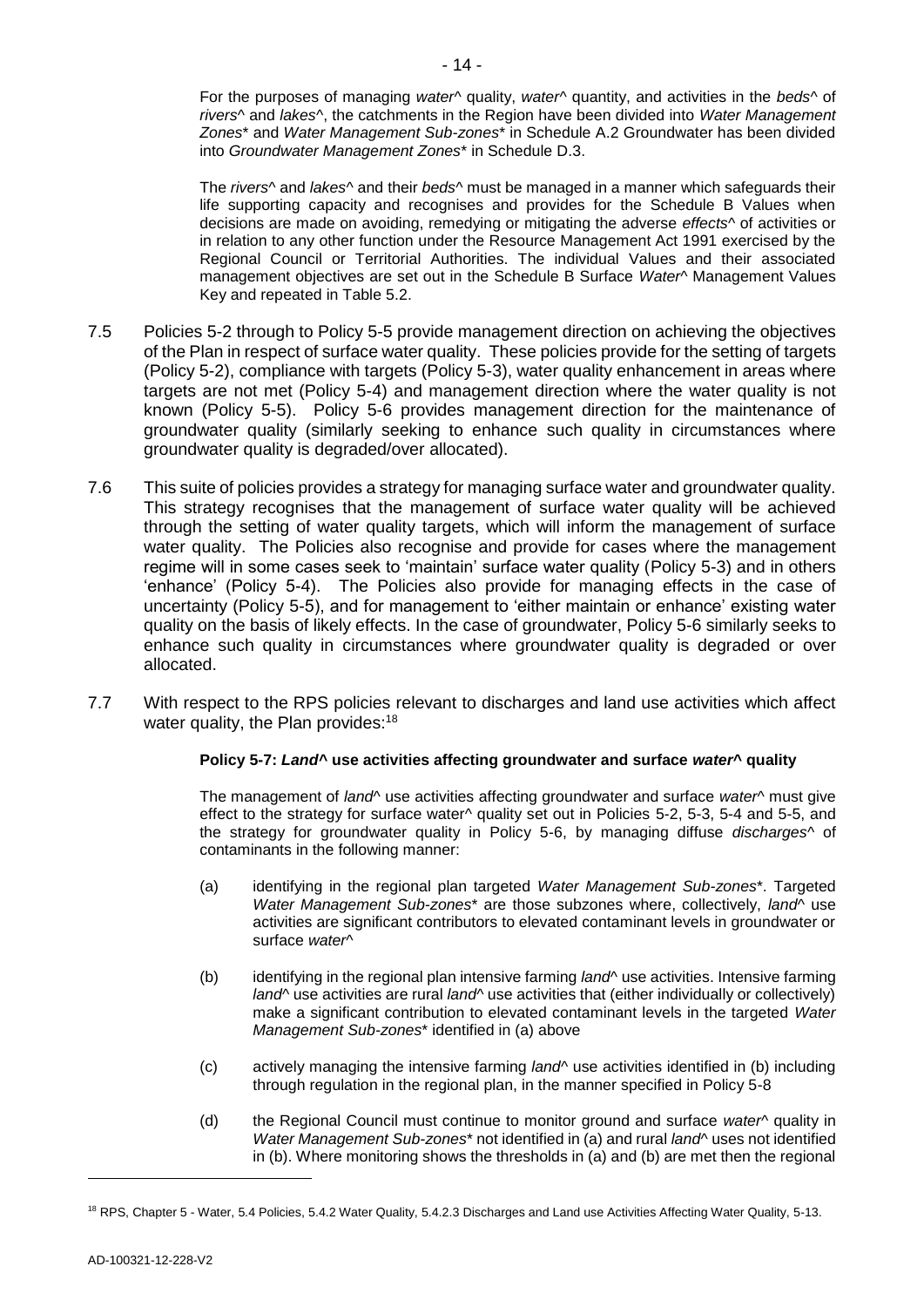plan must be amended so that those further *Water Management Sub-zones*\* and rural *land*^ uses are included in the management regime set out in (c).

7.8 This Policy requires the provisions of the Regional Plan to actively "manage" intensive farming land use activities in the manner specified in Policy 5-8, particularly in 'target' catchments, where land use activities are considered to be significant contributors to contaminant levels in groundwater or surface water.

#### **Policy 5-8: Regulation of intensive farming** *land***^ use activities affecting groundwater and surface** *water***^ quality**

- (a) **Nutrients** 
	- (i) Nitrogen leaching maximums must be established in the regional plan which:
		- (A) take into account all the non-point sources of nitrogen in the catchment
		- (B) will achieve the strategies for surface *water*^ quality set out in Policies 5-2, 5-3, 5-4 and 5-5, and the strategy for groundwater quality in Policy 5-6
		- (C) recognise the productive capability of *land*^ in the *Water Management Sub-zone*\*
		- (D) are achievable on most farms using good management practices
		- (E) provide for appropriate timeframes for achievement where large changes to management practices or high levels of investment are required to achieve the nitrogen leaching maximums.
	- (ii) Existing intensive farming *land*^ use activities must be regulated in targeted Water Management Sub-zones\* to achieve the nitrogen leaching maximums specified in (i).
	- (iii) New intensive farming *land*^ use activities must be regulated throughout the Region to achieve the nitrogen leaching maximums specified in (i).
- 7.9 Of particular note for subsequent discussion is Policy 5-8(a)(i)(D) and (E) which state that nitrogen leaching maximums must be established in the Regional Plan, but qualifies this by saying "*which are achievable on most farms*" (emphasis added) and that appropriate timeframes for achievement should be provided where there would be large changes to management practices or high levels of investment for such activities required in order to achieve the nitrogen leaching maximums. Indeed, the reference to "most farms" implies that the standards and attendant rule framework should factor in the ability of the farmers to meet the standards (assuming good management practices), rather than solely the extent and nature of the adverse effects that are being experienced (which are provided by subclause (B) in particular). This Policy also refers to the management strategy Policies (5-2 through to 5-6), which in turn refer to the individual values and management objectives of catchments provided in Schedule B of the RPS.
- 7.10 It is noted that Policy 5-8 does not provide clear guidance on the balance between these considerations, but it is noteworthy that the Policy suggests that the consenting of dairy and horticulture activities which do not meet the standards, but that are working towards improved management practices which will (over time) result in achieving these standards, is anticipated and that the establishment targets in the Plan should recognise this process. However, in our view, the Policy anticipates that the above matters and considerations will be considered at the time of setting nitrogen leaching maximums.
- 7.11 We understand that there are diverse physical (particularly rainfall) characteristics of catchments in the Region. Furthermore, Schedule B provides direction on specific values associated with specific catchments and bodies of water (including sections of rivers) across the Region. These features are identified for different values and management objectives for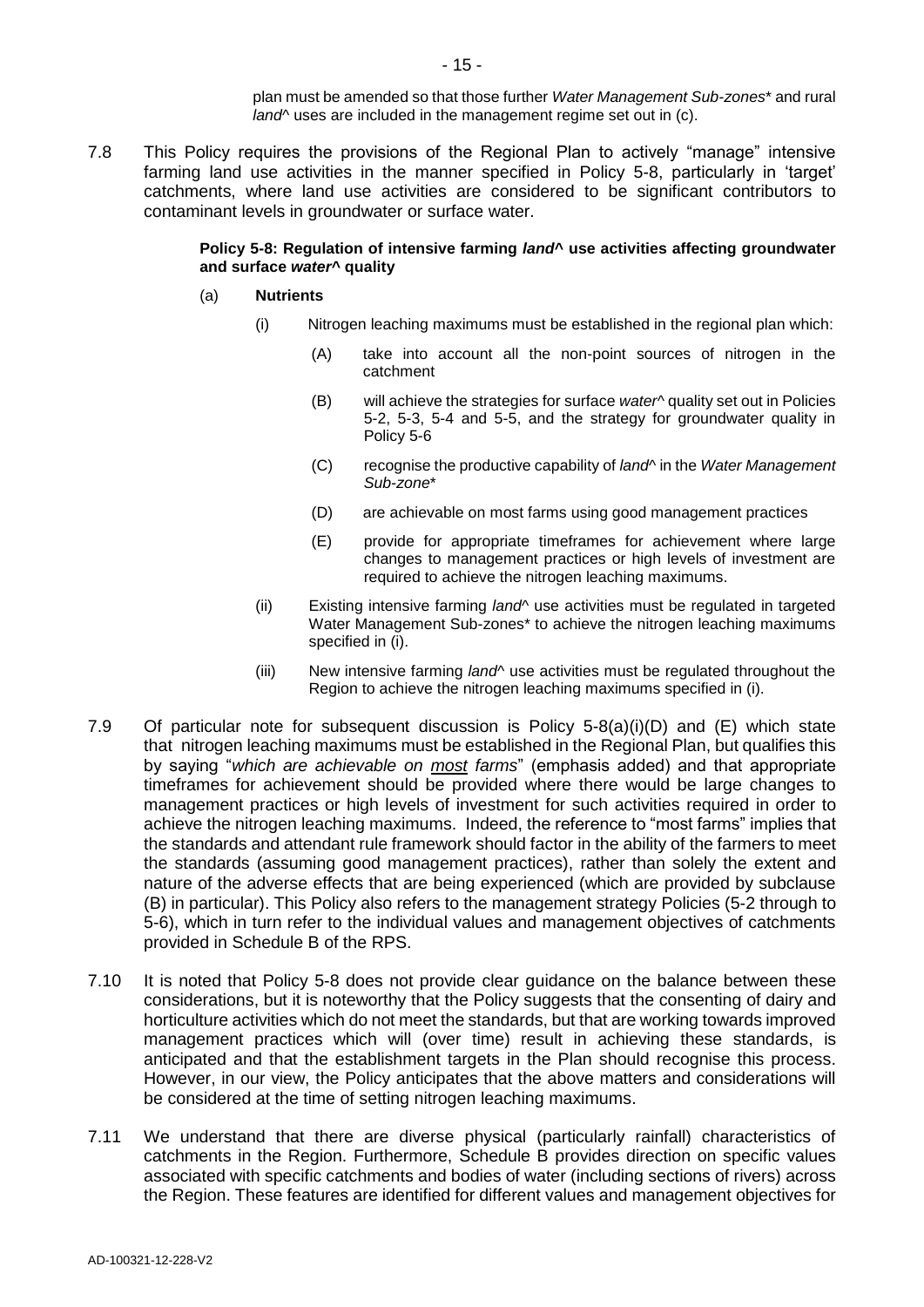surface water (Part B.3 of that Schedule). These have in turn set Water Quality Targets (Schedule E), which vary (we assume to reflect the values identified). While beyond our expertise, we note that the complexity of the considerations of the variable targets set (Schedule E) and the other matters that need to be taken into account in setting the nitrogen leaching maximums **do not appear** evident in Table 14-2 (which is effectively the Regional Plan outcome of implementing Policy 5-8).

## *Regional Plan - Rules*

7.12 Table 14.2 sets out the Cumulative nitrogen leaching maximum ("**CNLM**") for the land used for intensive farming within each of the specified Land Use Capability ("**LUC**") class in the Targeted Water Management Sub-Zones (which are defined in Table 14.1). This is calculated on a per hectare per year basis for the total area of the farm:<sup>19</sup>

| Period (from the<br>year that the rule<br>has legal effect) | LUC <sup>*</sup> | LUC*<br>Ш | LUC*<br>Ш | LUC <sup>*</sup> IV | LUC <sup>*</sup> V | LUC <sup>*</sup> VI | LUC*<br>VII | LUC*<br>VIII |
|-------------------------------------------------------------|------------------|-----------|-----------|---------------------|--------------------|---------------------|-------------|--------------|
| Year 1                                                      | 30               | 27        | 24        | 18                  | 16                 | 15                  | 8           | $\mathbf{2}$ |
| Year 5                                                      | 27               | 25        | 21        | 16                  | 13                 | 10                  | 6           | $\mathbf{2}$ |
| Year 10                                                     | 26               | 22        | 19        | 14                  | 13                 | 10                  | 6           | $\mathbf{2}$ |
| Year 20                                                     | 25               | 21        | 18        | 13                  | $12 \,$            | 10                  | 6           | $\mathbf{2}$ |

7.13 Proposed Plan Change 2 (Recalibration of Nitrogen Leaching Numbers) seeks to amend Table 14.2 to account for an update to the OVERSEER model to version 6.3.0 as follows:<sup>20</sup>

| Period (from the<br>year that the rule<br>has legal effect) | LUC <sup>*</sup> | LUC*<br>Ш | LUC*<br>Ш | LUC <sup>*</sup> IV | LUC <sup>*</sup> V | LUC <sup>*</sup> VI | LUC*<br>VII | LUC*<br>VIII |
|-------------------------------------------------------------|------------------|-----------|-----------|---------------------|--------------------|---------------------|-------------|--------------|
| Year 1                                                      | $\frac{51}{30}$  | 4527      | 4024      | 2918                | 2516               | 24.15               | 118         | 32           |
| Year 5                                                      | $\frac{46}{27}$  | 4025      | 3521      | 2516                | 2213               | 1910                | 86          | 32           |
| Year 10                                                     | $\frac{44}{26}$  | 3722      | $32 + 9$  | $23 + 4$            | 2013               | 17.40               | 86          | 32           |
| Year 20                                                     | $\frac{43}{25}$  | 3521      | $30 + 8$  | 2113                | 1912               | 1610                | 86          | 32           |

7.14 Under Rule 14-1, $^{21}$  the use of land for the following types of intensive farming (dairy farming, commercial vegetable growing, cropping and intensive sheep and beef farming) that have a

<sup>19</sup> Regional Plan, Chapter 14 - Discharges to Land and Water, 14.3 Rules – Agricultural Activities, 14-8.

<sup>&</sup>lt;sup>20</sup> It is these revised figures that have been used in the planning scenario assessment.

<sup>&</sup>lt;sup>21</sup> Regional Plan, Chapter 14 - Discharges to Land and Water, 14.3 Rules – Agricultural Activities, 14-8.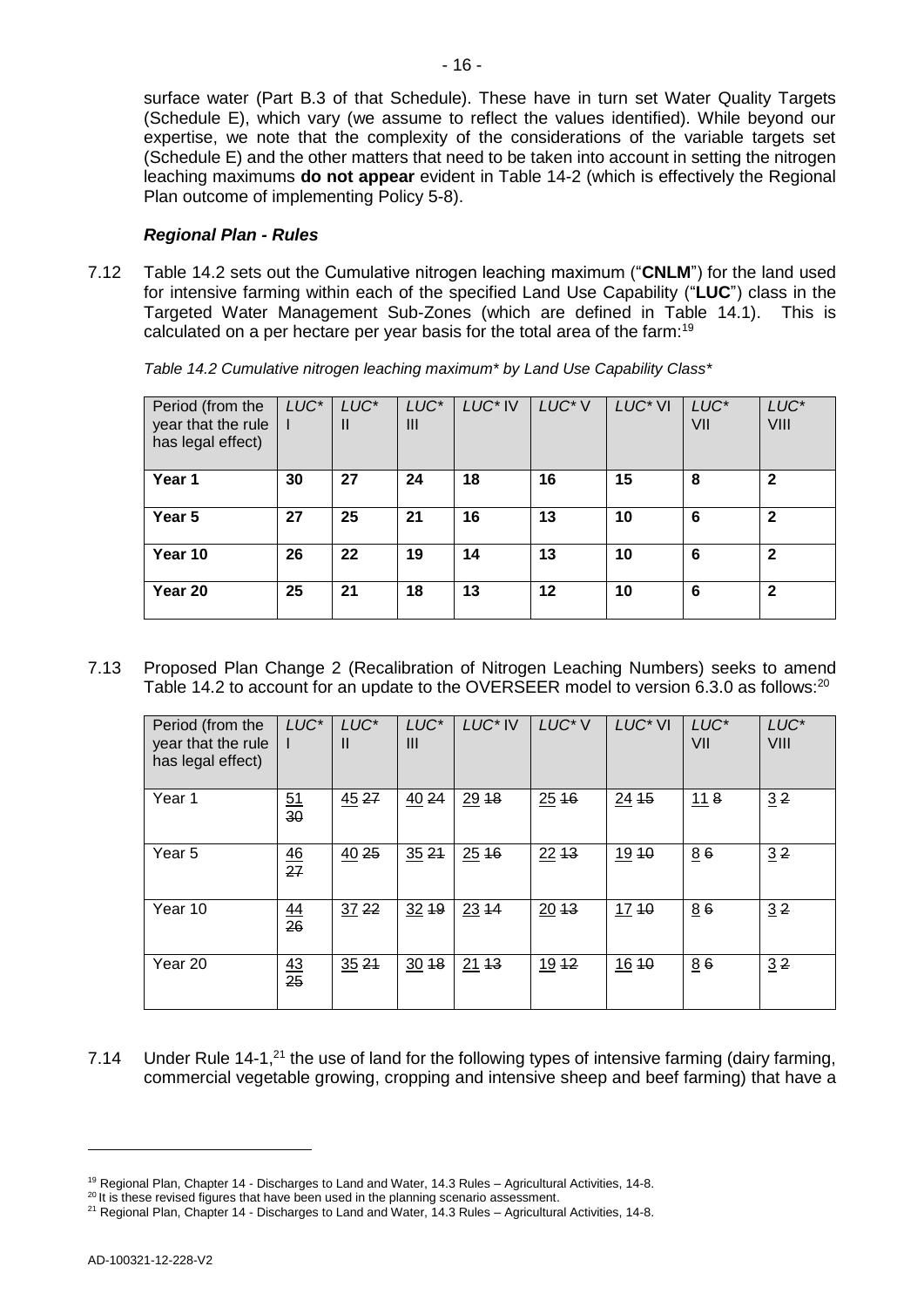nutrient management plan that demonstrates (amongst other things<sup>22</sup>) that the nitrogen leaching loss from the activity will not exceed the CNLM specified in Table 14.2, is a Controlled activity.

- 7.15 Interestingly, control is reserved over (b) "compliance with the CNLM specified in Table 14.2". This appears incongruous with the activity standard, as it requires that the CNLM specified in Table 14.2 are met in order to fall to be considered as a Controlled activity under this Rule.
- 7.16 Rule 14-2<sup>23</sup> deals with the use of land for intensive farming that cannot comply with the CNLM specified in Table 14.2. Such an activity is assessed as a Restricted Discretionary activity. On this basis, there appears to be a lawful consenting pathway for existing intensive farming land use which does not comply with the maximums in Table 14.2. Indeed, one of the matters that discretion is restricted to is *"(b) the extent of non-compliance with the cumulative nitrogen leaching maximum specified in Table 14.2"*, which in itself anticipates that consent can be applied for and granted for a proposal that does not comply with Table 14.2. Presumably, the less the non-compliance per hectare per year, the less the potential adverse effects that might arise and therefore the greater the likelihood that consent will be granted (or alternatively that there may be a mechanism to consider the scale of compliance relative to the values identified for a receiving catchment). Similarly, and drawing from the directives of Policy  $5-8(a)(i)(E)$ , a context of the scale or timeframe by which a land use activity can demonstrate a 'trajectory of management to achieve compliance to the OVERSEER limits' could also be a potential consideration of the 'extent' of non-compliance.
- 7.17 Further, turning to the relevant objectives and policies when making a decision on an application (which is a requirement of Policy 14-1, although not a requirement of a rule *per se*), Objective 14-1 requires that where a discharge is onto or into land, that such a discharge will avoid, remedy or mitigate adverse effects on surface water or ground water. The language used in this Objective provides choice, in the sense that avoidance is not a requirement, and activities which seek to remedy or mitigate adverse effects are acceptable.

### *Wider Policy Considerations*

7.18 Policy 14-1 relates explicitly to the making of decisions on applications in respect of applications for discharges to water. It provides:<sup>24</sup>

### **Policy 14-1: Consent decision-making for** *discharges***^ to** *water***^**

When making decisions on *resource consent*^ applications, and setting consent *conditions*^, for *discharges*^ of *water*^ or *contaminants*^ into *water*^, the Regional Council must specifically consider:

(a) the objectives and Policies 5-1 to 5-5 and 5-9 of Chapter 5,

and have regard to:

- (b) avoiding *discharges*^ which contain any persistent *contaminants*^ that are likely to accumulate in a *water body*^ or its *bed*^,
- (c) the appropriateness of adopting the *best practicable option*^ to prevent or minimise adverse *effects*^ in circumstances where:
	- (i) it is difficult to establish *discharge*^ parameters for a particular *discharge*^ that give effect to the management approaches for *water*^ quality and *discharges*^ set out in Chapter 5, or

 $22$  Other matters or conditions of Rule 14-1 include: that there is a nutrient management plan and activities are undertaken in accordance with it, that cattle is excluded from wetlands and river beds (including bridging or culverting of watercourses of a width greater than 1m), and matters relating to air discharges.

 $23$  Regional Plan, Chapter 14 - Discharges to Land and Water, 14.3 Rules – Agricultural Activities, 14-10.

<sup>&</sup>lt;sup>24</sup> Regional Plan, Chapter 14 - Discharges to Land and Water, 14.2 Policies, 14-1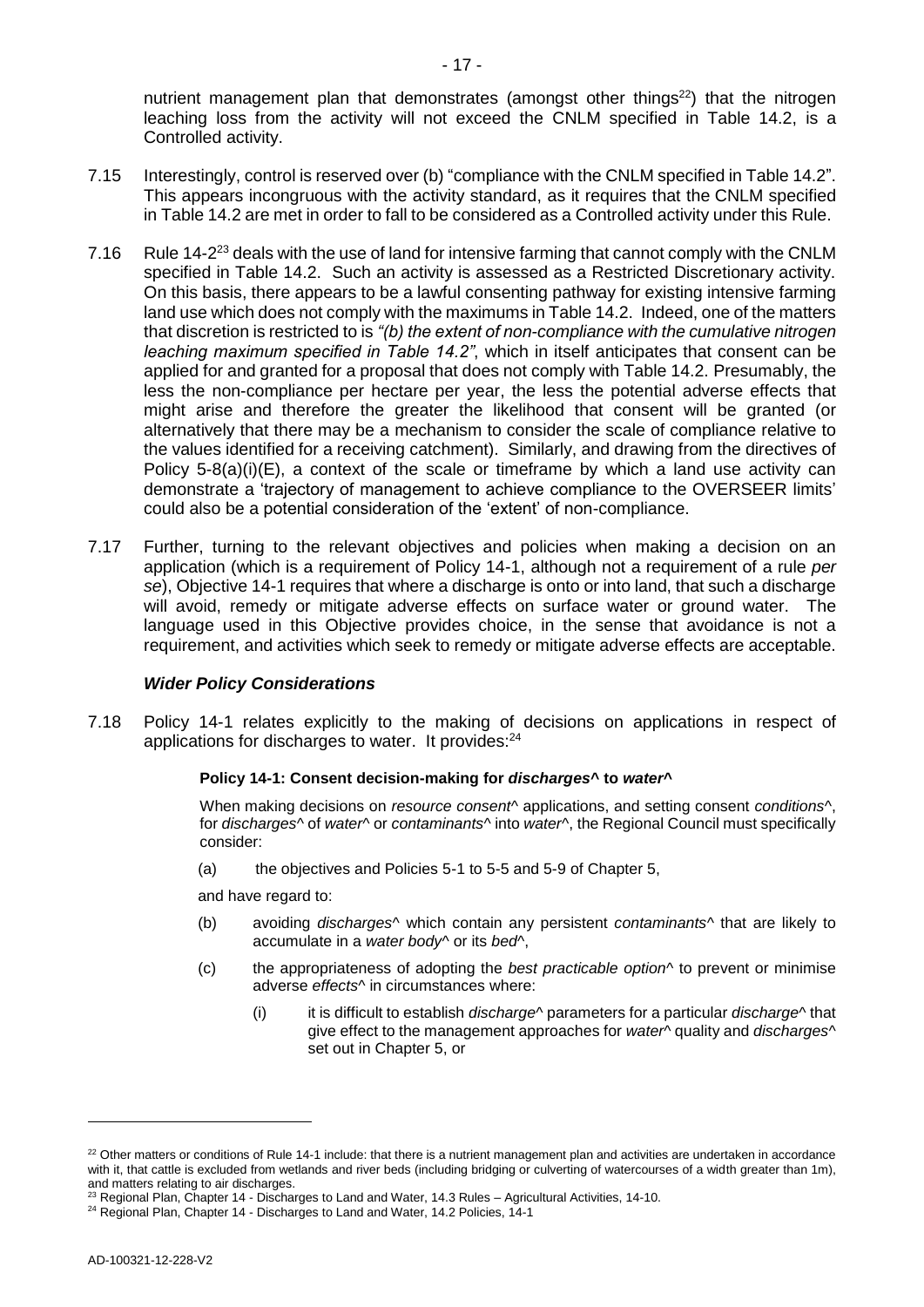- (ii) the potential adverse *effects*^ are likely to be minor, and the costs associated with adopting the *best practicable option*^ are small in comparison to the costs of investigating the likely *effects*^ on *land*^ and *water*^, and
- (d) the objectives and policies of Chapters 2, 3, 6, 9 and 12 to the extent that they are relevant to the *discharge*^.
- 7.19 As such, consideration only is to be had to the objectives and policies in Chapter 5. Further, regard is to be had to avoiding discharges. It is important to note, however, that this is not a requirement to avoid these discharges, but simply to have regard to doing so when making a decision on such an application.
- 7.20 Policy 14-2 relates explicitly to the making of decisions on applications, and provides:<sup>25</sup>

#### **Policy 14-2: Consent decision-making for** *discharges***^ to** *land***^**

When making decisions on *resource consent*^ applications, and setting consent *conditions*^, for *discharges*^ of *contaminants*^ onto or into *land*^ the Regional Council must have regard to:

- (a) the objectives and policies of Chapter 5 regarding the management of groundwater quality and *discharges*^,
- (b) where the *discharge*^ may enter surface *water*^ or have an adverse *effect*^ on surface *water*^ quality, the degree of compliance with the approach for managing surface *water*^ quality set out in Chapter 5,
- (c) avoiding as far as reasonably practicable any adverse *effects*^ on any sensitive receiving *environment*^ or potentially incompatible *land*^ uses, in particular any residential buildings, educational facilities, churches, marae, public areas, *infrastructure*^ and other physical resources of regional or national importance identified in Policy 3-1, *wetlands*^, surface *water bodies*^ and the *coastal marine area*^,
- (d) the appropriateness of adopting the *best practicable option*^ to prevent or minimise adverse *effects*^ in circumstances where:
	- (i) it is difficult to establish *discharge*^ parameters for a particular *discharge*^ that give effect to the management approaches for *water*^ quality and *discharges*^ set out in Chapter 5,
	- (ii) the potential adverse *effects*^ are likely to be minor, and the costs associated with adopting the *best practicable option*^ are small in comparison to the costs of investigating the likely *effects*^ on *land*^ and *water*^,
- (e) avoiding *discharges*^ which contain any persistent *contaminants*^ that are likely to accumulate in the soil or groundwater, and
- (f) the objectives and policies of Chapters 2, 3, 6, 9 and 12 to the extent that they are relevant to the *discharge*^.
- 7.21 In that regard, the following observations are made:
	- (a) Where a discharge may enter surface water, Policy 14-2(b) requires that regard be had to the "*degree of compliance*" with the approach for managing surface water quality as set out in Chapter 5;
	- (b) Policy 14-2(c) requires that regard be had to "*avoiding as far as reasonably practicable any adverse effects on any sensitive receiving environment or potentially incompatible land uses*". That is, this Policy requires that regard be had to avoiding adverse effects (as far as reasonably practicable), but it does not require avoidance; and

<sup>&</sup>lt;sup>25</sup> Regional Plan, Chapter 14 - Discharges to Land and Water, 14.2 Policies, 14-2.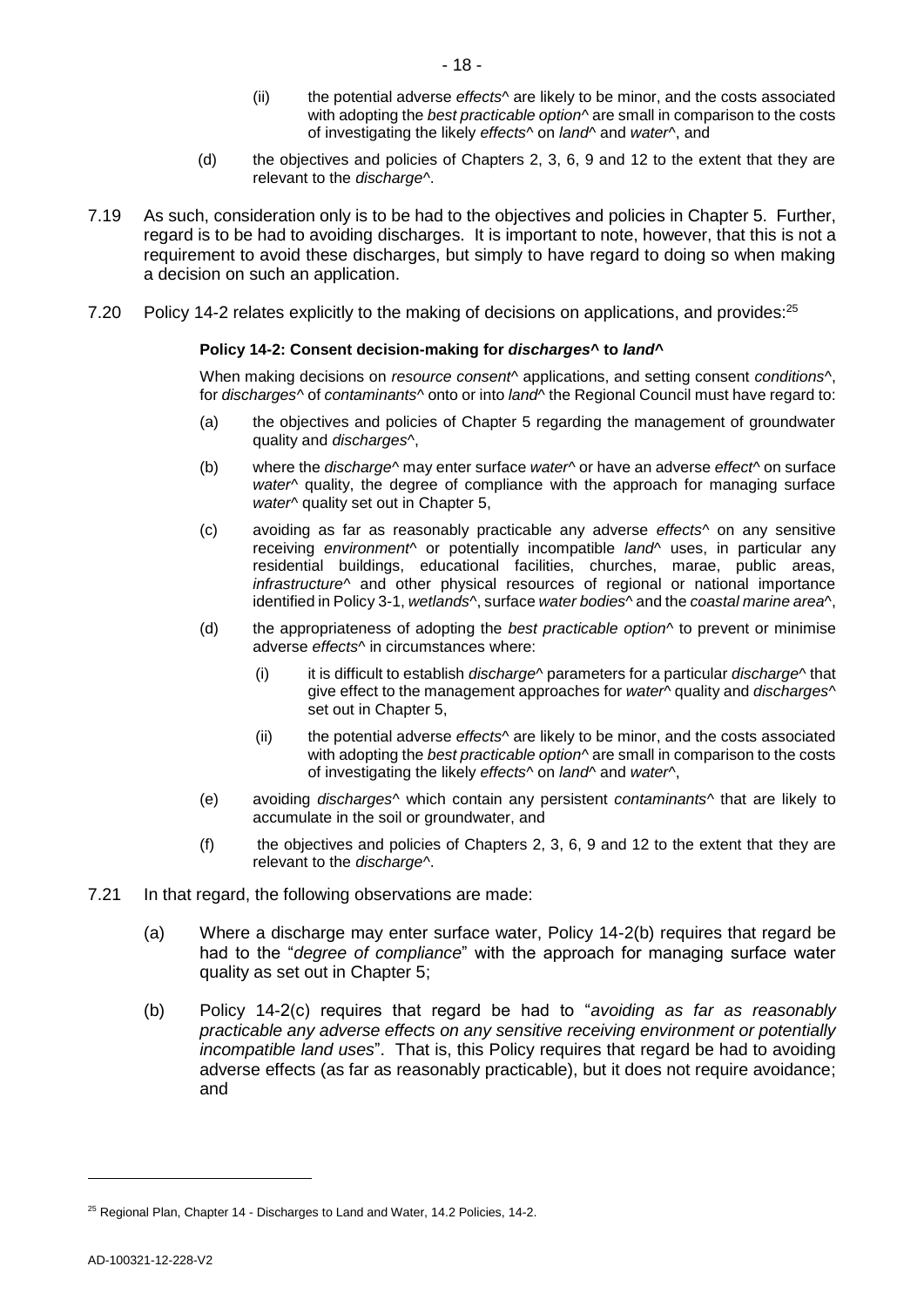- (c) Policy 14-2(e) similarly requires that regard be had to *"avoiding discharges which contain any persistent contaminants"*, again requiring that regard be had to avoiding adverse effects, but not to avoiding such discharges altogether.
- 7.22 Policy 14-3 imposes obligations on Horizons and does not govern the assessment of resource consent applications.
- 7.23 Policy 14-4 states that when applying for consents and making a decision on consent applications for discharges of contaminants into water or onto or into land, the opportunity to utilise alternative discharge options, or a mix of discharge regimes, for the purpose of mitigating adverse effects (applying the best practicable option) must be considered, and includes, but is not limited to, the following methods:
	- (a) Discharging contaminants onto or into land as an alternative to discharging contaminants into water;
	- (b) Withholding from discharging contaminants into surface water at times of low flow; and
	- (c) Adopting different treatment and discharge options for different receiving environments or at different times (including different flow regimes or levels in surface water bodies).

## *Policy for Management of Intensive Farm Land Use*

- 7.24 Policy 14-5 provides guidance on the management of land use, specifically intensive farming land uses. This Policy states that, in order to give effect to Policies 5-7 and 5-8 of the RPS, existing intensive farming of land must be managed to ensure that the leaching of nitrogen from those land uses does not exceed the CNLM values for each year contained in Table 14.2, unless the circumstances and Policy 14-6 apply. With respect to new intensive farming land uses, Policy 14-5(e) again states that such intensive farming land uses must be managed to ensure that the leaching of nitrogen from those land uses does not exceed the CNLM values for each year contained in Table 14.2.
- 7.25 Policy 14-6 governs the process of making decisions on the resource consent applications for intensive farming land uses, and the setting of consent conditions, for intensive farming land uses. That Policy provides:

#### **Policy 14-6: Resource consent decision-making for intensive farming** *land***^ uses**

When making decisions on *resource consent*^ applications, and setting consent *conditions*^, for intensive farming *land*^ uses the Regional Council must:

- (a) Ensure the nitrogen leaching from the land is managed in accordance with Policy 14- 5.
- (b) An exception may be made to (a) for existing intensive farming *land*^ uses in the following circumstances:
	- (i) where the existing intensive farming *land*^ use occurs on land that has 50% or higher of LUC Classes IV to VIII and has an average annual rainfall of 1500 mm or greater; or
	- (ii) where the existing intensive farming *land*^ use cannot meet year 1 *cumulative nitrogen leaching maximums*\* in year 1, they shall be managed through conditions on their resource consent to ensure year 1 *cumulative nitrogen leaching maximums*\* are met within 4 years.
- (c) Where an exception is made to the *cumulative nitrogen leaching maximum*\* the existing intensive farming *land*^ uses must be managed by consent conditions to ensure: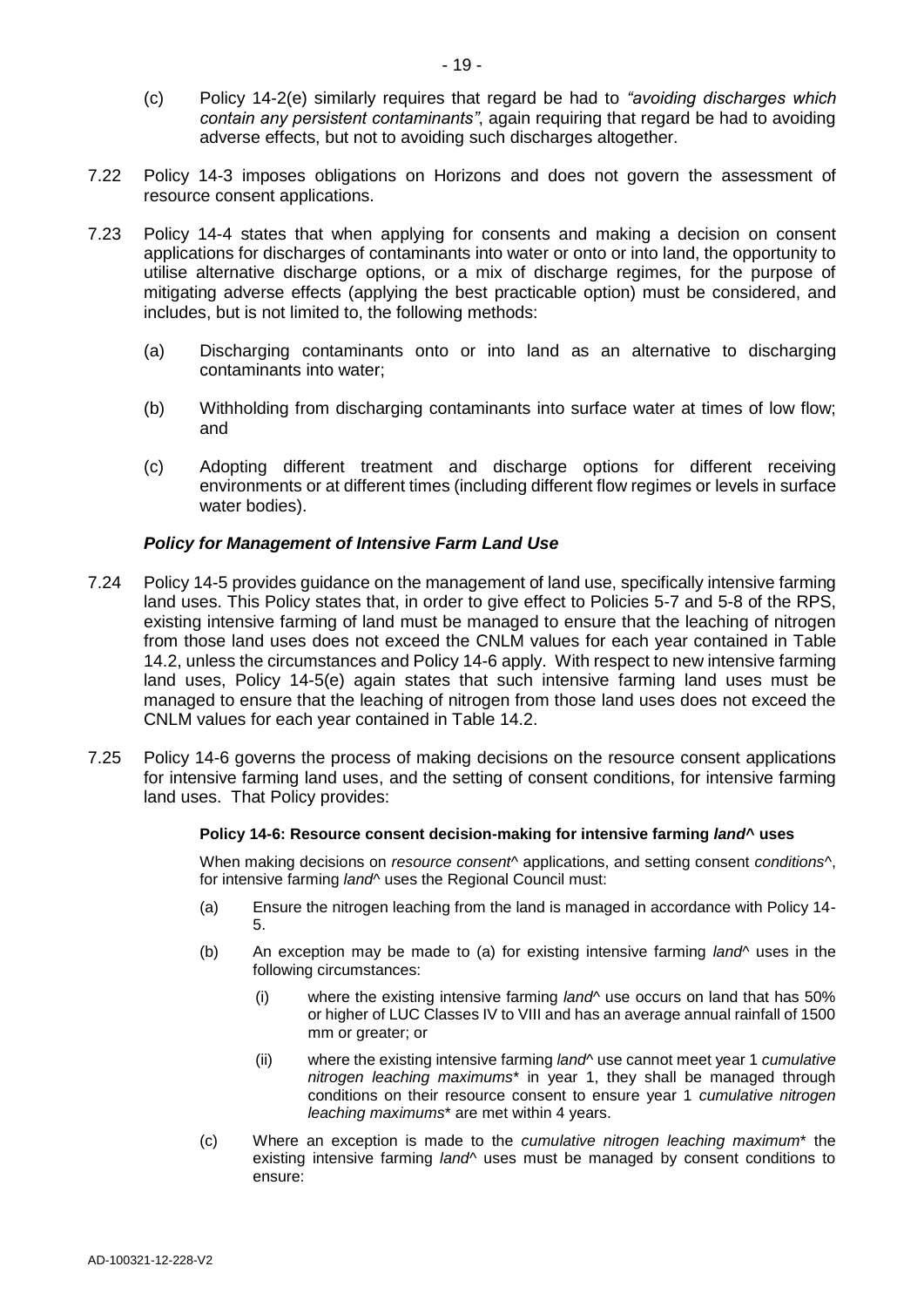- (i) Good management practices to minimise the loss of nitrogen, phosphorus, faecal contamination and sediment are implemented.
- (ii) Any losses of nitrogen, which cannot be minimised, are remedied or mitigated, including by other works or environmental compensation. Mitigation works may include but are not limited to, creation of wetland and riparian planted zones.
- (d) Ensure that cattle are excluded from surface water in accordance with Policy 14-5 (f) and (g) except where landscape or geographical constraints make stock exclusion impractical and the effects of cattle stock movements are avoided, remedied or mitigated. In all cases any unavoidable losses of nitrogen, phosphorus, faecal contamination and sediment are remedied or mitigated by other works.
- 7.26 As noted above, the consent triggered by Rule 14-2 is a Restricted Discretionary activity and the Plan outlines the matters which Horizons has restricted its discretion to. Acknowledging that Rule 14-2 is for any activity not complying with Rule 14-1, which is not limited to nitrogen leaching, the matters for discretion specifically include consideration of the 'extent of noncompliance with the nitrogen leaching maximums in Table 14.2' (Rule 14-2(b)).
- 7.27 In considering the matters by which Horizons will limit its discretion, a processing planner will refer back to the environment outcomes (objectives) and management direction (policies) of the Plan. In that regard, Policy 14-5 provides clear direction on circumstances in which land use activities (for their effect on surface and groundwater) must be managed in a particular way and Policy 14-6 provides very limited circumstances in which exceptions may be made.
- 7.28 Turning to the specific exceptions in Policy 14-6:
	- (a) Subclause (b) states that an exception to (a) may be made for existing intensive farming land uses in the following circumstances:
		- (i) where the existing intensive farming *land*^ use occurs on land that has 50% or higher of LUC Classes IV to VIII and has an average annual rainfall of 1500 mm or greater; or
		- (ii) where the existing intensive farming *land*^ use cannot meet year 1 *cumulative nitrogen leaching maximums*\* in year 1, they shall be managed through conditions on their resource consent to ensure year 1 *cumulative nitrogen leaching maximums*\* are met within 4 years.
	- (b) Subclause (c) identifies how uses must be managed where an exception is made; and
	- (c) Subclause (d) imposes what is effectively a standard regarding the exclusion of cattle in terms of Policy 14-5(f) and (g), subject to exceptions.
- 7.29 From our review of Policy 14-6(b), we understand that there are specific environmental circumstances created by subclause (b)(i) and time expired conditions of subclause (b)(ii) that themselves do not provide an exception that would allow for 'most farms' to be captured by the combination of rule 14.2 and these specific exceptions (in other words, there is an inconsistency in the environmental outcomes sought by Policy 5-8 of the RPS and the conditions set by Table 14-2 and Policies 14-5 and 14-6).
- 7.30 On this basis, it is our view that the management direction of Policy 14-6 significantly limits the circumstances in which an exception to meeting the modelled nitrogen leaching limits can be considered. In particular, this limitation is created as the policies are specific to OVERSEER modelled results, rather than management (and resulting environmental outcomes) being expected from the implementation of management responses, even though the matters for discretion imply that this might be considered (for example subclause (c) "*measures to avoid, remedy or mitigate nutrient leaching…"*). Furthermore, while rule 14.2 provides scope on the matters by which a decision maker may 'limit its discretion' this Policy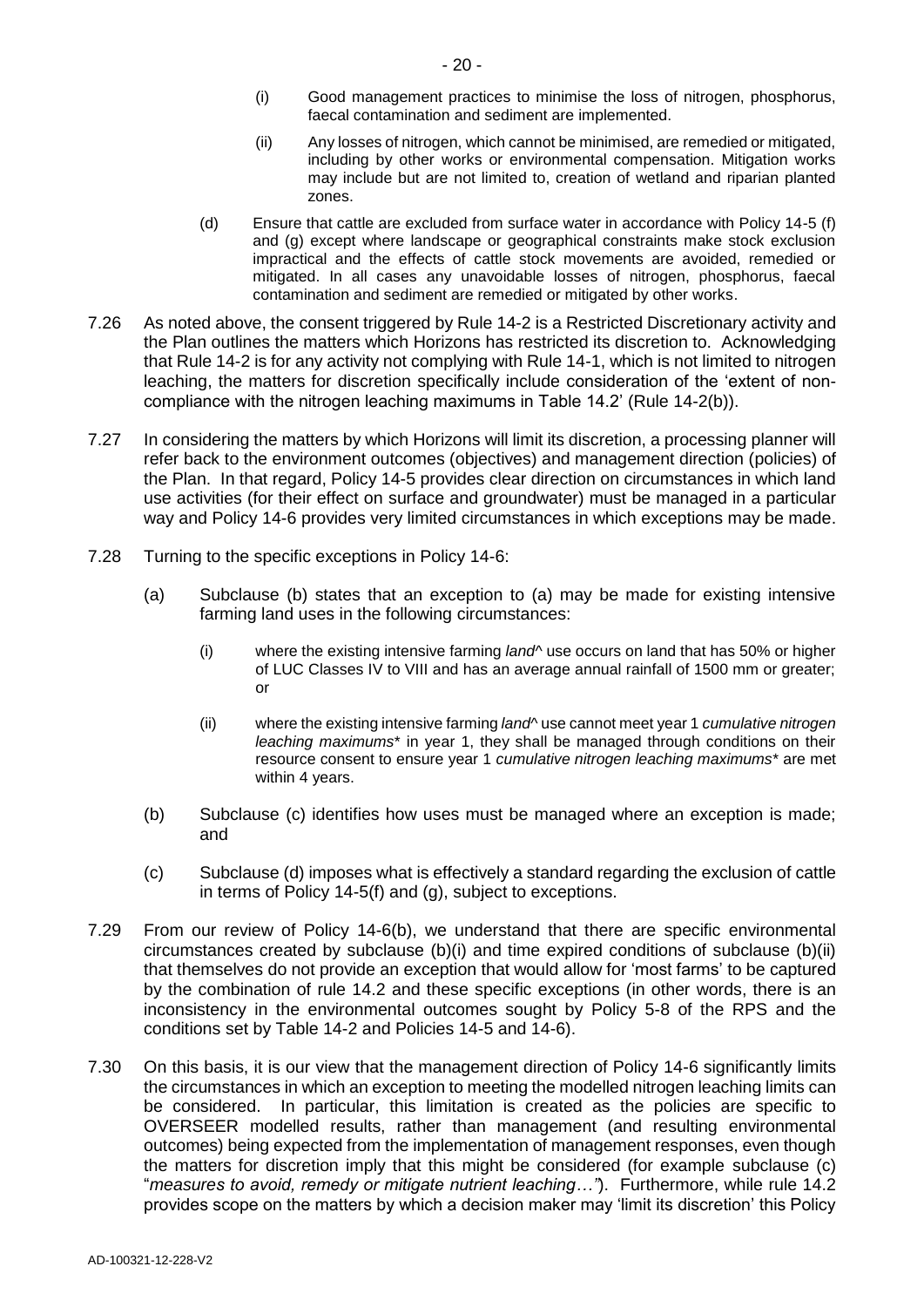does not provide direction to a decision maker to consider the extent to which these matters may be considered either appropriate (and consent granted) or in the converse, unsustainable (with consequential decline in consent).

- 7.31 Therefore, taking an approach that assumes there is a potential gap or inconsistency between the policies and the environmental outcomes sought in the Plan, we consider it would be appropriate to broaden consideration to wider management direction (policies) and outcomes (objectives) of the Regional Plan and RPS. In our view, this is particularly relevant when considering that as a Restricted Discretionary activity, 'regard is to be had' to the relevant objectives and policies (rather than a more stringent hurdle of 'giving effect' to these provisions).
- 7.32 By virtue of the structure of the above Policies (particularly Policy 14-5), we consider that there is some scope to rely on management direction provided from specific objectives and policies of the RPS (in the first instance to Policies 5-7 and 5-8 and through that to others). In particular, specific reference in Policy 14-5 is in order 'to give effect to the Policies 5-7 and 5-8' (albeit that these policies only provide direction in establishing the management framework of the Regional Plan). Policies 5-7 and 5-8 themselves also state the management direction is to develop strategies to give effect to Policies 5-2, 5-3, 5-4, 5-5 and 5-6 and these in turn refer to the management values and objectives for surface water (Schedule B of the RPS). In our view, it is this linking that provides scope for consideration of the extent to which a proposal can achieve wider management directives to 'maintain' and 'enhance' surface water quality and groundwater quality. Furthermore, we consider that there may be scope in the structure of these Policies (particularly in 'giving effect to' Policy 5-8), to provide for "appropriate timeframes for achievement where large changes to management practices or high levels of investment are required to achieve leaching maximums specified" in the consideration of matters for discretion. It is acknowledged that this approach could be subject to challenge, as it requires the policy direction to be built through reference to other policies (i.e.: a process to read the policies in the round) and that there are inconsistencies or even 'gaps' between the provisions of the Regional Plan and the directives of higher order documents, including the RPS.
- 7.33 Given the narrow scope of the provisions of the Regional Plan we consider there are only limited (and potentially not practicable) circumstances where such a consenting pathway may exist. It is important to note that this assessment is not intended to assume that a consenting pathway will 'enable a consent' in all cases, but rather the assessment has focused on what information would be relied on to make a consent decision. The identified circumstances are:
	- (a) *In cases where the proposed leachate discharges will make no material change to the surface water and groundwater quality outcomes, by virtue of the scale of either the specific farm operation, the scale of wider land use activities, other discharges or other specific characteristics and values of a catchment:* However, it is acknowledged that such an approach is likely (without good catchment wide data) to require significant farm investment to support consideration in a consent application / decision making process. It is our understanding (from document review and through discussions with parties in the preparation of this advice) that such a consenting pathway is generally not considered reasonable or practicable for individual landowners, particularly without catchment-wide data / information available.
	- (b) *In cases where the modelling indicates that farm land use management is resulting in nitrogen leaching maximums that reduce over time, particularly if there is evidence that the Table 14.2 maximums will be achieved in the future*: In this case, the evidential hurdle would rely on information to demonstrate sufficiently that this is both an appropriate timeframe for achievement of these limits and that this is appropriate in terms of the scale of changes that are proposed to management practices (to progressively achieve the limits), or that an alternative programme and level of investment required to achieve the nitrogen leaching maximums is not practicable.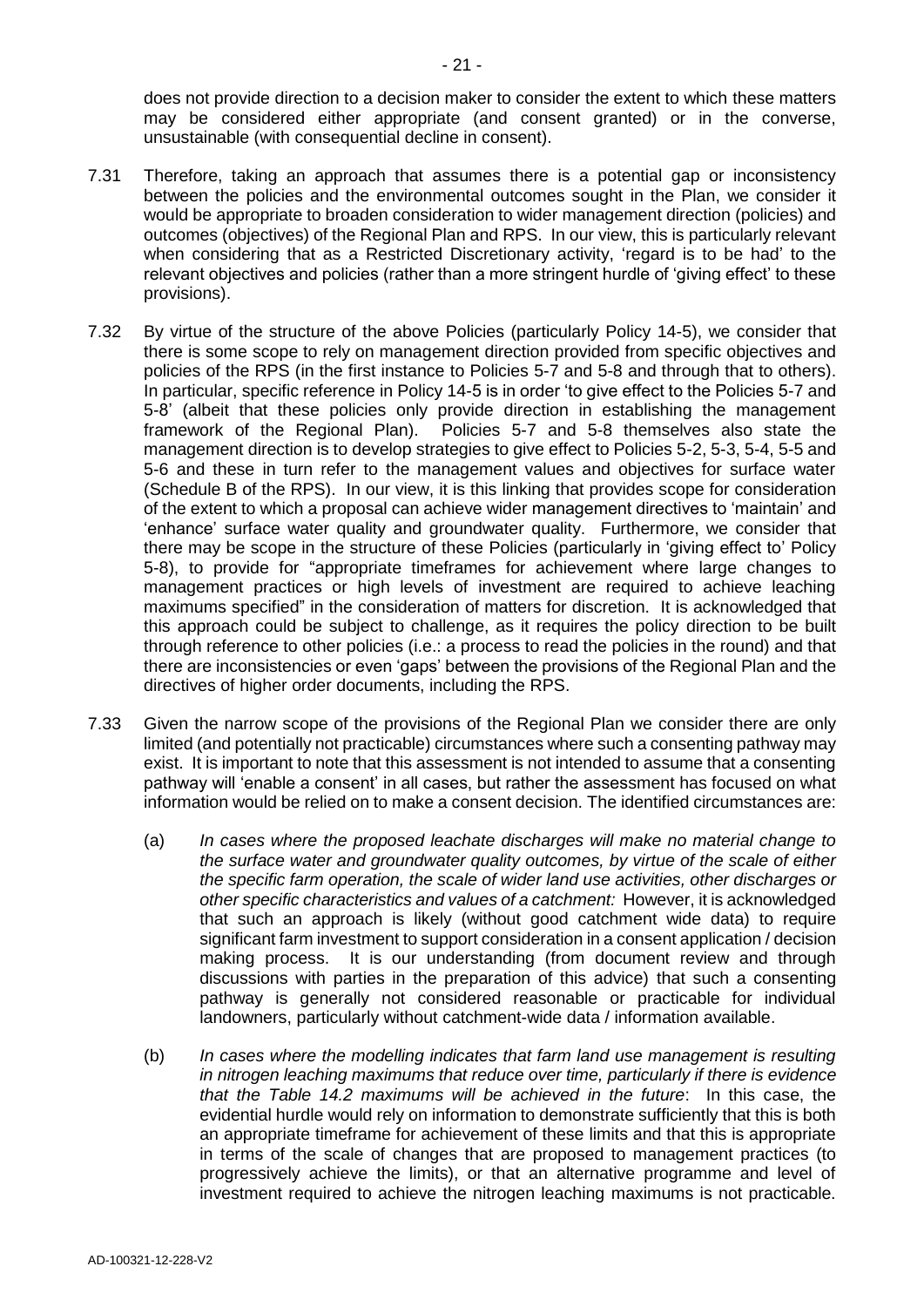Again, no specific assessment has been undertaken of the information requirements needed to establish these matters (and as such whether or not such a consenting pathway is "practicable").

- 7.34 In reaching the above conclusions, we reiterate that there are potential risks and challenges in this planning approach, particularly as Policy 5-8 refers to the process of 'establishing targets' in the Plan, rather than explicitly mentioning the implementation of the rules once those targets are established. As such, the process of 'reaching back' to such policy directives, relies on establishing an inconsistency or incompleteness between the policies and the environmental outcomes being sought.
- 7.35 Overall, it is our view that the policies related to management of intensive farming in the Plan (particularly Policies 14-5 and 14-6) sit apart from previous objectives and policies in both the RPS and Regional Plan, and indeed the apparent rule regime of the Regional Plan. This is because they do not seem to anticipate that applications can be made which do not comply with the maximums in Table 14.2, and do not provide the management direction on the environmental outcomes that are anticipated by the setting of the leachate maximums.
- 7.36 While non-compliance with the maximums in Table 14.2 is not denoted as a Prohibited activity in the rules, and clearly the rule framework of the Regional Plan provides a lawful consenting pathway for applications for consent to be sought for such activities, the policy direction for management in these policies sets little scope for the consideration of such activities or for the specific land use management practices that may be considered appropriate to provide for the 'exception' that is permitted by the rule structure.
- 7.37 The critical case therefore arises where an intensive farming land use cannot meet the maximums in Table 14.2 and does not qualify under the circumstances identified in Policy 14-6. The authors' opinion is that in such cases, such activities can be consented only if the application can establish an evidential basis for the specific circumstances where this may apply. Further consideration of the practicality of providing this evidential basis lead us to conclude that in the case of the three scenarios tested, there appears to be little likelihood of a consent being able to be granted (on the basis of practicable information that may be able to be supplied by an applicant and acknowledging such an applicant is likely to be a sole farm / horiticulre operation) in either Scenario 1A or 2. We do consider there is potential (albeit limited) scope in the case of Scenario 1B, but acknowledge there are risks with this approach.

### 8. **Conclusions**

- 8.1 In our view, the Regional Plan policies appear to significantly limit the circumstances by which an exception to meeting the modelled nitrogen leaching limits can be approved through a consent. There are only limited (and potentially not practicable) circumstances where such a consenting pathway may exist.
- 8.2 The apparent rule and policy regime of the Regional Plan does not seem to anticipate that applications can be made which do not "comply" with the maximums in Table 14.2 given the language that has been used. That is, while non-compliance with the maximums in Table 14.2 is not denoted as a Prohibited activity in the rules, and clearly the rule framework of the Regional Plan provides a lawful consenting pathway for applications for consent to be sought for such activities, the policy direction for management in these policies sets little scope for the consideration of such activities or for the specific land use management practices that may be considered appropriate to provide for the 'exception' that is permitted by the rule structure.
- 8.3 With respect to a way forward, the authors consider that in addition to any update of the OVERSEER table, amendments are required to Regional Plan Policies 14-5 and 14-6, as arguably these policies do not give effect to the higher order RPS Policy 5-8 which requires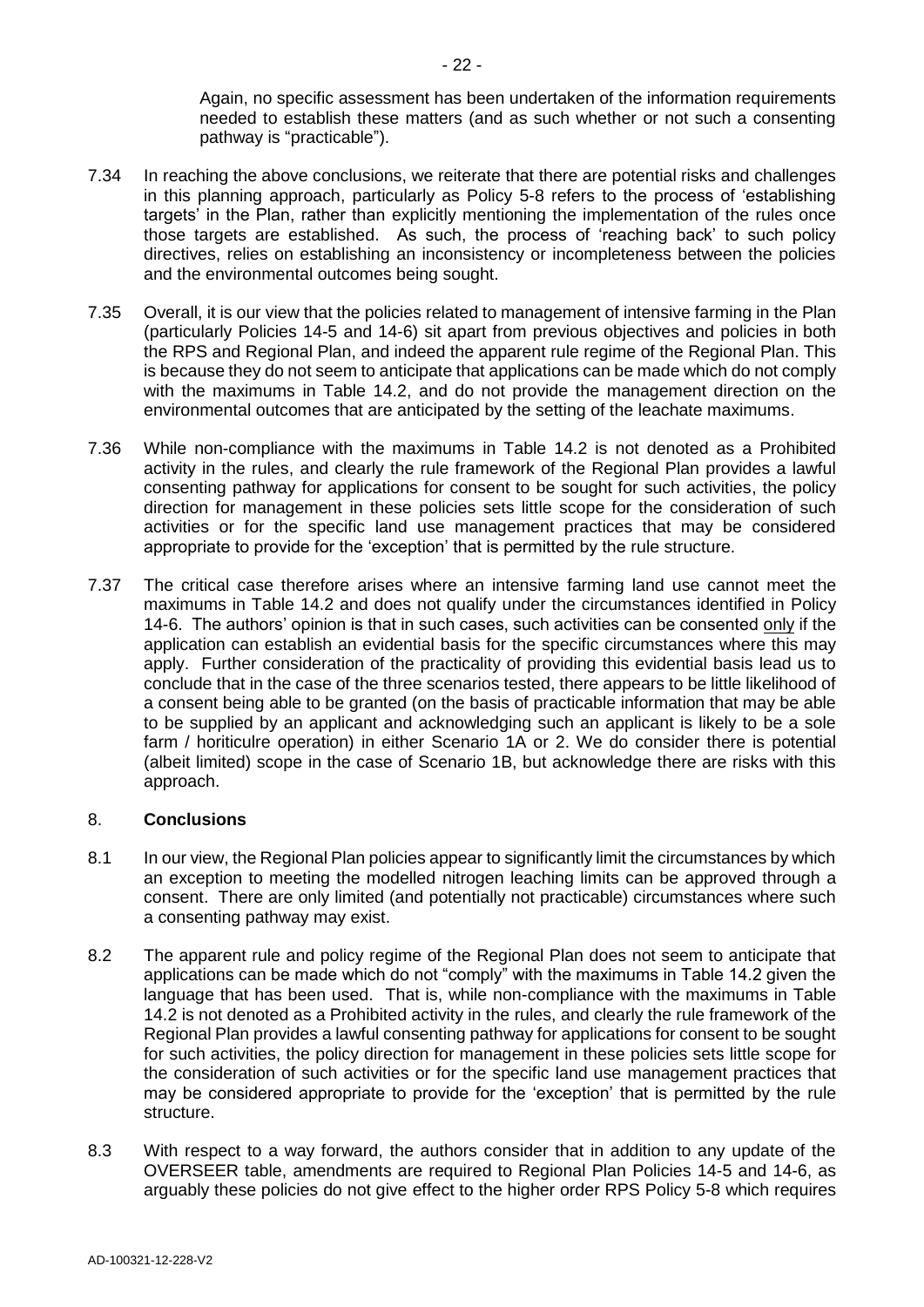that the nitrogen leaching maximums (and by parity of reasoning, any attendant rule framework) are achievable on 'most farms', and that appropriate timeframes for achievement should be provided where there would be large changes to management practices and/or high levels of investment for such activities in order to achieve the nitrogen leaching maximums.

8.4 In summary, such an amendment would lead to greater consistency in approach between the RPS and Regional Plan in the management of water quality of lakes and rivers in the Region. This approach is likely to result in environmental outcomes sought in the RPS being delivered over a more extended timeframe, but will allow existing activities to transition to better management practices for managing nitrogen leaching that meets the maximums, or where that is not possible even over the long term, transition to other land uses. Under this course, however, there would be some existing activities that would still not be capable of obtaining consent, but this is in line with RPS Policy 5-8 which anticipates that most (but not all) existing farms be able to achieve the nitrogen leaching maximums.

Yours sincerely **ELLIS GOULD**

Yours sincerely **Beca Ltd**

**Dr Claire Kirman** Partner

|             | Direct line: 09 306 0743 |
|-------------|--------------------------|
| Direct fax: | 09 358 5215              |
| Email:      | ckirman@ellisgould.co.nz |

**Amelia Linzey** Senior Technical Director, Advisory Services - Planning

Direct line: 09 300 9233 Fax: 09 300 9300<br>
Email: Amelia.Linze Amelia.Linzey@beca.com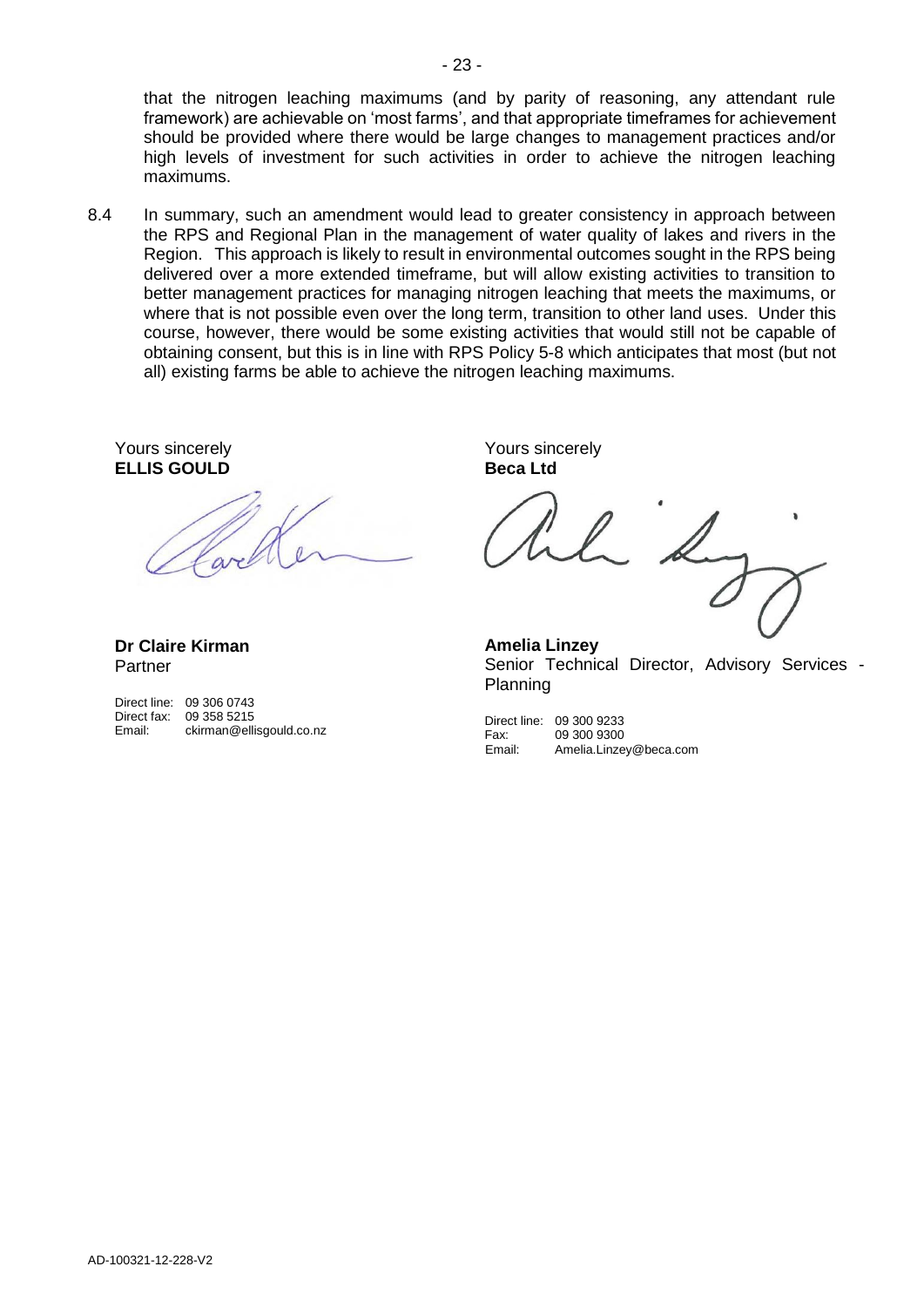# **APPENDIX B - Case Scenarios and Summary Planning Response**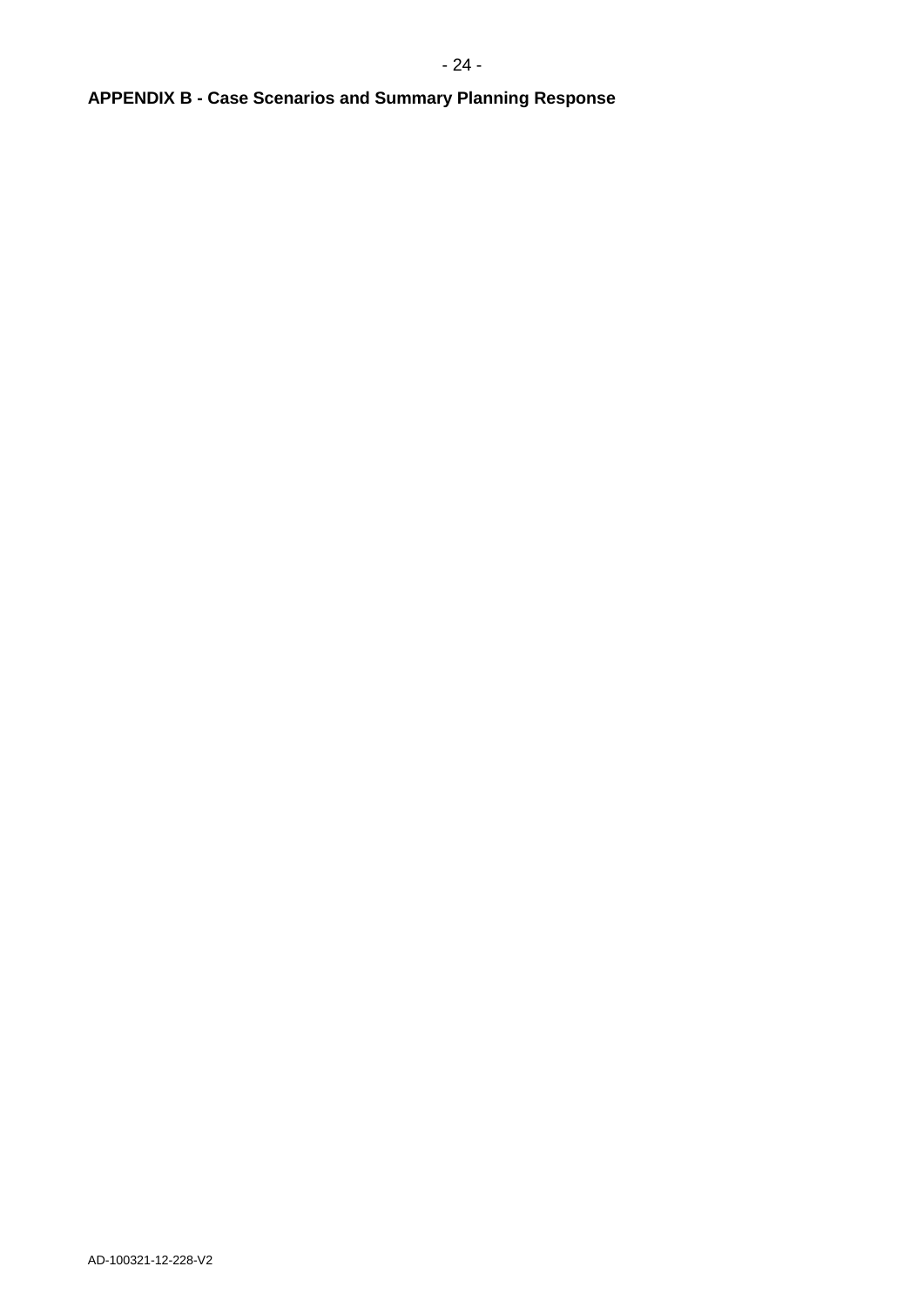## *Question 1:*

*Is there a practical consenting pathway for intensive land uses under rules 14.2 and 14.4 of the Horizons One Plan that do not meet the cumulative nitrogen leaching maximum (CNLM) values in Table 14.2 and that do not fall under the exceptions detailed in Policy 14-6?* 

*By "practical consenting pathway" we mean a consenting pathway that is realistic and achievable based on the case studies set out in Question 4 below. We would prefer the analysis for this section does not rely only on "theoretical" outcomes. By "theoretical" we mean outcomes that might be possible if many pre-conditions existed on farms and those pre-conditions do not reflect the current situation of farms in the area.* 

*If your answer to this question is yes, what is that pathway? If it is no, please also explain your reasoning.*

## **Response to Question 1:**

On the basis that a practical consenting pathway means that individual farms or intensive land uses will not be required to undertake or provide catchment wide modelling or measurement, we do not consider that there is a practical consenting pathway for intensive land uses under Rules 14-2 and 14-4 of the Plan, particularly in Scenarios 1A or 2. There may be (subject to information on farm management practices), a pathway for Scenario 1B, but this relies on a reading of the policies of the Plan 'in the round', including a broad consideration of Policy 5-8 and the potential 'gap' or deficiency between that Policy and Table 14.2 of the Plan. This wider policy consideration is necessary to identify the management direction that might provide appropriate direction by which to assess this application.

While noting the limitations of Policies 14-5 and 14-6 (discussed above) even if a broader policy is considered appropriate, for other scenario applications, it is our view that in order to enable an adequate cumulative effects assessment to be undertaken, catchment-wide modelling would be required. We understand that Horizons have not commenced catchment / sub-catchment investigation that would enable more site specific assessment of the potential effects of any single farm nitrogen leachate contribution. As such it is considered that the information requirements to consider the effects of such an application (on a farm-by-farm basis) are potentially prohibitive and as such it is unlikely to be a practical consenting pathway for any individual intensive farming proposal.

### *Question 2:*

*Furthermore, please consider the following:*

- *a. Within the provisions of the plan, could a consent be granted for a short term if the CNLM values in Table 14.2 are not met?*
- *b. Within the provisions of the plan, could a consent be granted for a long term if the CNLM values in Table 14.2 can be met in later years (i.e. Year 10 and Year 20 or Year 20 alone) but not in the preceding years (i.e. Year 1, Year 5 etc.)?*
- *c. Notwithstanding the above, it has been indicated that in order to enable an adequate cumulative effects assessment to be undertaken, catchment-wide modelling would be required. To date Horizons have not commenced catchment wide models and given the potentially prohibitive cost of applicants undertaking modelling on an application by application basis, what impact does this have in terms of a practical consenting pathway being available?*

### **Response to Question 2:**

Consideration has been given to the 'timeframe' factor and this has been determinative in the planning conclusions for Scenario 1B. A farm management practice change on a trajectory to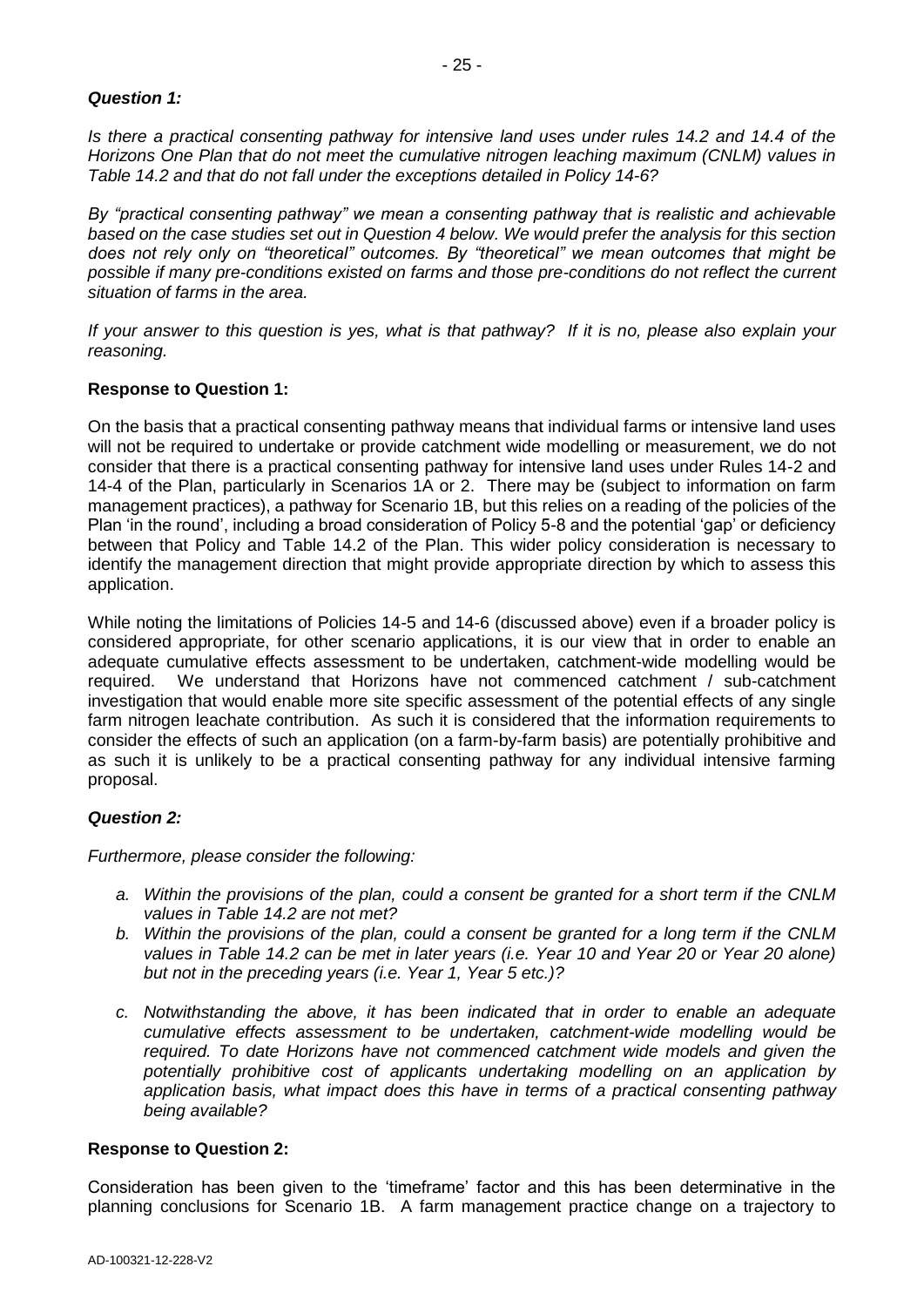achieve the cumulative nitrogen leaching maximum ("**CNLM**") values could be considered consistent with the provisions of the RPS and Plan (if 'regard is had' to these objectives and policies – rather than the need to 'give effect' to the policies). However, this approach relies on reading the objectives and policies of the Plan (and RPS) in the round, rather than the more limited direction provided by Policies 14-5 and 14-6, which do not provide for such consideration. For clarity, we do not consider that the 'exception circumstances' provided in Policy 14-6(b)(ii) provide a circumstance relevant to this Scenario.

While discussed further in the full scenario assessment, it is noted here that the exception circumstances set out in Policy 14-6(b) effectively provide to performance standard like conditions which are set as the exceptions that may be made to an exceedance of the nitrogen leaching maximums of Table 14-2. One of these relates to a physical environment condition, and the other to a time trajectory for compliance. It is our opinion that these circumstances would more appropriately be considered 'performance standards' to the rule, than policy directives, particularly as the first is a physical environment condition for the site (and will not be influenced by land use or resource management practices). In the case of the second subclause, it is our understanding that this condition is limited to four years from the date of Rule effect (in the case of dairy farming activities from August 2010 and for vegetable growing, cropping, and intensive beef and sheep farming from May 2013), both of which have passed.

# *Question 3:*

*If the answer to question 1 is no (i.e. there is no practical consenting pathway), please provide recommendations on how a consenting pathway could be provided for that is consistent with the broader One Plan.*

## **Response to Question 3:**

In respect of recommendations on how a consenting pathway could be provided for that is consistent with the Plan, we consider there are a number of approaches.

Broadly, it seems impractical to both set 'consenting triggers on the basis of modelled information' and then provide management direction strategies that solely relate to further modelled outcomes (rather than real environment strategies and outcomes). Therefore, on the basis that the approach is seeking to maintain the 'majority' of the RPS and Regional Plan provisions, and on our understanding that Council is considering a first step to amend Table 14-2, we consider that further amendment should be made to Policies 14-5 and 14-6 to provide clear management guidance by which to evaluate the appropriateness of an application against the 'matters for discretion' listed in Rule 14-2. We consider this would be the most effective approach to provide further direction on the specific management practices that could be considered appropriate in the assessment of the matters in a Restricted Discretionary activity (e.g.: what policy directions could be used to assess the matters for discretion).

On this basis, in addition to the amendments proposed to the OVERSEER model, we would suggest a way forward is for further amendments to Regional Plan Policies 14-5 and 14-6. Without intending to draft such policy amendments, we consider further policy guidance in the plan could be provided to assist processing planners on the following:

- (a) What might be included in an assessment of the 'real world effects' of an application for intensive farming activities, with reference to the strategies set in Policies of 5-2 through to 5-6 and the values and management objectives identified in Schedule 8 of the RPS;
- (b) Site specific considerations to assist to assess the appropriateness of the extent of non-compliance with the modelled nitrogen leaching maximums (e.g. given real world conditions);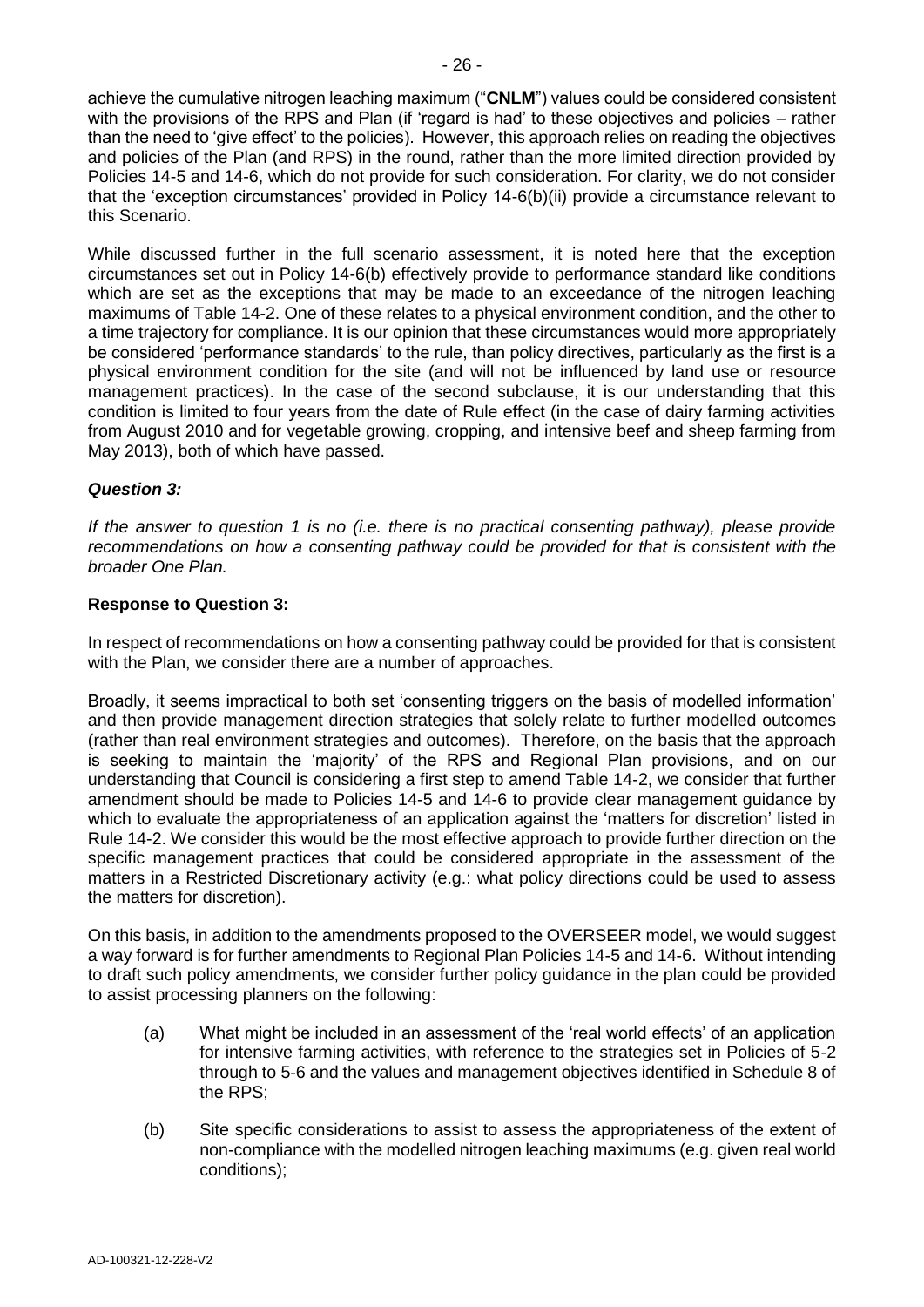- (c) The specific land use management practices that may be considered appropriate (e.g. what 'good farm management practices' look like) as measures to remedy and mitigate nutrient leaching;
- (d) The processes for changing farm management practices and systems to achieve an appropriate trajectory of improvements in nitrogen leaching maximums over time, acknowledging different intensive farm land use activities; and
- (e) The scope for consideration of other options, such as off-setting expected nitrogen leaching from an intensive farm operation with works or protection of other areas in the catchment, to achieve the strategies of the RPS and the values identified in Schedule 8 of the RPS.

It is noted that an alternative approach, to more fulsomely review the structure of the Plan provisions, such as a more comprehensive review of the methods to establish appropriate nitrogen leaching maximums across the Region's catchments, in accordance with Policy 5-8 would be another approach to establishing an appropriate consenting pathway. This matter would require specific technical advice and is beyond the scope and expertise of the authors providing this opinion.

## *Question 4:*

*Please consider the following case studies and undertake an assessment of the scenario against the One Plan. The assessment should determine if a consenting pathway is available in each scenario and provide comment on the practicality of the relevant provisions of the One Plan (rules, policies and objectives) in identifying the consenting pathway (if available). It is important that the analysis focusses on what the practical outcomes are – not just theoretical (as detailed in Question 1 above):*

*For purposes of the current exercise, assume that Proposed Plan Change 2 has occurred, updating the values in Table 14.2 to bring them into line with Overseer 6.3.0.* 

*Assume also the catchment in question to be over-allocated: while the One Plan does not explicitly include nutrient allocation limits, the logic of target catchments (and regulation of existing land uses) is that an excess of nutrients from agriculture is impacting on environmental outcomes in those areas. Note, however, that the reality is a little more complex: a further stage of this work might consider scenarios—particularly for dairy—where allocation status within a target catchment is questionable.*

### *Scenario 1A: Dairy above the table*

*Total farm size: 116 ha, comprising 45 ha LUC 2; 25 ha LUC 3; 46ha LUC 4*

*Rainfall: 1190mm/yr*

*Current leaching: 60 kg/N/ha/yr*

*Cumulative Nitrogen Leaching Targets (Assuming table 14.2 has been updated to Overseer 6.3.0):*

| $V_r$ 1 | Yr <sub>5</sub> | Yr 10    | <b>Yr 20</b> |
|---------|-----------------|----------|--------------|
| 38      | 35              | ററ<br>ےں | 28           |

*Additional good management practices (GMP) have been identified to reduce Nitrogen leaching. Once all applicable GMP are implemented, the farm's estimated N losses (from Overseer) are:*

| $V_{r}$<br>$\sim$ $\sim$ | $V_r$ $\bar{K}$<br>ັ<br>. . | Yr<br>$\overline{10}$<br>11 IU | $V_r$<br>ററ<br>1120 |
|--------------------------|-----------------------------|--------------------------------|---------------------|
|                          |                             |                                |                     |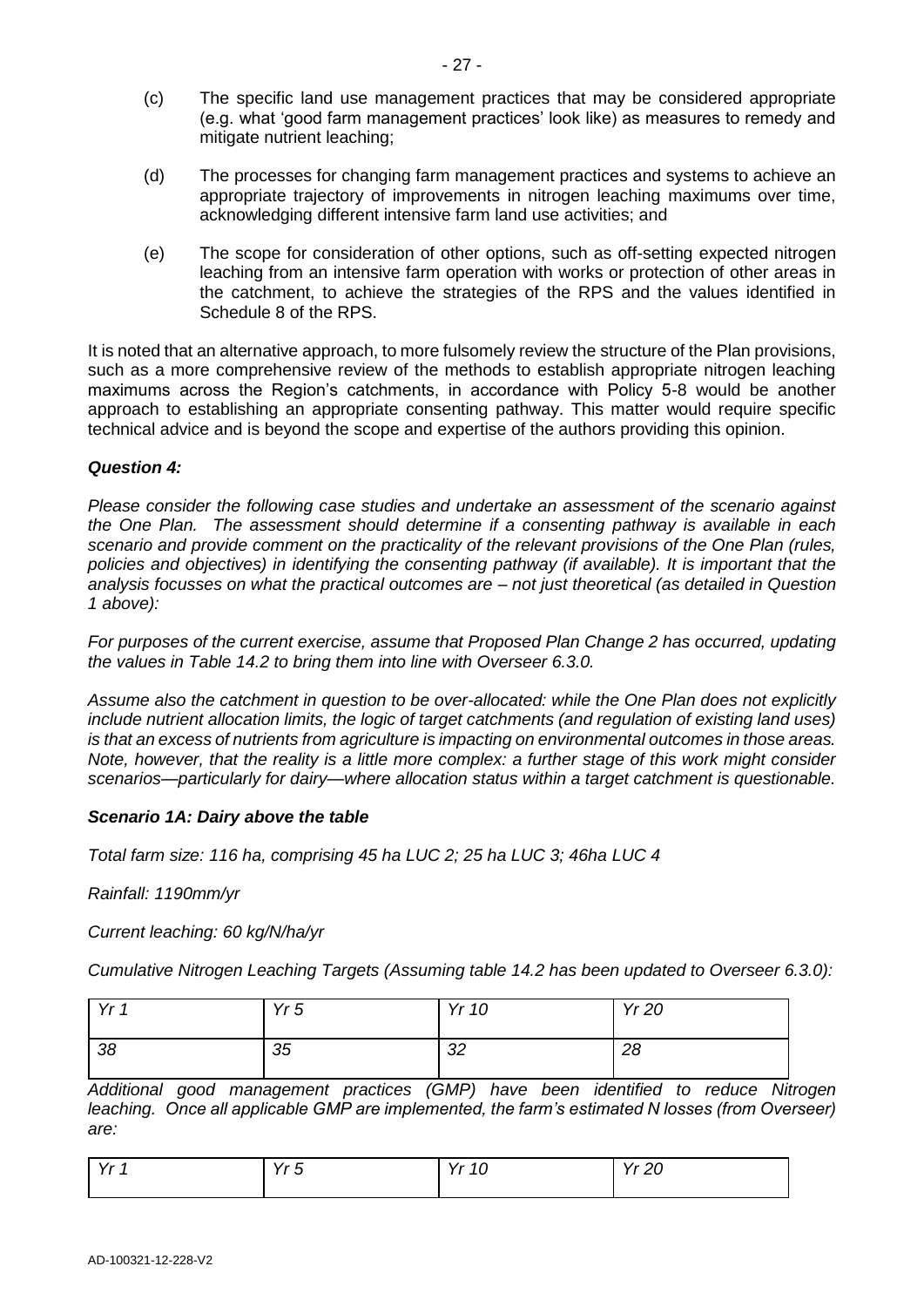| N/A | 55 | 52 | $\vert$ 50 |
|-----|----|----|------------|
|     |    |    |            |

- 28 -

*Assume all matters of discretion, other than target leaching rates, are or will be met.*

## *Scenario 1B: Dairy 'on a trajectory to meet' the table*

*Total farm size: 116 ha, comprising 45 ha LUC 2; 25 ha LUC 3; 46ha LUC 4*

*Rainfall: 1190mm/yr*

*Current leaching: 60 kg/N/ha/yr*

*Cumulative Nitrogen Leaching Targets (Assuming table 14.2 has been updated to Overseer 6.3.0):*

| $\vee$ 1 | Yr5 | Yr 10    | <b>Yr 20</b> |
|----------|-----|----------|--------------|
| -38      | 35  | ററ<br>◡∠ | 28           |

*By applying GMP and undertaking deeper farm-system change, the farm's estimated N losses (from Overseer) are:*

| $V_r$ 1 | Yr5 | Yr 10 | Yr 20 |
|---------|-----|-------|-------|
| N/A     | 50  | 45    | 28    |

*Assume all matters of discretion, other than target leaching rates, are or will be met.*

### *Scenario 2: Horticulture*

*Total farm size: 105 ha, comprising 52.5 ha each of LUC 1 and LUC 2*

*Rainfall: 1102mm/yr*

*Intensive Vegetable Production Model*

*Cumulative Nitrogen Leaching Targets (Assuming table 14.2 has been updated to Overseer 6.3.0):*

| Yr <sub>f</sub> | Yr5 | Yr 10 | <b>Yr 20</b> |
|-----------------|-----|-------|--------------|
| 48              | 46  | 44    | 39           |

*It is recognised that using Overseer to model N loss from horticulture is challenging. The property in this scenario does not have an Overseer basefile.* 

*A report compiled by Stuart Ford estimates losses from horticulture systems typical of the Horowhenua as 61-69 kgs/N/ha/yr (modelled through Overseer). A fluxmeter trial, under intensive cropping near Levin, measured actual N loss at an average of 160 kg/N/ha/yr over the last 4 years.*

*The operation is currently applying some GMP, mostly to do with cultivation management. There is room for improvement with N fertiliser management, soil testing, and record keeping. However, work by Stuart Ford looking at horticulture mitigations indicates that even with all GMP implemented, the operation would not be able to significantly reduce the gap between estimated N leaching and the Table.*

*All other matters of discretion are met.*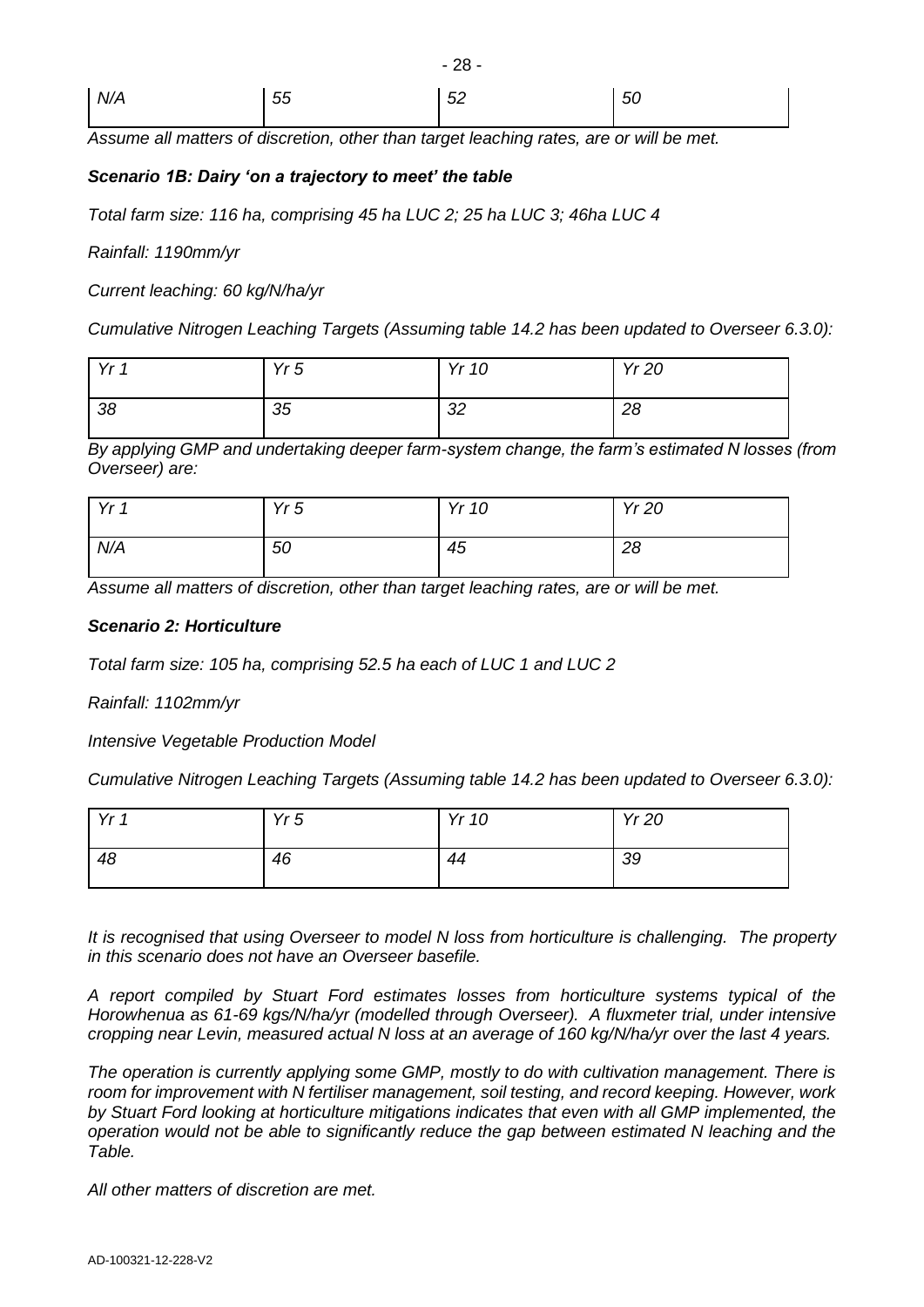## **Response to Question 4 (followed by Scenario Assessment):**

Can consent be sought for a discharge in 'intensive farming' where the modelled nitrogen leaching *maximum exceeds the values in Table 14.2?* 

Yes, consent can be sought as a Restricted Discretionary activity. The matters over which discretion is limited are set out in the Rule 14-2. However, as discussed in the opinion, it is the regard to objectives and policies (and particularly Policies 14-5 and 14-6) which constrain the ability for a planner to consider the potential environmental effects and environmental outcomes of such an application.

In the case of Rule 14-2, the following objectives and policies are considered relevant:

- Objectives: RPS Objectives 2-1, 5-1, 5-2, 6-2 & Regional Plan Objective 14-1; and
- Policies: RPS Policies 5-1, 5-7, 5-8, Regional Plan Policies 14-1, 14-2, 14-5, 14-6, 4-9.

The consideration of the ability to achieve the outcomes of these objectives and to manage land use in a manner consistent with the policies is set out below in the assessment of Scenarios 1A, 1B, and 2.

The key issue in all cases is specifically with Policy 14-6 and the way that Policy has been worded. Policy 14-6 creates an apparent binary policy parameter for 'exceptions' to needing to meet the nitrogen leaching maximums.

This is complex from an interpretive perspective as Policy 14-6 is structured in a manner which indicates that a decision maker can only consider non-compliance in particular circumstances (and these circumstances are more appropriately worded as performance standards to a rule than as policy directives), which are defined by the exceptions in Policy 14-6(b). However, this Policy is not the rule and the rule establishes specific matters that consideration will be given to, which in turn should be used to determine whether or not consent can be granted.

In that regard, the exceptions of Policy 14-6 are 'exclusive' (e.g.: they are the conditions that must apply), and there no scope for other conditions. However, the provisions of the matters for discretion are broad and establish an inconsistency. It is further noted that Policies 14-5 and 14-6 are explicitly identified to achieve Policies 5-7 and 5-8 and therefore the argument of 'achievable on most farms' and providing for 'an appropriate timeframe for compliance' may be considerations that can be factored in, particularly on the basis that an inconsistency or gap is identified in the policy framework to the environmental outcomes set by the Plan and higher order RPS. In other words, while not consistent with Policies 14-5 and 14-6, a planner reviewing a consent application and making a decision need to read the policies (including relevant RPS policies) in the round.

A more fulsome summary of the planning scenario analysis is provided in **Attachment C**.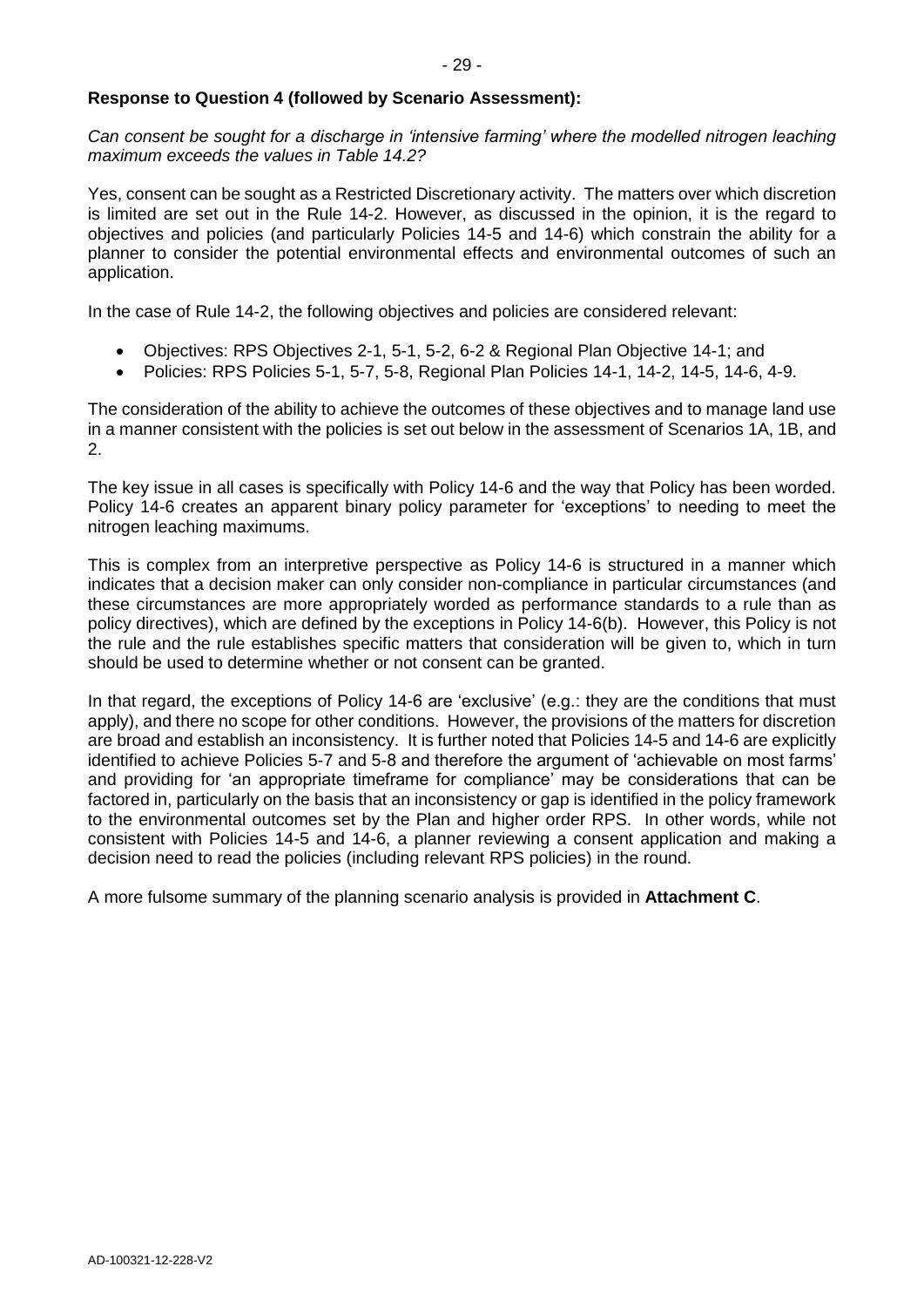# **APPENDIX C – Analysis of Consenting Pathways for Scenarios 1A, 1B and 2**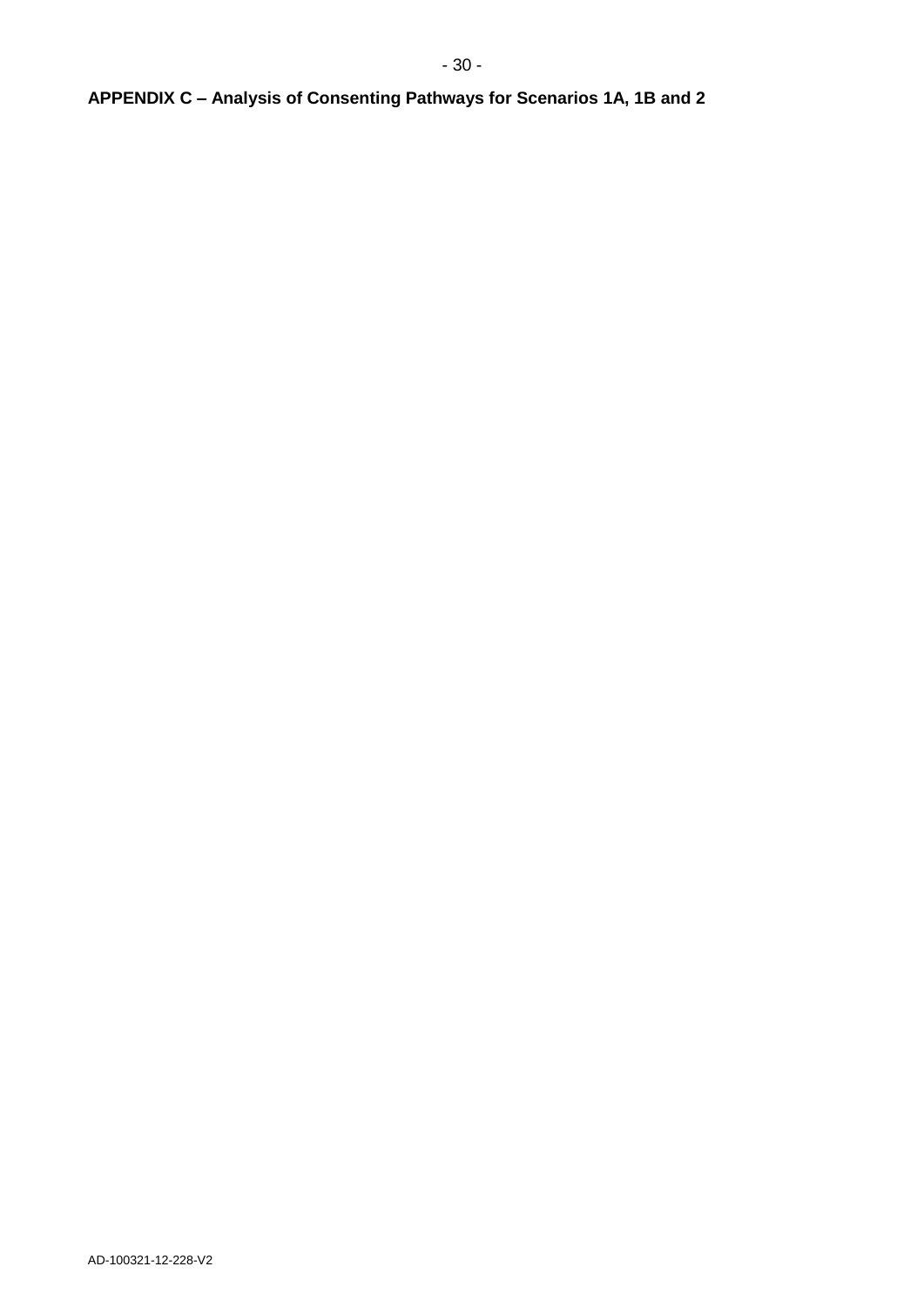## **Scenario Analysis**

Scenarios 1A, 1B and 2, as outlined in Appendix One of the Request for Independent Planning Advice on the Manawatu-Whanganui Regional Council One Plan ("**the Plan**"), have been assessed with reference to the following questions:

- Is a consenting pathway available for each scenario using PPC2?;
- Provide commentary on the practicality of the relevant provisions (rules, policies, objectives) in the consenting pathway; and
- Provide the above with a focus on the practical outcomes, in addition to theoretical outcome conclusions.

Each scenario assumes the allocation status within each target catchment is over-allocated (e.g.: nutrient allocation limits, target catchments and regulation of existing land uses). No allowance is made in each scenario for reviewing or varying the land use capability ("**LUC**") classes across each farm (e.g. it is assumed that the LUC classes defined are accurate).

In the context of the scenarios, no specific consideration is given to the 'practicability' of changes to farm management practices which may amend the outcomes of Table 14.2. Provision of information confirming the current nitrogen leaching rates at a catchment level has not generally been considered an economically practicable approach for a landowner to undertake (e.g. as information for a specific resource consent application).

Effects of non-compliance with Table 14.2 are understood to be environmental effects, specifically relating to water quality. Given the difficulty in measuring water quality effects that can be directly attributed to one farm (where effects are more likely to be from multiple sources within a catchment), it may not be economically practicable for a landowner to undertake specific assessment for each application.

For this reason, the following assessment is based on the information provided in the scenarios and has not assumed that such effects based evidential information is available (which may make consideration of the potential effects of the application simpler in consenting process).

# **Scenario Assumptions / Limitations**

- The scope of the work requested is a planning assessment, it is not a technical expert opinion nor an ecological assessment in terms of nitrogen management and effects;
- The discharge of nitrogen has been assumed not to be a point source discharge and no assessment of point source discharges has been made;
- No feedback has been made on the practicality of Policy 14-3 Industry-based standards;
- An assumption has been made for all scenarios that they are intensive farming land uses (pursuant to Policy 14-5); and
- Table 14.2 referenced below uses the numbers provided in the scenarios from MfE (not those currently in the Plan, nor on the Plan PPC2 factsheet).

### **Scenario Assessment Summary**

Scenario 1A ('above the table') proposed good management practices to reduce nitrogen losses. The practices will reduce nitrogen losses somewhat, however they did not significantly close the gap across the 20 year time period between estimated losses, and the Table 14.2 nitrogen leaching targets. As a result, in all time horizons, the model nitrogen leaching maximum values exceeded the thresholds set in Table 14.2.

Scenario 1B ('Dairy on a trajectory to meet the table') proposed good management practices to reduce nitrogen losses. The practices will reduce nitrogen over the 20 year time period to a point where the modelling indicates that the nitrogen leaching maximum values will meet the Table 14.2 nitrogen leaching targets in the  $20<sup>th</sup>$  year.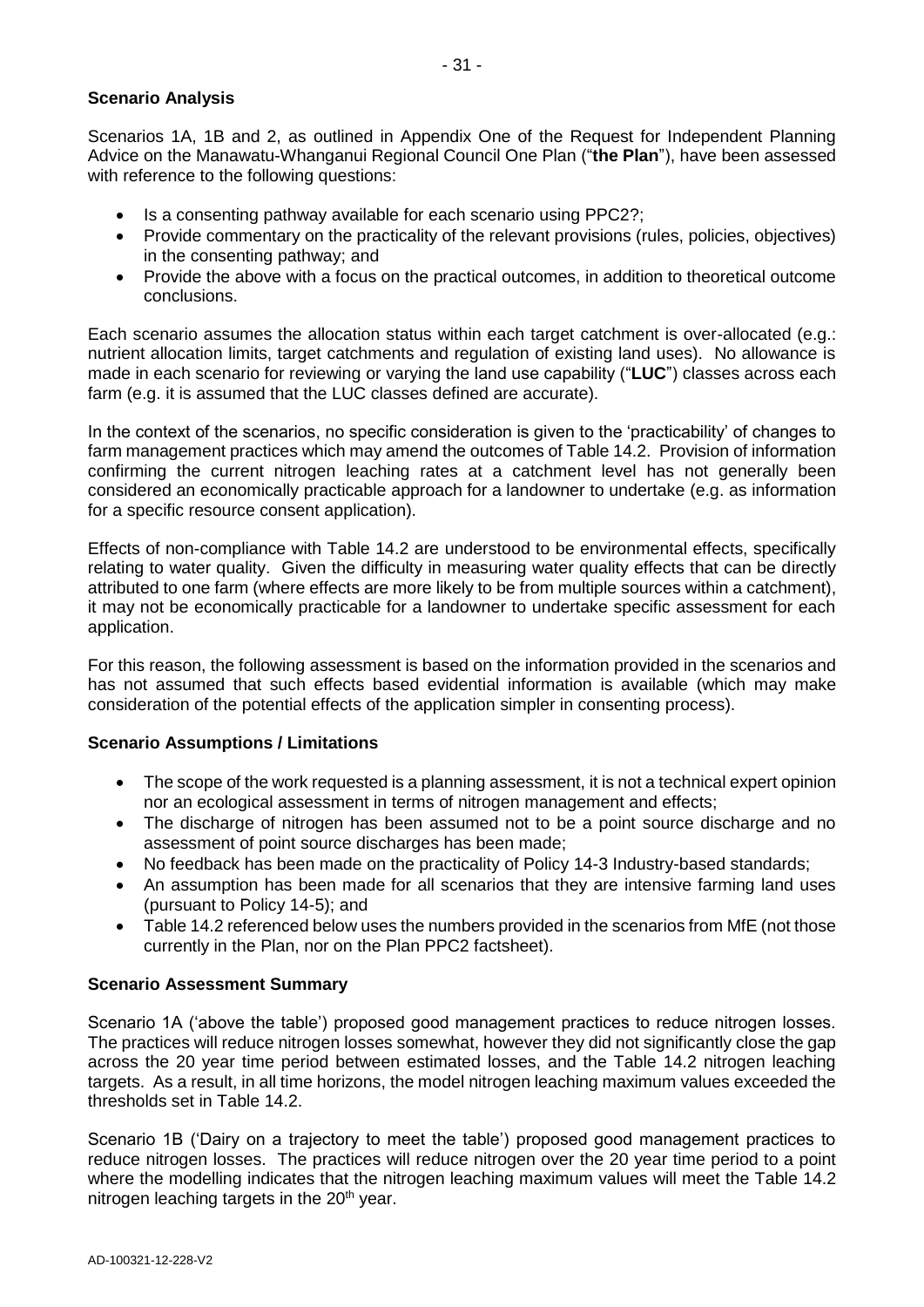Scenario 2 ('Horticulture') is estimated to currently have nitrogen loss of 61-160 kgs of nitrogen per hectare per year. This estimate is not based on results from the subject site, but rather from similar land use sites in the Region. There is no information provided with the scenario which demonstrates future compliance with the Table 14.2 targets.

# Objectives: RPS Objectives 2-1, 5-1, 5-2, 6-2 & Regional Plan Objective 14-1

Adverse effects, including cumulative adverse effects, on the natural character of wetlands, rivers and lakes are required to be avoided, remedied or mitigated (Objective 6-2(b)). The mauri of water is required to be given regard to (Objective 2-1) to enable hapū and iwi to provide for their social, economic and cultural wellbeing.

Regional Plan Rule 14-2 implies that non-compliance with Table 14.2 will have nitrogen leaching effects (acknowledging this is a modelled trigger only). Issues 5-1 and 5-2 of the Regional Policy Statement ("**RPS**") identify water quantity and allocation as an issue for the Region with one of the causes of water quality degradation being nutrient enrichment caused by leaching from agricultural land. Objective 5-1 requires surface water bodies to be managed in a manner which safe guards their life supporting capacity. Objective 5-2 requires water quality to be maintained to achieve levels sufficient to support the values of Schedule B.

Nitrogen leaches into waterways and therefore has the potential to result in accelerated eutrophication, providing conditions for excessive aquatic weed growth and thereby suffocating waterways and changing the lifestyle of the aquatic food chain.

On the basis of non-compliance with Table 14.2, we can (without evidence to the contrary) assume adverse effects to be created by Farm 1A and Horticulture Site 2; these sites do not propose measures to sufficiently manage anticipated water quality effects and achieve the direction of Objective 5-2. Whilst the proposed practices by Farm 1A and Horticulture Site 2 seek to reduce nitrogen losses, the ongoing impact of nitrogen in the waterway at the loss rate estimated will reduce water quality to a degree that continues to exceed Table 14.2. The comparatively low rate of change in nitrogen leaching from Farms 1A and 2, as modelled, and as provided in the scenario application, is generally not supported by the policy provision requirements as the degradation of water quality at a rate not anticipated by the Regional Plan does not avoid, remedy or mitigate effects to achieve Objectives 5-2 and 14-1.

# Policies RPS 5-1, 5-7, 5-8, Regional Plan 14-1, 14-2, 14-5, 14-6, 4-9

The policy framework requires management of waterways to safeguard their life supporting capacity and consent decisions to avoid, remedy or mitigate related adverse effects (Policy 5-1) and provides water quality targets to inform surface water quality management or enhancement

The proposed nitrogen discharge from Farm 1A and Horticulture Site 2 exceeds the Regional Plan targets for the leaching of nitrogen for the existing intensive farming land use (Policy 14-5), and therefore is assumed to have anticipated adverse effects on waterways. The policies relating to management are relevant to these sites. On Farm 1B, the targets of the Plan are met over time and on this basis, it is considered that a case may be made, pursuant to the policies and the RPS for such effects on the water to be considered 'acceptable' or there is a pathway to achieve consent. It is important to note that the information that may be required to assess the appropriateness of this regime in the context of the scenarios is not available. Rather, this assessment concludes that in the 'order of probability' there may be scope to present information that demonstrates that ongoing management and implementation of land use management changes are such that surface water quality and groundwater quality is being enhanced (over time) in a manner considered appropriate to achieve the leachate maximum targets.

Intensive farming land use activities have been identified as activities that make a significant contribution to elevated contaminant levels and the management of land use is therefore set out in Policy 5-7. Based on the scenario information provided (and without further specific effects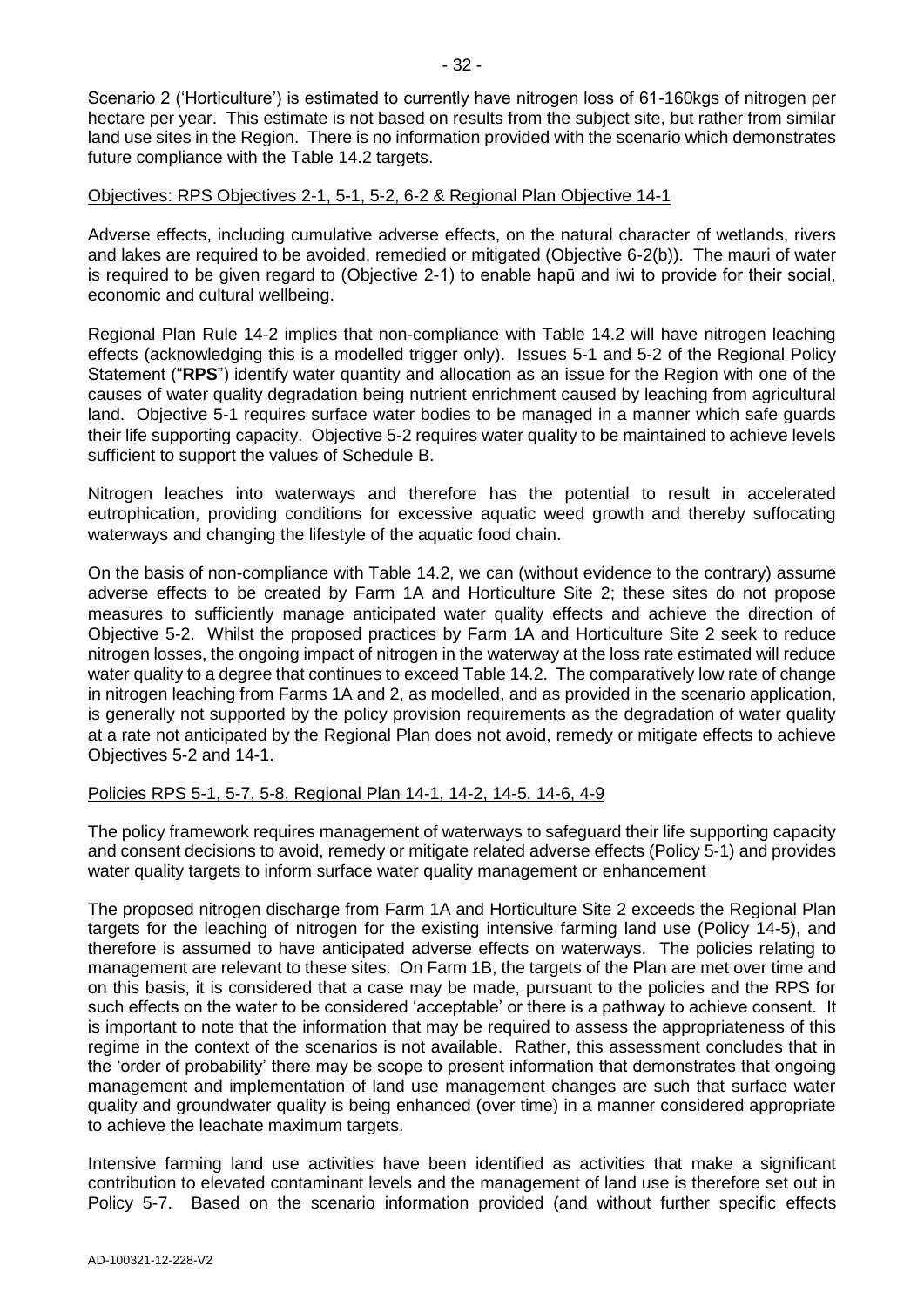assessment or site specific detail) it is considered reasonable to assume that the proposed discharge from Farm 1A and Horticulture Site 2 would have potential to adversely affect water quality. The nitrogen leaching maximum on these sites is projected to consistently not achieve the Plan targets which have been set in relation to the capability of the land to filter nitrogen on a catchment basis and reduce effects on sensitive receiving environments (Policy 14-2). The good management practices proposed on Farm 1A and Horticulture Site 2 have been determined to be insufficient to decrease nitrogen losses to achieve the outcomes sought by the Plan within an appropriate timeframe (Policies 5-8, 14-5). The Plan exceptions do not provide Farm 1A or Horticulture Site 2 with exceptions to compliance (Policy 14-6).

Policy 5-8(a)(i)(D) and (E) suggest that consenting of dairy and horticulture activities which do not meet the standards, but which are working towards improved management practices which will (over time) result in achieving these standards, are anticipated (albeit this is specifically in reference to the 'setting of targets' – which is reflected in Table 14.2 of the Plan).

Results of the OVERSEER model indicate that Farm 1B will gradually reduce nitrogen losses from the site. Subject to further information (not provided in the scenario test) it is considered this may reflect a staged trajectory of changes to farm management practice toward compliance. Given the policy and maximums of Table 14.2 it is considered that the gradual or staged reduction of leachate maximums could be to be appropriate as a practical approach and outcome for compliance. It is anticipated that further information (explaining this position), would be considered as matters for discretion, in accordance with the Rule 14-2. On the basis that the proposed good management practices by Farm 1B will reduce nitrogen losses to a degree supported by Policies 5-8 and 14-1(c) over time, there may be additional scope to consider this scenario (e.g.: in the order of probability there may be a way to grant consent). It is noted that the 20 year compliance timeframe proposed does not appear to achieve the intent of Policy 14-6(b)(ii). Notwithstanding this, the appropriate 'regard' to this policy alongside other provisions of the Plan may enable this scenario to be considered 'consentable' without further catchment wide assessment and technical information.

Through assessment of the application for Farm 1A and Horticulture Site 2, one might seek to explore with the landowner other land use management responses (e.g. setting aside land for riparian planting / wetlands etc) to reduce the modelled figures in OVERSEER, but this is likely to have potential impacts on stock loading (or horticultural production) etc, and has not been considered further in the scenario testing.

Under Scenario 1B, approval of this application would likely need to be subject to vigorous conditions which require ongoing changes in the land use management with available evidential compliance measures to ensure that the nitrogen discharge is decreasing as projected. Development of such conditions would likely require technical input from relevant specialist advisors relating to ecology and farm management.

# Final Conclusion

Farm 1A and Horticulture Site 2 requires consent pursuant to Rule 14-2 as an intensive farming land use which exceeds the cumulative nitrogen leaching maximums. Assessment against the relevant objectives and policies of the RPS and the Regional Plan have demonstrated that, without evidence to the contrary, the proposals will not be likely to be able to be practicably demonstrate how they will achieve the Plan's outcomes. On the basis of the above assessment, and without further information (which we have considered would be a robust demonstration of why the proposed nitrogen losses will not have adverse effects), and without significantly changing the land use to achieve the Plan targets (e.g.: reducing stock loading, planting or retiring vulnerable land, using feed pads, or other mechanisms), consent for Farm 1A and Horticulture Site 2 would likely be declined.

In contrast, and pursuant to the overall objectives and policies of the Plan, we consider there mav be a scenario where the changing farm management practices of Farm 1B mean that there is sufficient site specific evidence to suggest that this is an appropriate and sustainable management response. In particular, this is based on the modelling information which indicates that farm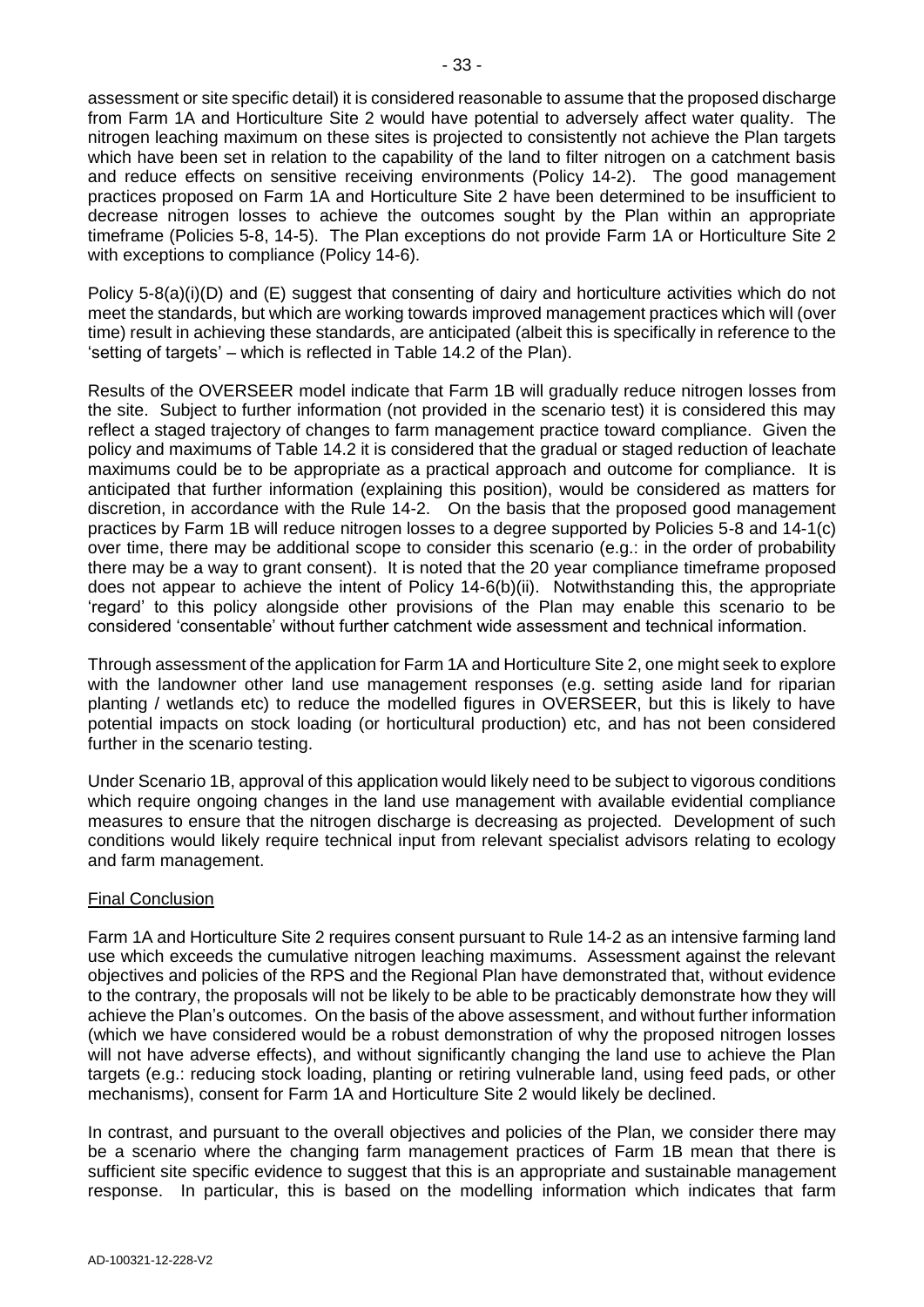management practices are on a planned trajectory to achieve compliance with the leachate maximums set in the Plan over the longer term. It is anticipated that any consenting for this activity would likely rely on appropriate conditions of consent requiring that this planned trajectory of farm management change was implemented.

| Scenario 1 A 'Dairy above the table'                 |        |        |         |         |
|------------------------------------------------------|--------|--------|---------|---------|
| Kgs of N per hectare per year                        | Year 1 | Year 5 | Year 10 | Year 20 |
| Table 14.2 Cumulative nitrogen leaching targets**    | 38     | 35     | 32      | 28      |
| Proposed good management practice estimated N losses | N/A    | 55     | 52      | 50      |
| on Farm 1A**                                         |        |        |         |         |

| Scenario 1 B 'Dairy on a trajectory to meet the table' |        |        |         |         |  |  |
|--------------------------------------------------------|--------|--------|---------|---------|--|--|
| Kgs of N per hectare per year                          | Year 1 | Year 5 | Year 10 | Year 20 |  |  |
| Table 14.2 Cumulative nitrogen leaching targets**      | 38     | 35     | 32      | 28      |  |  |
| Proposed good management practice and deeper farm-     | N/A    | 50     | 45      | 28      |  |  |
| system change, estimated N losses on Farm 1B**         |        |        |         |         |  |  |

| Scenario 2 'Horticulture'                         |                            |        |        |         |         |
|---------------------------------------------------|----------------------------|--------|--------|---------|---------|
| Kgs of N per hectare per year                     | <b>Current</b><br>estimate | Year 1 | Year 5 | Year 10 | Year 20 |
| Table 14.2 Cumulative nitrogen leaching targets** |                            | 48     | 46     | 44      | 39      |
| Current operation estimate N loss                 | 61-160                     |        |        |         |         |

# **Relevant Objectives and Policies from the Horizons Regional Council One Plan**

| <b>OnePlan Objective and Policies</b>      |                                                                                                                                                                                                         |                                                                                                                                                                                                                                                                                                                                                                                                                                                                                                                                                                                                                                                                                                                                       |  |
|--------------------------------------------|---------------------------------------------------------------------------------------------------------------------------------------------------------------------------------------------------------|---------------------------------------------------------------------------------------------------------------------------------------------------------------------------------------------------------------------------------------------------------------------------------------------------------------------------------------------------------------------------------------------------------------------------------------------------------------------------------------------------------------------------------------------------------------------------------------------------------------------------------------------------------------------------------------------------------------------------------------|--|
| Objective 5-1: Water^<br>management Values | Surface water bodies <sup>^</sup> and their beds <sup>^</sup> are managed in a<br>manner which safe guards their life supporting capacity and<br>recognises and provides for the Values in Schedule B1. |                                                                                                                                                                                                                                                                                                                                                                                                                                                                                                                                                                                                                                                                                                                                       |  |
| Objective 5-2: Water^                      | Water <sup>^</sup> quality                                                                                                                                                                              |                                                                                                                                                                                                                                                                                                                                                                                                                                                                                                                                                                                                                                                                                                                                       |  |
| quality                                    | a)                                                                                                                                                                                                      | Surface water^ quality is managed to ensure that:<br>water^ quality is maintained in those rivers^<br>(i)<br>and lakes <sup>^</sup> where the existing water <sup>^</sup> quality is<br>at a level sufficient to support the Values in<br>Schedule B<br>water^ quality is enhanced in those rivers^<br>(ii)<br>and lakes <sup>^</sup> where the existing water <sup>^</sup> quality is<br>not at a level sufficient to support the Values in<br>Schedule B<br>accelerated eutrophication and sedimentation<br>(iii)<br>of lakes <sup><math>\wedge</math></sup> in the Region is prevented or<br>minimised<br>the special values of rivers <sup>^</sup> protected by water<br>(iv)<br>conservation orders <sup>A</sup> are maintained. |  |
|                                            | b)                                                                                                                                                                                                      | Groundwater quality is managed to ensure that existing<br>groundwater quality is maintained or where it is                                                                                                                                                                                                                                                                                                                                                                                                                                                                                                                                                                                                                            |  |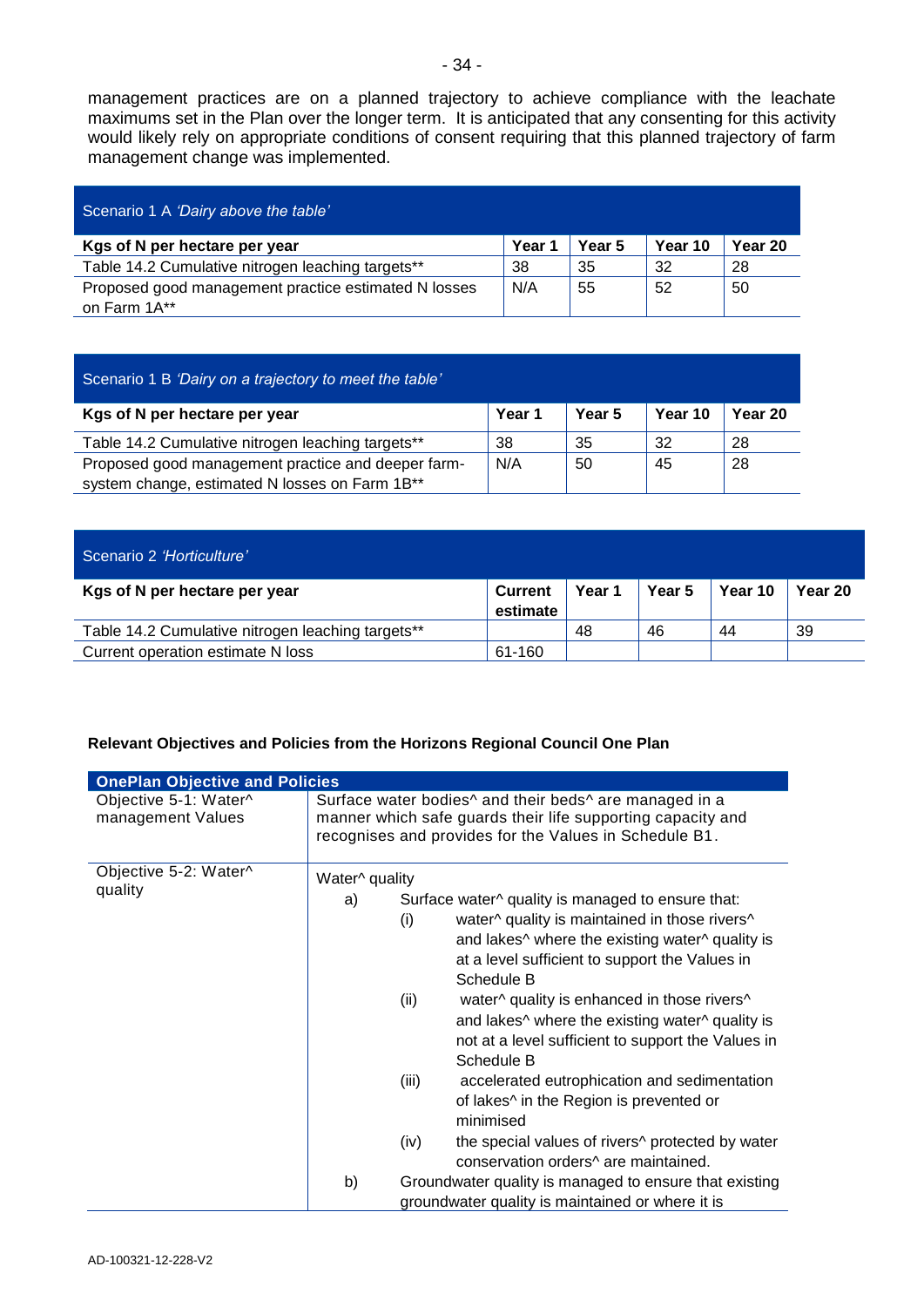| <b>OnePlan Objective and Policies</b>                                  |                                                                                                                                                                                                                                                                                                                                                                                                                                                                                                                                                                                                          |  |  |
|------------------------------------------------------------------------|----------------------------------------------------------------------------------------------------------------------------------------------------------------------------------------------------------------------------------------------------------------------------------------------------------------------------------------------------------------------------------------------------------------------------------------------------------------------------------------------------------------------------------------------------------------------------------------------------------|--|--|
|                                                                        | degraded/over allocated as a result of human activity,                                                                                                                                                                                                                                                                                                                                                                                                                                                                                                                                                   |  |  |
|                                                                        | groundwater quality is enhanced.                                                                                                                                                                                                                                                                                                                                                                                                                                                                                                                                                                         |  |  |
|                                                                        |                                                                                                                                                                                                                                                                                                                                                                                                                                                                                                                                                                                                          |  |  |
| Policy 5-1: Water<br>Management Zones* and<br>Values                   | For the purposes of managing water^ quality, water^ quantity, and<br>activities in the beds^ of rivers^ and lakes^, the catchments in the<br>Region have been divided into Water Management Zones* and<br>Water Management Sub-zones* in Schedule A.2 Groundwater has<br>been divided into Groundwater Management Zones* in Schedule<br>D.3                                                                                                                                                                                                                                                              |  |  |
|                                                                        | The rivers^ and lakes^ and their beds^ must be managed in a<br>manner which safeguards their life supporting capacity and<br>recognises and provides for the Schedule B Values when decisions<br>are made on avoiding, remedying or mitigating the adverse effects^<br>of activities or in relation to any other function under the Resource<br>Management Act 1991 exercised by the Regional Council or<br>Territorial Authorities. The individual Values and their associated<br>management objectives are set out in the Schedule B Surface<br>Water^ Management Values Key and repeated in Table 5.2 |  |  |
| Policy 5-2: Water quality<br>targets*                                  | In Schedule E4, water quality targets* relating to the Schedule B<br>Values (repeated in Table 5.2) are identified for each Water<br>Management Sub-Zone*. Other than where they are incorporated<br>into permitted activity^ rules as conditions^ to be met, the water<br>quality targets* in Schedule E must be used to inform the<br>management of surface water <sup>^</sup> quality in the manner set out in<br>Policies 5-3, 5-4 and 5-5.                                                                                                                                                          |  |  |
| Policy 5-4: Enhancement<br>where water quality targets*<br>are not met | (a) Where the existing water^ quality does not meet the relevant<br>Schedule E water quality targets* within a Water Management Sub-<br>zone*, water^ quality within that sub-zone must be managed in a<br>manner that enhances existing water^ quality in order to meet:<br>the water quality target* for the Water<br>(i)<br>Management Zone* in Schedule E, and/or<br>the relevant Schedule B Values and<br>(ii)<br>management objectives that the water quality<br>target* is designed to safeguard.                                                                                                 |  |  |
|                                                                        |                                                                                                                                                                                                                                                                                                                                                                                                                                                                                                                                                                                                          |  |  |
|                                                                        | (b) For the avoidance of doubt:<br>in circumstances where the existing water^<br>(i)<br>quality of a Water Management Sub-zone*<br>does not meet all of the water quality targets*<br>for the Sub-zone*, (a) applies to every water<br>quality target* for the Sub-zone<br>in circumstances where the existing water^<br>(ii)<br>quality of a Water Management Sub-zone*<br>does not meet some of the water quality<br>targets* for the Sub-zone*, (a) applies only to                                                                                                                                   |  |  |
| Policy 5-5                                                             | those water quality targets* not met.                                                                                                                                                                                                                                                                                                                                                                                                                                                                                                                                                                    |  |  |
|                                                                        | Where there is insufficient data to enable a comparison<br>a)<br>of the existing water^ quality with the relevant<br>Schedule E water quality targets*, water^ quality within<br>the Water Management Sub-Zone^ must be managed<br>in a manner which, beyond the zone of reasonable<br>mixing (where reasonable mixing is applicable):<br>maintains or enhances the existing water^<br>(i)<br>quality                                                                                                                                                                                                    |  |  |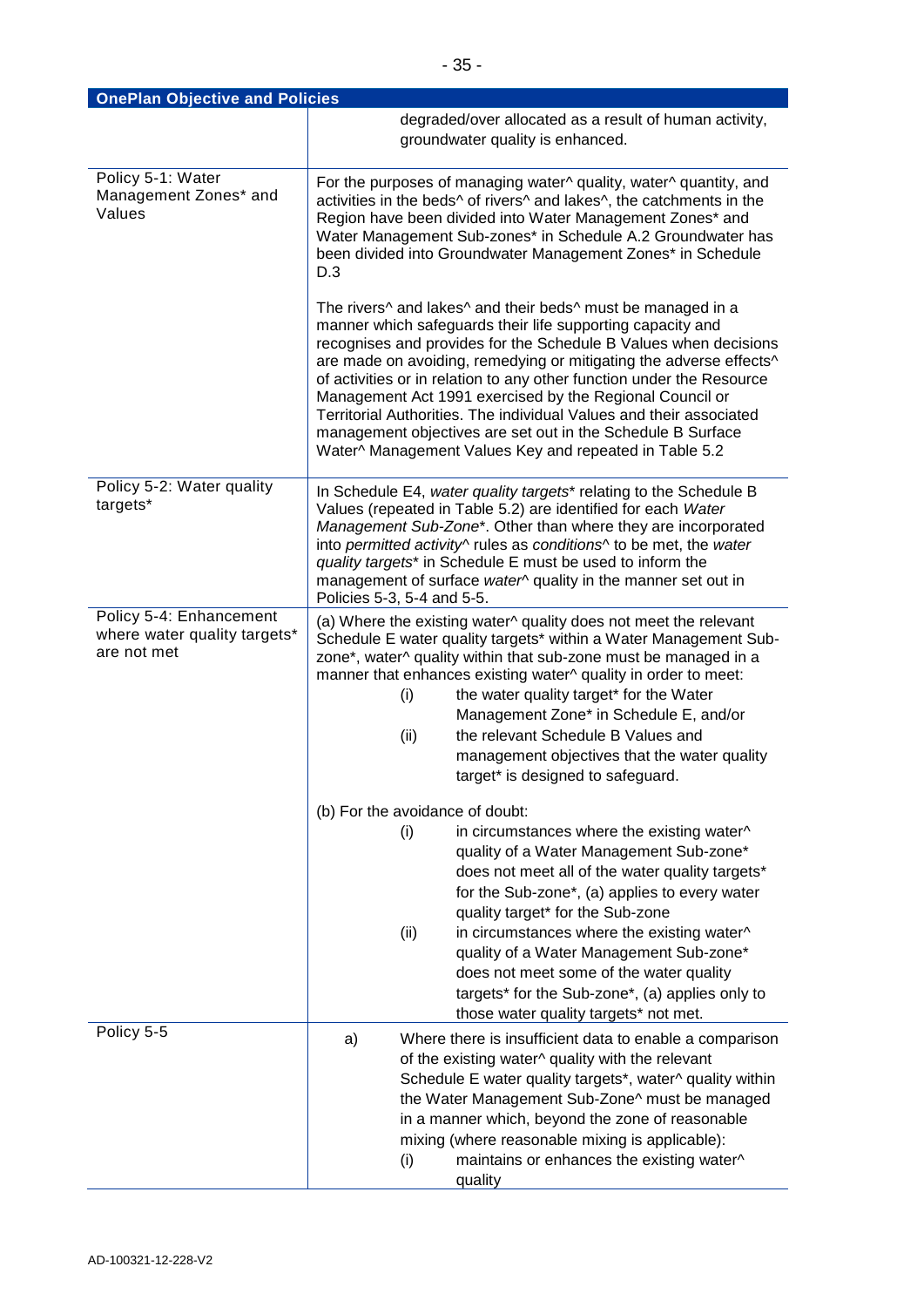| <b>OnePlan Objective and Policies</b>                                                                                         |                                                                                                                                                                                                                                                                                         |                         |                                                                                                                                                                                                                                                                                                                                                                                                                                                                                                                                       |
|-------------------------------------------------------------------------------------------------------------------------------|-----------------------------------------------------------------------------------------------------------------------------------------------------------------------------------------------------------------------------------------------------------------------------------------|-------------------------|---------------------------------------------------------------------------------------------------------------------------------------------------------------------------------------------------------------------------------------------------------------------------------------------------------------------------------------------------------------------------------------------------------------------------------------------------------------------------------------------------------------------------------------|
|                                                                                                                               |                                                                                                                                                                                                                                                                                         | (ii)                    | has regard to the likely effect of the activity on<br>the relevant Schedule B Values that the water                                                                                                                                                                                                                                                                                                                                                                                                                                   |
|                                                                                                                               |                                                                                                                                                                                                                                                                                         | (iii)                   | quality target* is designed to safeguard<br>has regard to relevant information about the<br>existing water^ quality in upstream or<br>downstream Water Management Subzones*,                                                                                                                                                                                                                                                                                                                                                          |
|                                                                                                                               | where such information exists                                                                                                                                                                                                                                                           |                         |                                                                                                                                                                                                                                                                                                                                                                                                                                                                                                                                       |
|                                                                                                                               | b)                                                                                                                                                                                                                                                                                      |                         | For the avoidance of doubt:                                                                                                                                                                                                                                                                                                                                                                                                                                                                                                           |
|                                                                                                                               |                                                                                                                                                                                                                                                                                         | (i)                     | in circumstances where there is insufficient<br>data to enable a comparison of the existing<br>water^ quality with all of the water quality<br>targets* for a Water Management Sub-<br>zone*(a) applies to every water quality target*<br>for the Sub-zone*                                                                                                                                                                                                                                                                           |
|                                                                                                                               |                                                                                                                                                                                                                                                                                         | (ii)                    | in circumstances where there is insufficient<br>data to enable a comparison of the existing<br>water^ quality with some of the water quality<br>targets* for a Water Management Sub-zone*<br>(a) applies only to those water quality targets*<br>with insufficient data                                                                                                                                                                                                                                                               |
|                                                                                                                               |                                                                                                                                                                                                                                                                                         | (iii)                   | for the purpose of (a) reasonable mixing is only<br>applicable to a discharge^ from an identifiable<br>location.                                                                                                                                                                                                                                                                                                                                                                                                                      |
| Policy 5-7: Land^ use<br>activities affecting<br>groundwater and surface<br>water^ quality                                    | The management of land^ use activities affecting groundwater and<br>surface water^ must give effect to the strategy for surface water^<br>quality set out in Policies 5-2, 5-3, 5-4 and 5-5, and the strategy for<br>groundwater quality in Policy 5-6, by managing diffuse discharges^ |                         |                                                                                                                                                                                                                                                                                                                                                                                                                                                                                                                                       |
|                                                                                                                               |                                                                                                                                                                                                                                                                                         |                         | of contaminants in the following manner:                                                                                                                                                                                                                                                                                                                                                                                                                                                                                              |
|                                                                                                                               | a)                                                                                                                                                                                                                                                                                      |                         | identifying in the regional plan targeted Water<br>Management Sub-zones*. Targeted Water                                                                                                                                                                                                                                                                                                                                                                                                                                              |
|                                                                                                                               |                                                                                                                                                                                                                                                                                         |                         | Management Sub-zones* are those subzones where,<br>collectively, land^ use activities are significant<br>contributors to elevated contaminant levels in<br>groundwater or surface water^                                                                                                                                                                                                                                                                                                                                              |
|                                                                                                                               | b)                                                                                                                                                                                                                                                                                      |                         | identifying in the regional plan intensive farming land^<br>use activities. Intensive farming land^ use activities are<br>rural land^ use activities that (either individually or<br>collectively) make a significant contribution to elevated<br>contaminant levels in the targeted Water Management<br>Subzones* identified in (a) above                                                                                                                                                                                            |
|                                                                                                                               | c)                                                                                                                                                                                                                                                                                      |                         | actively managing the intensive farming land^ use<br>activities identified in (b) including through regulation in<br>the regional plan, in the manner specified in Policy 5-8                                                                                                                                                                                                                                                                                                                                                         |
| Policy 5-8: Regulation of<br>intensive farming land^ use<br>activities affecting<br>groundwater and surface<br>water^ quality | a)                                                                                                                                                                                                                                                                                      | <b>Nutrients</b><br>(i) | Nitrogen leaching maximums must be<br>established in the regional plan which:<br>(A) take into account all the non-point sources of<br>nitrogen in the catchment<br>(B) will achieve the strategies for surface water <sup>^</sup> quality<br>set out in Policies 5-2, 5-3, 5-4 and 5-5, and the<br>strategy for groundwater quality in Policy 5-6<br>(C) recognise the productive capability of <i>land</i> <sup>*</sup> in the<br>Water Management Sub-zone*<br>(D) are achievable on most farms using good<br>management practices |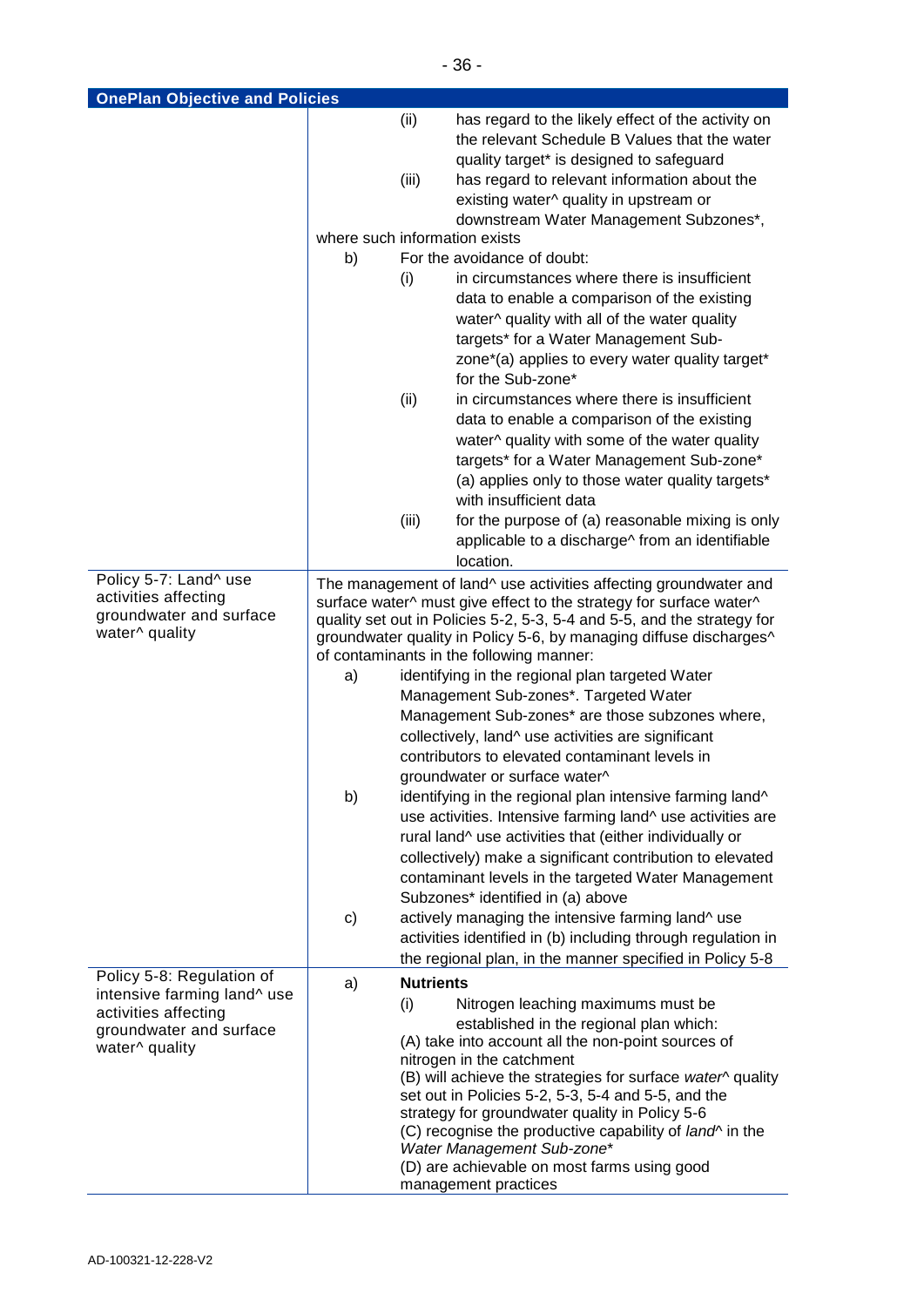| <b>OnePlan Objective and Policies</b>                                              |           |                                                                                                                                                                                                                                                                                                                                                                                            |
|------------------------------------------------------------------------------------|-----------|--------------------------------------------------------------------------------------------------------------------------------------------------------------------------------------------------------------------------------------------------------------------------------------------------------------------------------------------------------------------------------------------|
|                                                                                    |           | (E) provide for appropriate timeframes for achievement<br>where large changes to management practices or high<br>levels of investment are required to achieve the<br>nitrogen leaching maximums.<br>Existing intensive farming land^ use activities<br>(ii)<br>must be regulated in targeted Water<br>Management Sub-zones* to achieve the<br>nitrogen leaching maximums specified in (i). |
|                                                                                    |           | (iii)<br>New intensive farming land^ use activities<br>must be regulated throughout the Region to                                                                                                                                                                                                                                                                                          |
|                                                                                    |           | achieve the nitrogen leaching maximums<br>specified in (i).                                                                                                                                                                                                                                                                                                                                |
| Objective 14-1: Management<br>of discharges^ to land^ and<br>water^ and land^ uses |           | The management of discharges <sup>^</sup> onto or into land <sup>^</sup> (including those<br>that enter water^) or directly into water^ and land^ use activities<br>affecting groundwater and surface water^ quality in a manner that:                                                                                                                                                     |
| affecting groundwater and<br>surface water quality                                 | a)        | safeguards the life supporting capacity of water and<br>recognises and provides for the Values and                                                                                                                                                                                                                                                                                         |
|                                                                                    |           | management objectives in Schedule B,                                                                                                                                                                                                                                                                                                                                                       |
|                                                                                    | b)        | provides for the objectives and policies of Chapter 5 as<br>they relate to surface water^ and groundwater quality,<br>and                                                                                                                                                                                                                                                                  |
|                                                                                    | c)        | where a discharge <sup><math>\land</math></sup> is onto or into land <sup><math>\land</math></sup> , avoids,                                                                                                                                                                                                                                                                               |
|                                                                                    |           | remedies or mitigates adverse effects^ on surface                                                                                                                                                                                                                                                                                                                                          |
|                                                                                    |           | water^ or groundwater                                                                                                                                                                                                                                                                                                                                                                      |
| Policy 14-1: Consent                                                               |           | When making decisions on resource consent^ applications, and                                                                                                                                                                                                                                                                                                                               |
| decision-making for<br>discharges^ to water^                                       | consider: | setting consent conditions^, for discharges^ of water^ or<br>contaminants^ into water^, the Regional Council must specifically                                                                                                                                                                                                                                                             |
|                                                                                    | a)        | the objectives and Policies 5-1 to 5-5 and 5-9 of<br>Chapter 5,                                                                                                                                                                                                                                                                                                                            |
|                                                                                    |           | and have regard to:                                                                                                                                                                                                                                                                                                                                                                        |
|                                                                                    | b)        | avoiding discharges^ which contain any persistent<br>contaminants^ that are likely to accumulate in a water<br>body^ or its bed^,                                                                                                                                                                                                                                                          |
|                                                                                    | c)        | the appropriateness of adopting the best practicable<br>option^ to prevent or minimise adverse effects^ in                                                                                                                                                                                                                                                                                 |
|                                                                                    |           | circumstances where:<br>(i)<br>it is difficult to establish discharge^ parameters<br>for a particular discharge^ that give effect to                                                                                                                                                                                                                                                       |
|                                                                                    |           | the management approaches for water^ quality<br>and discharges^ set out in Chapter 5, or                                                                                                                                                                                                                                                                                                   |
|                                                                                    |           | the potential adverse effects^ are likely to be<br>(ii)<br>minor, and the costs associated with adopting<br>the best practicable option^ are small in<br>comparison to the costs of investigating the<br>likely effects^ on land^ and water^, and                                                                                                                                          |
|                                                                                    | d)        | the objectives and policies of Chapters 2, 3, 6, 9 and<br>12 to the extent that they are relevant to the<br>discharge^.                                                                                                                                                                                                                                                                    |
| Policy 14-2: Consent<br>decision-making for<br>discharges^ to land                 | to:       | When making decisions on resource consent^ applications, and<br>setting consent conditions^, for discharges^ of water^ or<br>contaminants^ into water^, the Regional Council must have regard                                                                                                                                                                                              |
|                                                                                    | a)        | the objectives and policies of Chapter 5 regarding the<br>management of groundwater quality and discharges^,                                                                                                                                                                                                                                                                               |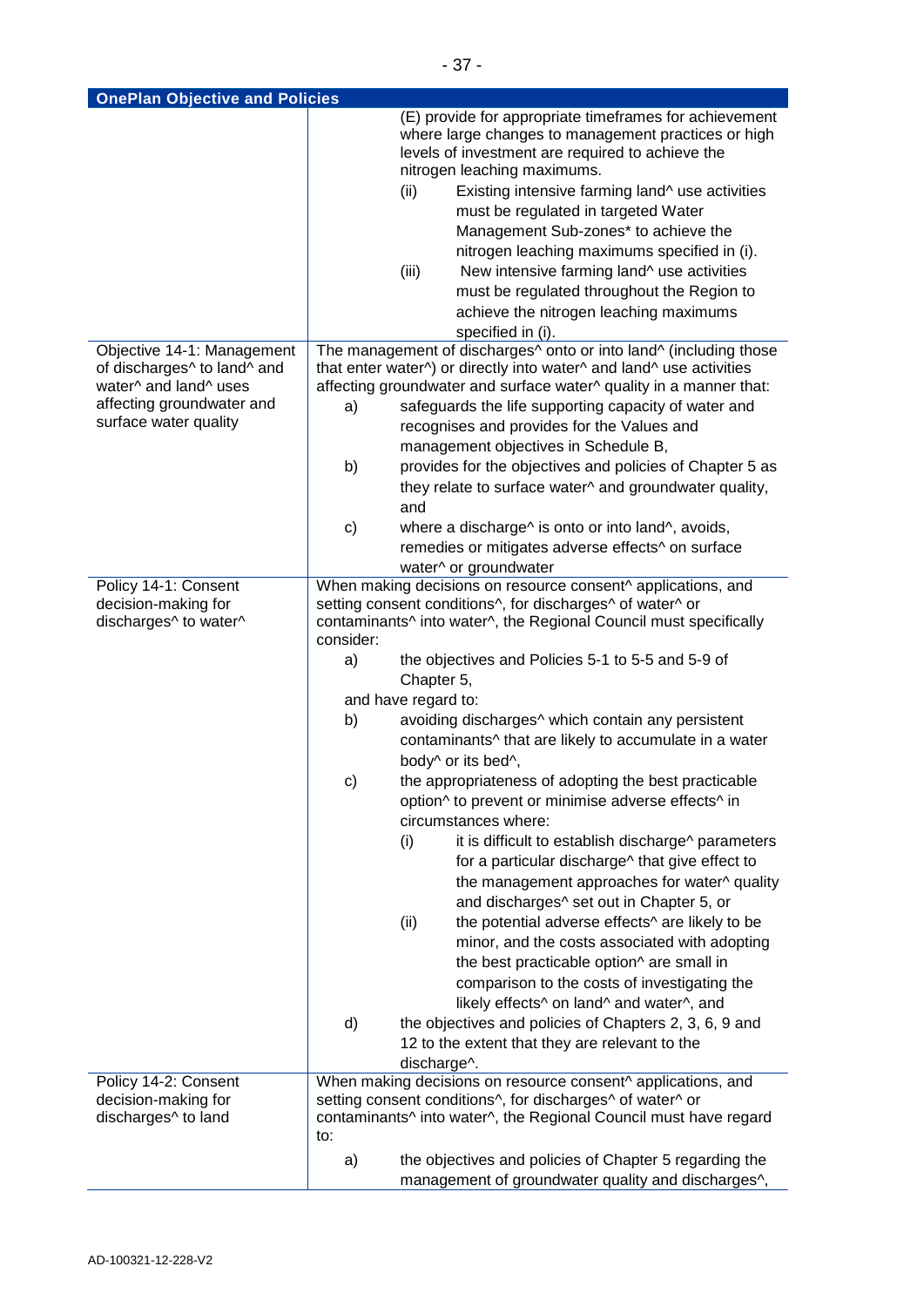| <b>OnePlan Objective and Policies</b>                      |    |                                                                                                                                                                                                                                                                                             |
|------------------------------------------------------------|----|---------------------------------------------------------------------------------------------------------------------------------------------------------------------------------------------------------------------------------------------------------------------------------------------|
|                                                            | b) | where the discharge^ may enter surface water^ or<br>have an adverse effect^ on surface water^ quality, the<br>degree of compliance with the approach for managing                                                                                                                           |
|                                                            | c) | surface water^ quality set out in Chapter 5,<br>avoiding as far as reasonably practicable any adverse<br>effects^ on any sensitive receiving environment^ or<br>potentially incompatible land^ uses, in particular any                                                                      |
|                                                            |    | residential buildings, educational facilities, churches,<br>marae, public areas, infrastructure^ and other physical<br>resources of regional or national importance identified<br>in Policy 3-1, wetlands <sup>^</sup> , surface water bodies <sup>^</sup> and the<br>coastal marine area^, |
|                                                            | d) | the appropriateness of adopting the best practicable<br>option <sup>^</sup> to prevent or minimise adverse effects <sup>^</sup> in<br>circumstances where:                                                                                                                                  |
|                                                            |    | (i)<br>it is difficult to establish discharge^ parameters<br>for a particular discharge^ that give effect to<br>the management approaches for water^ quality<br>and discharges^ set out in Chapter 5,                                                                                       |
|                                                            |    | the potential adverse effects^ are likely to be<br>(ii)<br>minor, and the costs associated with adopting<br>the best practicable option^ are small in<br>comparison to the costs of investigating the                                                                                       |
|                                                            |    | likely effects^ on land^ and water^,                                                                                                                                                                                                                                                        |
|                                                            | e) | avoiding discharges <sup>^</sup> which contain any persistent<br>contaminants^ that are likely to accumulate in the soil<br>or groundwater, and                                                                                                                                             |
|                                                            | f) | the objectives and policies of Chapters 2, 3, 6, 9 and                                                                                                                                                                                                                                      |
|                                                            |    | 12 to the extent that they are relevant to the<br>discharge^.:                                                                                                                                                                                                                              |
| Policy 14-5: Management of<br>intensive farming land^ uses |    | In order to give effect to Policy 5-7 and Policy 5-8, intensive<br>farming land^ use activities affecting groundwater and surface                                                                                                                                                           |
|                                                            |    | water^ quality must be managed in the following manner:                                                                                                                                                                                                                                     |
|                                                            | a) | The following land uses have been identified as<br>intensive farming land^ uses:                                                                                                                                                                                                            |
|                                                            |    | Dairy farming*<br>(i)                                                                                                                                                                                                                                                                       |
|                                                            |    | Commercial vegetable growing*<br>(ii)<br>(iii)<br>Cropping*                                                                                                                                                                                                                                 |
|                                                            | b) | Intensive sheep and beef*<br>(iv)<br>The intensive farming land <sup>^</sup> uses identified in (a) must                                                                                                                                                                                    |
|                                                            |    | be regulated where:                                                                                                                                                                                                                                                                         |
|                                                            |    | They are existing intensive farming land^ uses,<br>(i)<br>in the targeted Water Management Sub-<br>zones* identified in Table 14.1.                                                                                                                                                         |
|                                                            |    | They are new (ie., established after the Plan<br>(ii)<br>has legal effect1) intensive farming land^<br>uses, in all Water Management Subzones* in<br>the Region.                                                                                                                            |
|                                                            | c) | Nitrogen leaching maximums have been established in<br>Table 14.2.                                                                                                                                                                                                                          |
|                                                            | d) | Existing intensive farming land^ uses regulated in<br>accordance with (b)(i) must be managed to ensure that<br>the leaching of nitrogen from those land^ uses does<br>not exceed the cumulative nitrogen leaching                                                                           |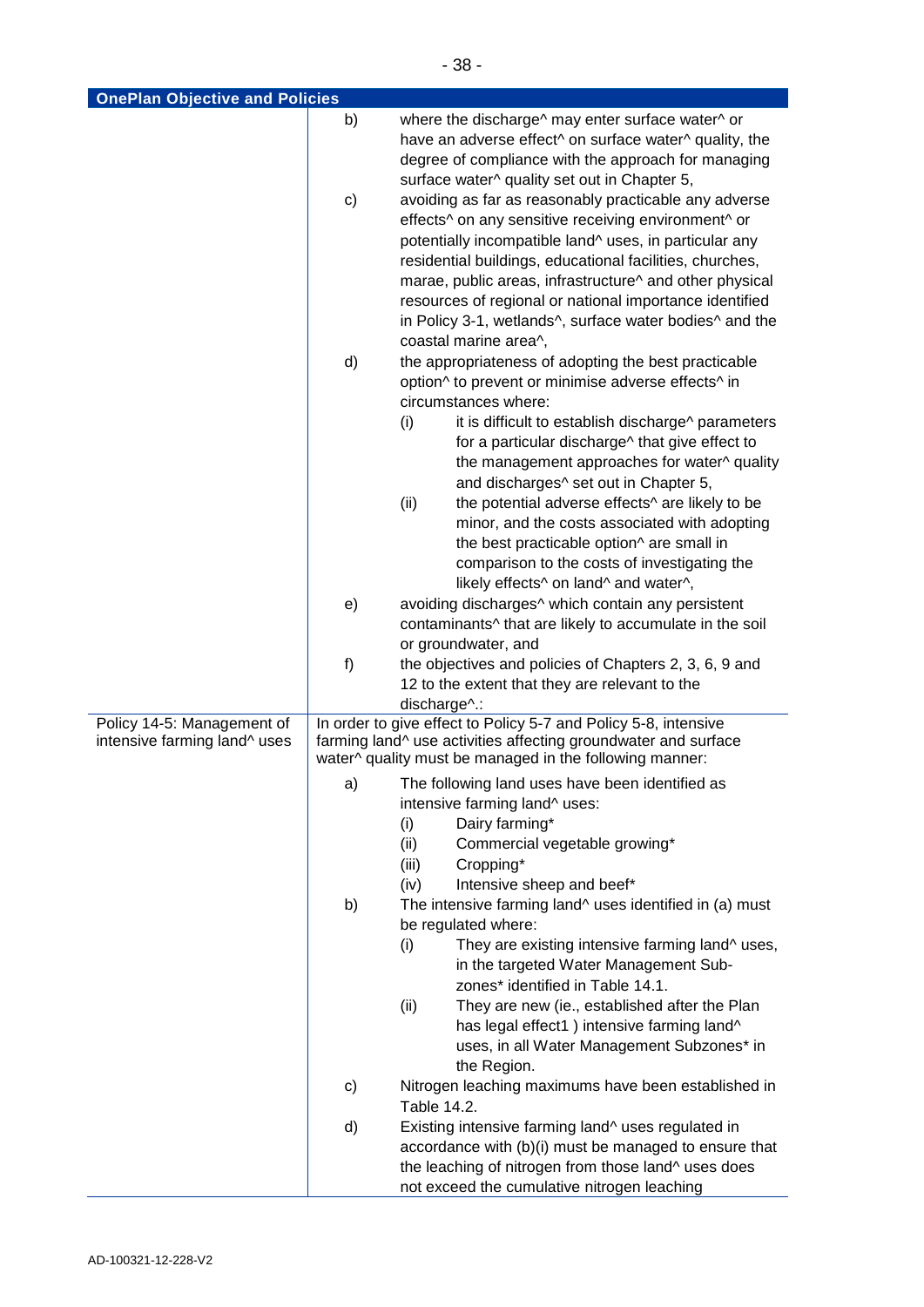| <b>OnePlan Objective and Policies</b>                       |    |                                                                                             |
|-------------------------------------------------------------|----|---------------------------------------------------------------------------------------------|
|                                                             |    | maximum* values for each year contained in Table                                            |
|                                                             |    | 14.2, unless the circumstances in Policy 14-6 apply.                                        |
|                                                             | e) | New intensive farming land^ uses regulated in                                               |
|                                                             |    | accordance with (b)(ii) must be managed to ensure                                           |
|                                                             |    | that the leaching of nitrogen from those land^ uses                                         |
|                                                             |    | does not exceed the cumulative nitrogen leaching                                            |
|                                                             |    | maximum* values for each year contained in Table                                            |
|                                                             |    | 14.2.                                                                                       |
|                                                             | f) | Intensive farming land^ uses regulated in accordance                                        |
|                                                             |    | with (b) must exclude cattle from:                                                          |
|                                                             |    | A wetland <sup>^</sup> or lake <sup>^</sup> that is a rare habitat*,<br>(i)                 |
|                                                             |    | threatened habitat* or at-risk habitat*.                                                    |
|                                                             |    | Any river^ that is permanently flowing or has<br>(ii)                                       |
|                                                             |    | an active bed* width greater than 1 metre.                                                  |
|                                                             | g) | All places where cattle cross a river that is permanently                                   |
|                                                             |    | flowing or has an active bed* width greater than 1                                          |
|                                                             |    | metre must be culverted or bridged and those culverts                                       |
|                                                             |    | or bridges must be used by cattle whenever they cross                                       |
|                                                             |    | the river.                                                                                  |
| Policy 14-6: Resource                                       |    | When making decisions on resource consent^ applications, and                                |
| consent decision-making for<br>intensive farming land^ uses |    | setting consent conditions^, for intensive farming land^ uses the<br>Regional Council must: |
|                                                             |    |                                                                                             |
|                                                             | a) | Ensure the nitrogen leaching from the land is managed                                       |
|                                                             |    | in accordance with Policy 14-5.                                                             |
|                                                             | b) | An exception may be made to (a) for existing intensive                                      |
|                                                             |    | farming land^ uses in the following circumstances:                                          |
|                                                             |    | where the existing intensive farming land^ use<br>(i)                                       |
|                                                             |    | occurs on land that has 50% or higher of LUC                                                |
|                                                             |    | Classes IV to VIII and has an average annual                                                |
|                                                             |    | rainfall of 1500 mm or greater; or                                                          |
|                                                             |    | where the existing intensive farming land^ use<br>(ii)                                      |
|                                                             |    | cannot meet year 1 cumulative nitrogen                                                      |
|                                                             |    | leaching maximums* in year 1, they shall be                                                 |
|                                                             |    | managed through conditions on their resource                                                |
|                                                             |    | consent to ensure year 1 cumulative nitrogen                                                |
|                                                             |    | leaching maximums* are met within 4 years.                                                  |
|                                                             | c) | Where an exception is made to the cumulative nitrogen                                       |
|                                                             |    | leaching maximum* the existing intensive farming                                            |
|                                                             |    | land^ uses must be managed by consent conditions to                                         |
|                                                             |    | ensure:                                                                                     |
|                                                             |    | (i)<br>Good management practices to minimise the                                            |
|                                                             |    | loss of nitrogen, phosphorus, faecal                                                        |
|                                                             |    | contamination and sediment are implemented.                                                 |
|                                                             |    | Any losses of nitrogen, which cannot be<br>(ii)                                             |
|                                                             |    | minimised, are remedied or mitigated,                                                       |
|                                                             |    | including by other works or environmental                                                   |
|                                                             |    | compensation. Mitigation works may include                                                  |
|                                                             |    | but are not limited to, creation of wetland and                                             |
|                                                             |    | riparian planted zones.                                                                     |
|                                                             | d) | Ensure that cattle are excluded from surface water in                                       |
|                                                             |    | accordance with Policy 14-5 (f) and (g) except where                                        |
|                                                             |    | landscape or geographical constraints make stock                                            |
|                                                             |    | exclusion impractical and the effects of cattle stock                                       |
|                                                             |    | movements are avoided, remedied or mitigated. In all                                        |
|                                                             |    | cases any unavoidable losses of nitrogen, phosphorus,                                       |